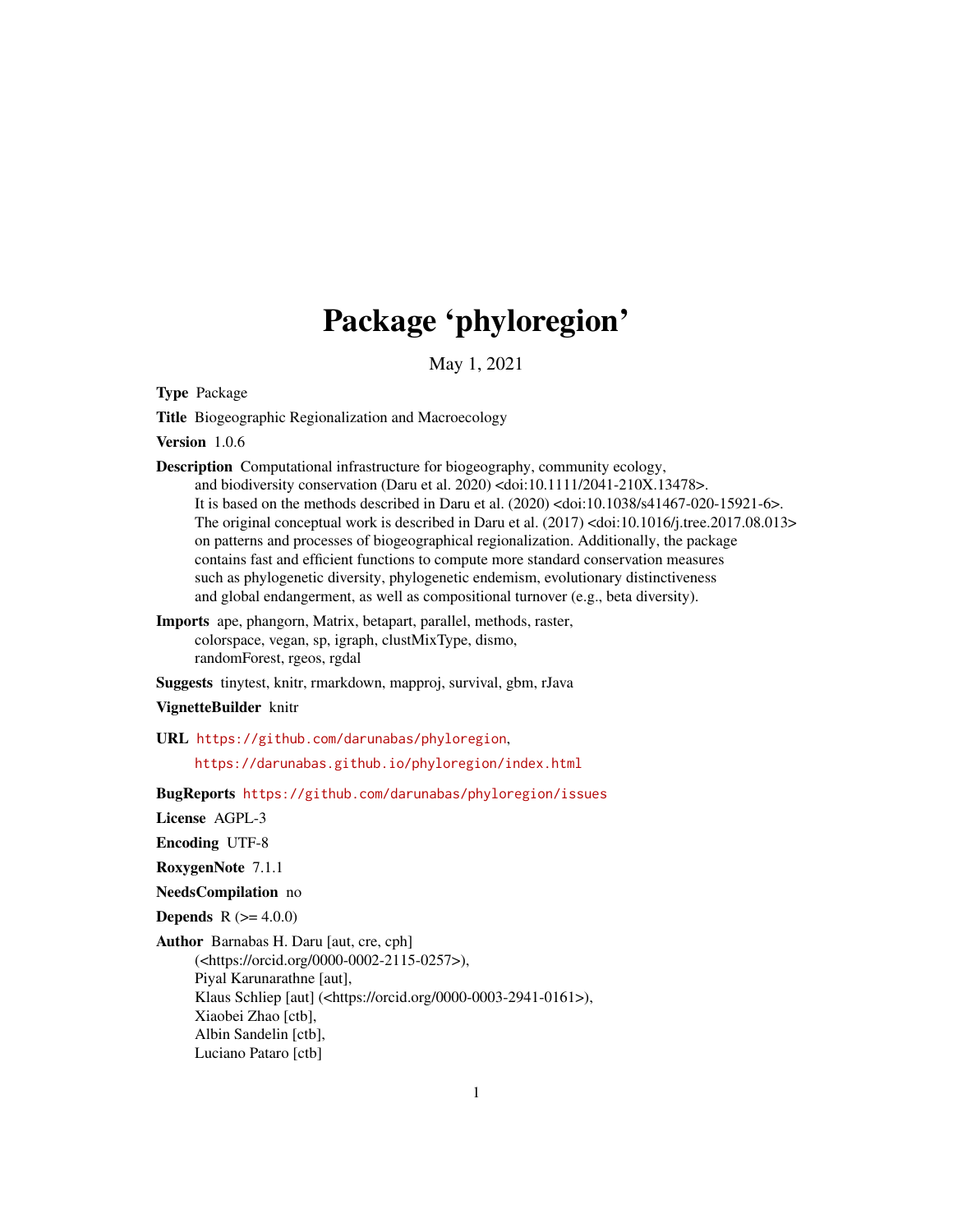Maintainer Barnabas H. Daru <darunabas@gmail.com> **Repository CRAN** Date/Publication 2021-05-01 04:30:02 UTC

## R topics documented:

|                                                                                                                | 3              |
|----------------------------------------------------------------------------------------------------------------|----------------|
| africa                                                                                                         | $\overline{4}$ |
|                                                                                                                | 5              |
|                                                                                                                | $\overline{7}$ |
|                                                                                                                | 8              |
|                                                                                                                | 9              |
|                                                                                                                | 10             |
|                                                                                                                | 11             |
|                                                                                                                | 12             |
|                                                                                                                | 13             |
|                                                                                                                | 14             |
|                                                                                                                | 15             |
|                                                                                                                | 16             |
|                                                                                                                | 16             |
|                                                                                                                | 17             |
|                                                                                                                | 18             |
|                                                                                                                | 19             |
|                                                                                                                | 20             |
|                                                                                                                | 21             |
|                                                                                                                | 21             |
|                                                                                                                | 22             |
|                                                                                                                | 23             |
|                                                                                                                | 25             |
|                                                                                                                | 26             |
|                                                                                                                | 27             |
|                                                                                                                | 28             |
|                                                                                                                | 30             |
| $plot. phyloregion \ldots \ldots \ldots \ldots \ldots \ldots \ldots \ldots \ldots \ldots \ldots \ldots \ldots$ | 31             |
|                                                                                                                | 32             |
|                                                                                                                | 33             |
|                                                                                                                | 33             |
|                                                                                                                | 35             |
|                                                                                                                | 35             |
|                                                                                                                | 37             |
|                                                                                                                | 38             |
|                                                                                                                | 40             |
|                                                                                                                | 41             |
|                                                                                                                | 41             |
|                                                                                                                | 42             |
|                                                                                                                |                |

**Index**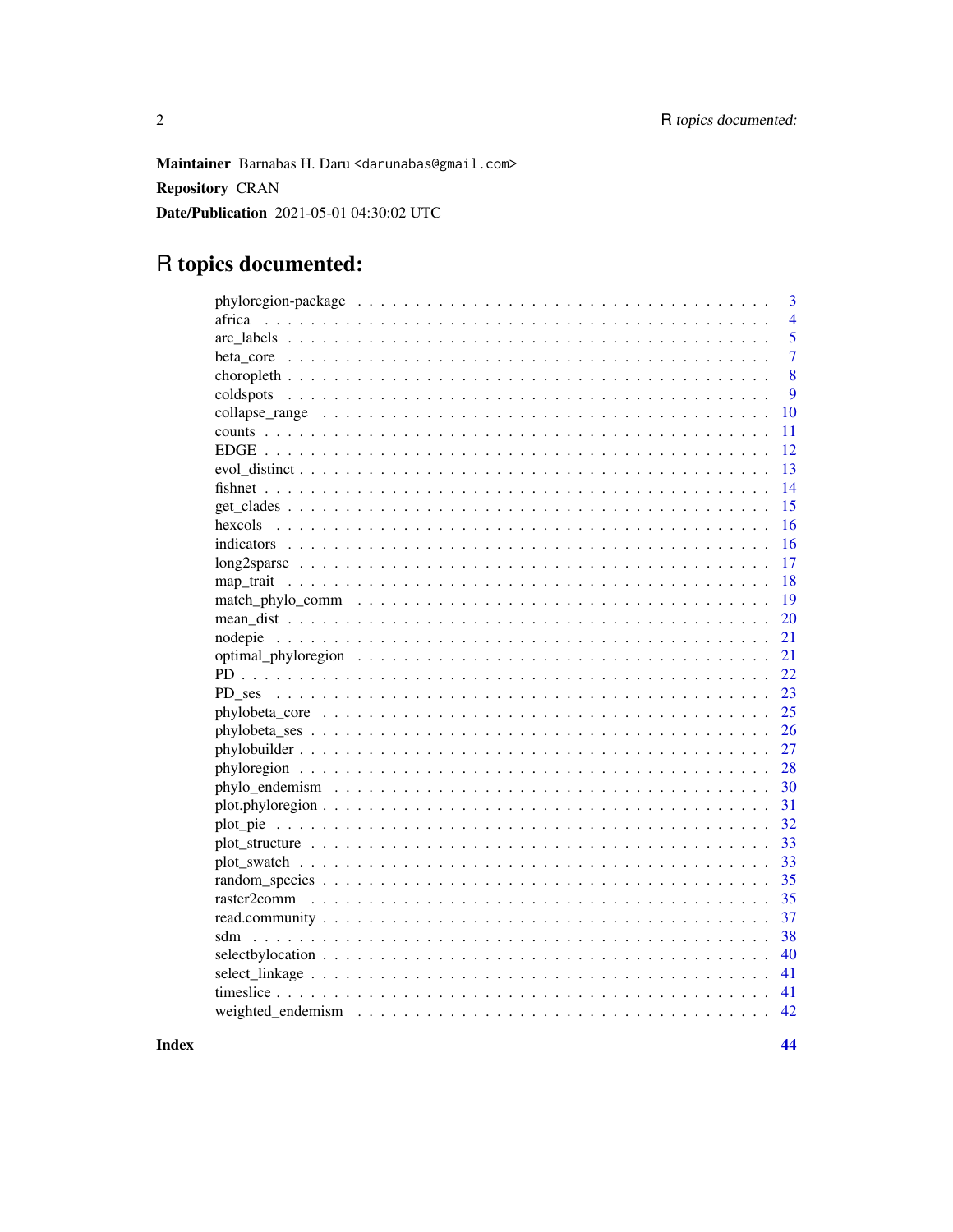<span id="page-2-0"></span>phyloregion-package *Biogeographic regionalization and spatial conservation*

#### Description

This document describes the phyloregion package for the R software. phyloregion is a computational infrastructure for biogeographic regionalization (the classification of geographical areas in terms of their biotas) and spatial conservation in the R scientific computing environment. Previous analyses of biogeographical regionalization were either focused on smaller datasets or slower particularly when the number of species or geographic scale is very large. With macroecological datasets of ever increasing size and complexity, phyloregion offers the possibility of handling and executing large scale biogeographic regionalization efficiently and with extreme speed. It also allows fast and efficient for analysis of more standard conservation measures such as phylogenetic diversity, phylogenetic endemism, evolutionary distinctiveness and global endangerment. phyloregion can run on any operating system (Mac, Linux, Windows or even high performance computing cluster) with R 3.6.0 (or higher) installed.

#### How to cite phyloregion

The original implementation of phyloregion is described in:

• Daru B.H., Karunarathne, P. & Schliep, K. (2020) phyloregion: R package for biogeographic regionalization and spatial conservation. *bioRxiv* 2020.02.12.945691 doi: 10.1101/2020.02.12.945691

It is based on the method described in:

• Daru, B.H., Farooq, H., Antonelli, A. & Faurby, S. (2020) Endemism patterns are scale dependent. *Coming soon*.

The original conceptual is described in:

• Daru, B.H., Elliott, T.L., Park, D.S. & Davies, T.J. (2017) Understanding the processes underpinning patterns of phylogenetic regionalization. *Trends in Ecology and Evolution* 32: 845-860.

#### Feedback

If you have any questions, suggestions or issues regarding the package, please add them to [GitHub](https://github.com/darunabas/phyloregion/issues) [issues](https://github.com/darunabas/phyloregion/issues)

#### Installation

phyloregion is an open-source and free package hosted on [GitHub.](https://github.com/darunabas/phyloregion) You will need to install the devtools package. In R, type:

if (!requireNamespace("devtools",quietly = TRUE)) install.packages("devtools")

Then:

devtools::install\_github("darunabas/phyloregion")

Load the phyloregion package:

library(phyloregion)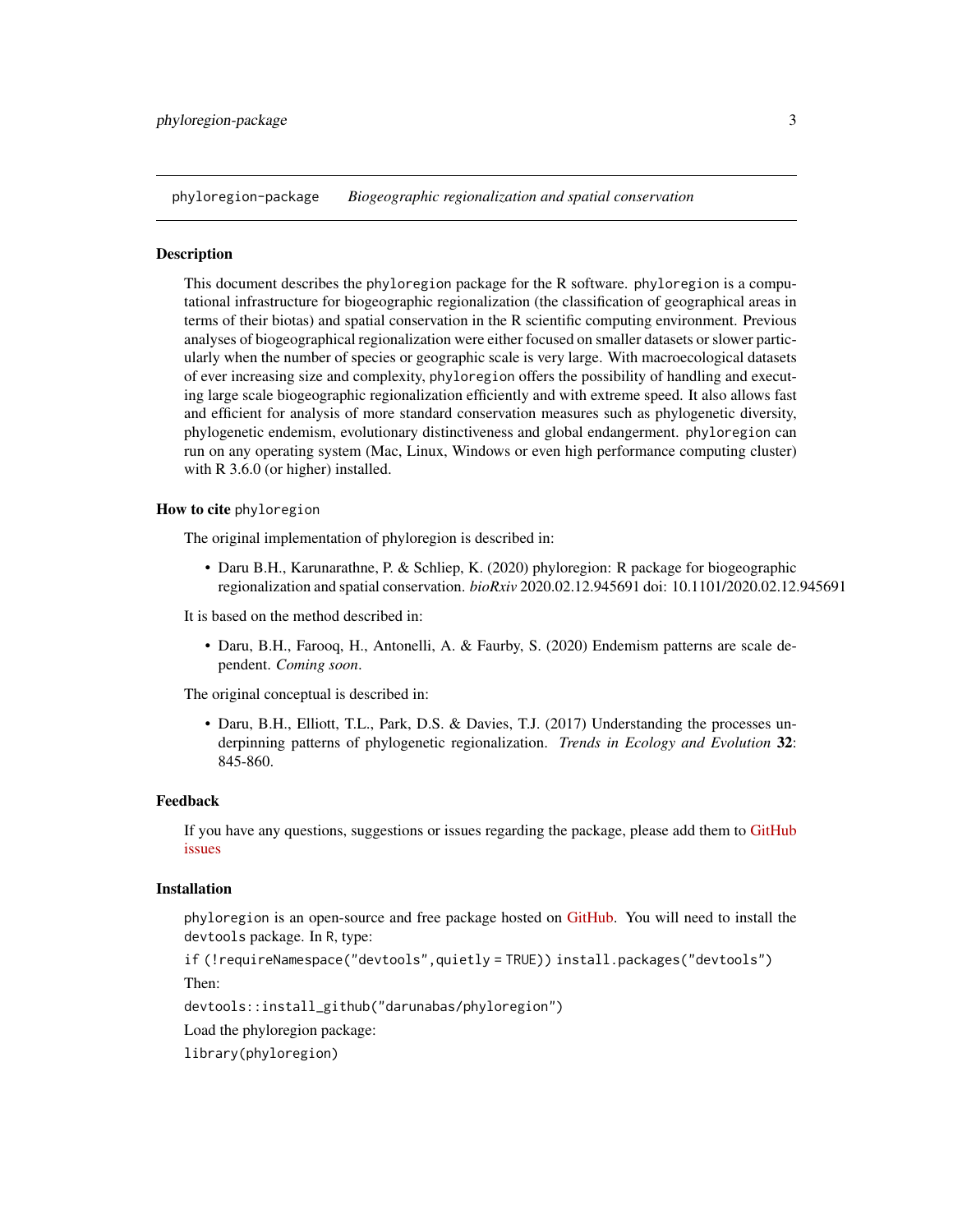#### <span id="page-3-0"></span>Acknowledgments

Barnabas Daru thanks Texas A&M University-Corpus Christi for financial and logistic support.

#### Author(s)

[Barnabas H. Daru,](https://barnabasdaru.com/) Piyal Karunarathne, [Klaus Schliep](https://kschliep.netlify.app/)

africa *Plants of southern Africa*

#### **Description**

This dataset consists of a dated phylogeny of the woody plant species of southern Africa along with their geographical distributions. The dataset comes from a study that maps tree diversity hotspots in southern Africa (Daru et al. 2015). The study mapped five types of diversity hotspots including species richness (SR), phylogenetic diversity (PD), phylogenetic endemism (PE), species weighted endemism (CWE), and evolutionary distinctiveness and global endangerment (EDGE). The results revealed large spatial incongruence between biodiversity indices, resulting in unequal representation of PD, SR, PE, CWE and EDGE in hotspots and currently protected areas, suggesting that an integrative approach which considers multiple facets of biodiversity is needed to maximise the conservation of tree diversity in southern Africa. Specifically for this package, we arranged the dataset into four components: "comm", "polys", "phylo", "mat", "IUCN".

#### Details

- comm: This a sparse community composition matrix of each species presences/absences within  $50 \times 50$  km grid cells. A sparse matrix is a matrix with a high proportion of zero entries (Duff 1977), of which only the non-zero entries are stored and used for downstream analysis.
- polys: These are the grid cells covering the geographic extent of study area. These can be created using the function [fishnet](#page-13-1). The polys object is of class SpatialPolygonsDataFrame and has a column labeled "grids", with the grid identities.
- phylo: This corresponds to the phylogenetic tree which was estimated using Bayesian analysis of 1,400 species and 1,633 bp of chloroplast DNA sequences derived from a combination of *matK* and *rbcLa*, assuming an uncorrelated relaxed molecular clock model, using the program BEAST v.1.7.5 (Drummond & Rambaut, 2007). Branch lengths were calibrated in millions of years using a Bayesian MCMC approach by enforcing topological constraints assuming APG III backbone from Phylomatic v.3 (Webb & Donoghue, 2005) and 18 fossil calibration points from Bell et al. (2010).
- mat: This is a distance matrix of phylogenetic beta diversity between all grid cells at the 50  $\times$ 50 km scale.
- IUCN: This is a dataframe of IUCN conservation status of each woody species (LC, NT, VU, EN, CR). This is useful for analysis of Evolutionary Distinctiveness and Global Endangerment using the function [EDGE](#page-11-1).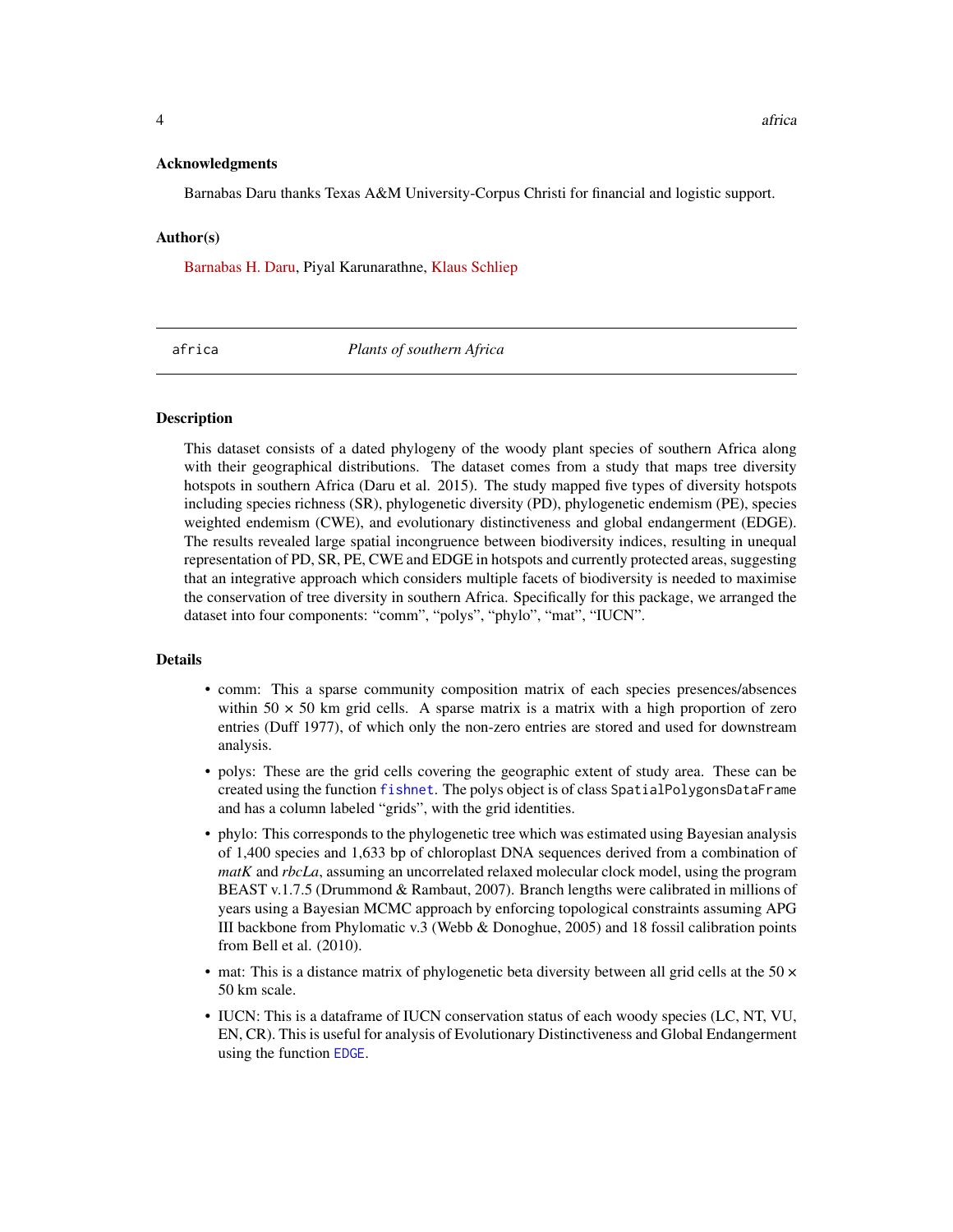<span id="page-4-0"></span>arc\_labels 5

#### References

Bell, C.D., Soltis, D.E., & Soltis, P.S. (2010). The age and diversification of the angiosperms rerevisited. *American Journal of Botany* 97, 1296–1303.

Daru, B.H., Van der Bank, M. & Davies, T.J. (2015) Spatial incongruence among hotspots and complementary areas of tree diversity in southern Africa. *Diversity and Distributions* 21, 769-780.

Drummond, A.J., & Rambaut, A. (2007). BEAST: Bayesian evolutionary analysis by sampling trees. *BMC Evolutionary Biology* 7, 214.

Duff, I.S. (1977). A survey of sparse matrix research. *Proceedings of the IEEE* 65, 500–535.

Webb, C.O., & Donoghue, M.J. (2005). Phylomatic: Tree assembly for applied phylogenetics. *Molecular Ecology Notes* 5, 181–183.

#### Examples

```
data(africa)
names(africa)
```

```
library(raster)
library(ape)
plot(africa$polys)
plot(africa$phylo)
```
arc\_labels *Add arc labels to plotted phylogeny*

#### Description

Add arc labels to plotted phylogeny

#### Usage

```
arc_labels(phy, tips, ...)
## Default S3 method:
arc_labels(
 phy = NULL,
  tips,
  text,
 plot_singletons = TRUE,
 ln.offset = 1.02,
 lab.offset = 1.06,
  cex = 1.
 orientation = "horizontal",
  ...
)
```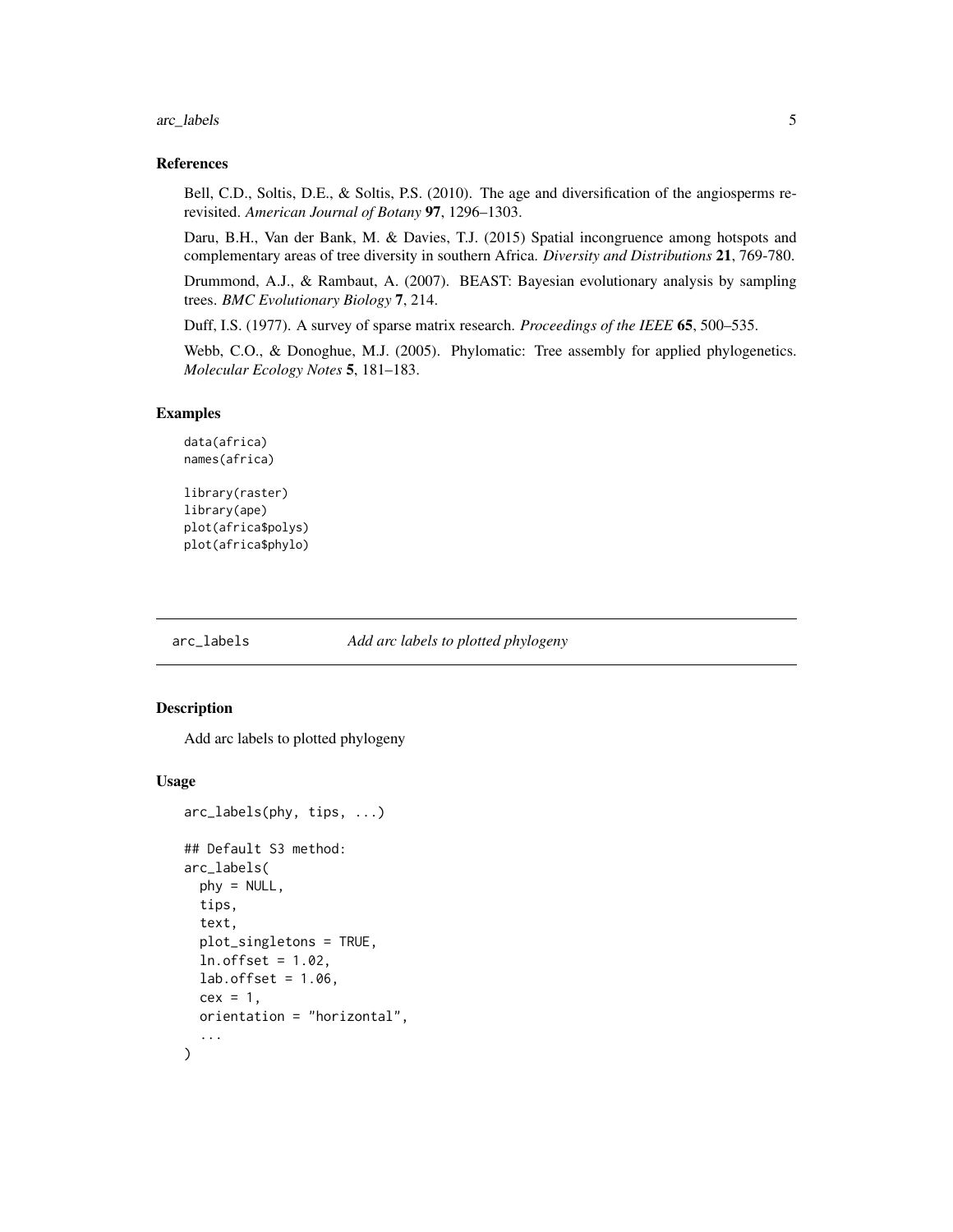## Arguments

| phy             | An object of class phylo.                                                                                                                                                      |  |
|-----------------|--------------------------------------------------------------------------------------------------------------------------------------------------------------------------------|--|
| tips            | A character vector (or a list) with names of the tips that belong to the clade or<br>group. If multiple groups are to be plotted, tips must be given in the form of a<br>list. |  |
| .               | Further arguments passed to or from other methods.                                                                                                                             |  |
| text            | Desired clade label.                                                                                                                                                           |  |
| plot_singletons |                                                                                                                                                                                |  |
|                 | Logical. If TRUE (default), adds arcs (and labels) to single tip lineages. If<br>FALSE, no arc or labels will be plotted over that tip                                         |  |
| ln.offset       | Line offset (as a function of total tree height)                                                                                                                               |  |
| lab.offset      | Label offset.                                                                                                                                                                  |  |
| cex             | Character expansion                                                                                                                                                            |  |
| orientation     | Orientation of the text. Can be "vertical", "horizontal", or "curved".                                                                                                         |  |

## Value

NULL

```
old.par <- par(no.readonly = TRUE)
require(ape)
data(africa)
par(mai=rep(0,4))
plot(africa$phylo, type = "fan", show.tip.label=FALSE,
     open.angle = 180, edge.width=0.5)
y <- data.frame(species=africa$phylo$tip.label)
y$genus <- gsub("_.*", "\\1", y$species)
fx <- split(y, f=y$genus)
suppressWarnings(invisible(lapply(fx, function(x) {
  y \le - seq(from = 1.03, to = 1.09, by = ((1.09 - 1.03)/(length(fx) - 1)))
  z <- sample(y, 1, replace = FALSE, prob = NULL)
  if(nrow(x) > 10L) arc_labels(phy = africa$phylo, tips=x$species,
                            text=as.character(unique(x$genus)),
                            orientation = "curved", cex=0.5,
                            lab.offset = z)})))
par(old.par)
```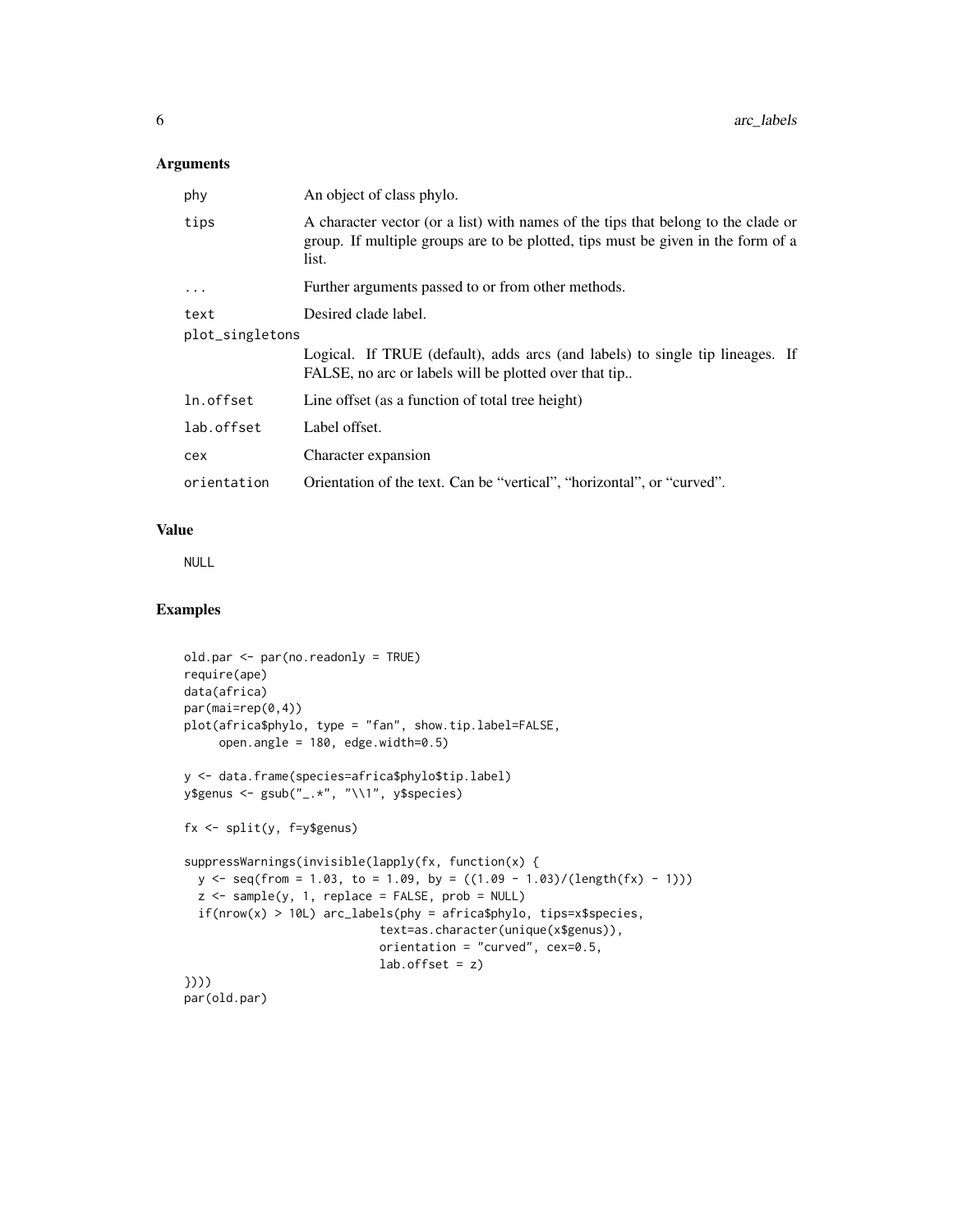<span id="page-6-1"></span><span id="page-6-0"></span>

Data are assumed to be presence  $/$  absence  $(0/1)$  and all values greater zero are assumed to reflect presence.

## Usage

beta\_core(x)

beta\_diss(x, index.family = "sorensen")

## Arguments

|              | an object of class Matrix, where rows are sites and columns are species.   |
|--------------|----------------------------------------------------------------------------|
| index.family | family of dissimilarity indices, partial match of "sorensen" or "jaccard". |

#### Details

beta\_core is helper function to compute the basic quantities needed for computing the "sorensen" or "jaccard" index.

#### Value

beta\_core returns an object of class beta\_diss like the [betapart.core](#page-0-0) function. This object can be called by [beta.pair](#page-0-0) or [beta.multi](#page-0-0).

beta\_diss returns a list with three dissimilarity matrices. See [beta.pair](#page-0-0) for details.

## Author(s)

Klaus Schliep

## See Also

[betapart.core](#page-0-0), [betapart](#page-0-0), [phylobeta](#page-24-1)

```
data(africa)
x <- africa$comm
bc <- beta_core(x)
beta_sorensen <- beta_diss(x)
```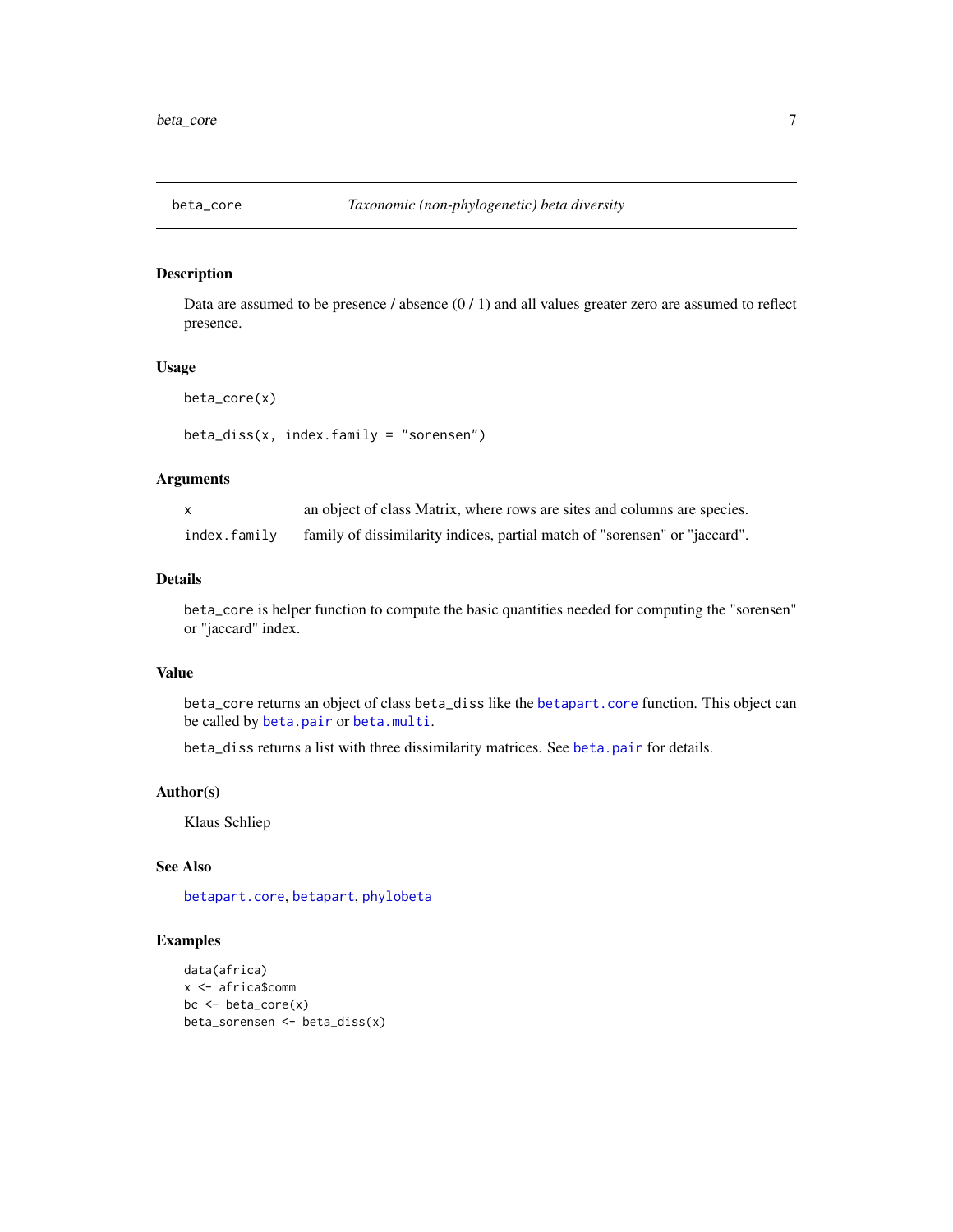<span id="page-7-1"></span><span id="page-7-0"></span>choropleth *Bin values*

## Description

choropleth discretizes the values of a quantity for mapping.

## Usage

choropleth(x,  $k = 10$ , breaks = "quantile", min = NULL, max = NULL)

## Arguments

| $\mathsf{x}$ | Vector of values to discretize.                                                                                                                     |
|--------------|-----------------------------------------------------------------------------------------------------------------------------------------------------|
| k            | Numeric, the desired number of bins to discretize.                                                                                                  |
| breaks       | one of "equal", "pretty", "jenks", "quantile" or numeric vector with the actual<br>breaks by specifying the minimum (min) and maximum (max) bounds. |
| min          | the minima of the lowest bound of the break.                                                                                                        |
| max          | the maxima of the upper bound of the break                                                                                                          |

## Value

a vector with the discretized values.

## Author(s)

Barnabas H. Daru <darunabas@gmail.com>

## See Also

[coldspots](#page-8-1)

```
library(sp)
s <- readRDS(system.file("nigeria/SR_Naija.rds", package = "phyloregion"))
k <- 10
COLOUR <- hcl.colors(k, "RdYlBu")
y <- choropleth(s$SR, k)
plot(s$SR, y)
## To plot and color according to some metric:
plot(s, col = COLOUR[y])
```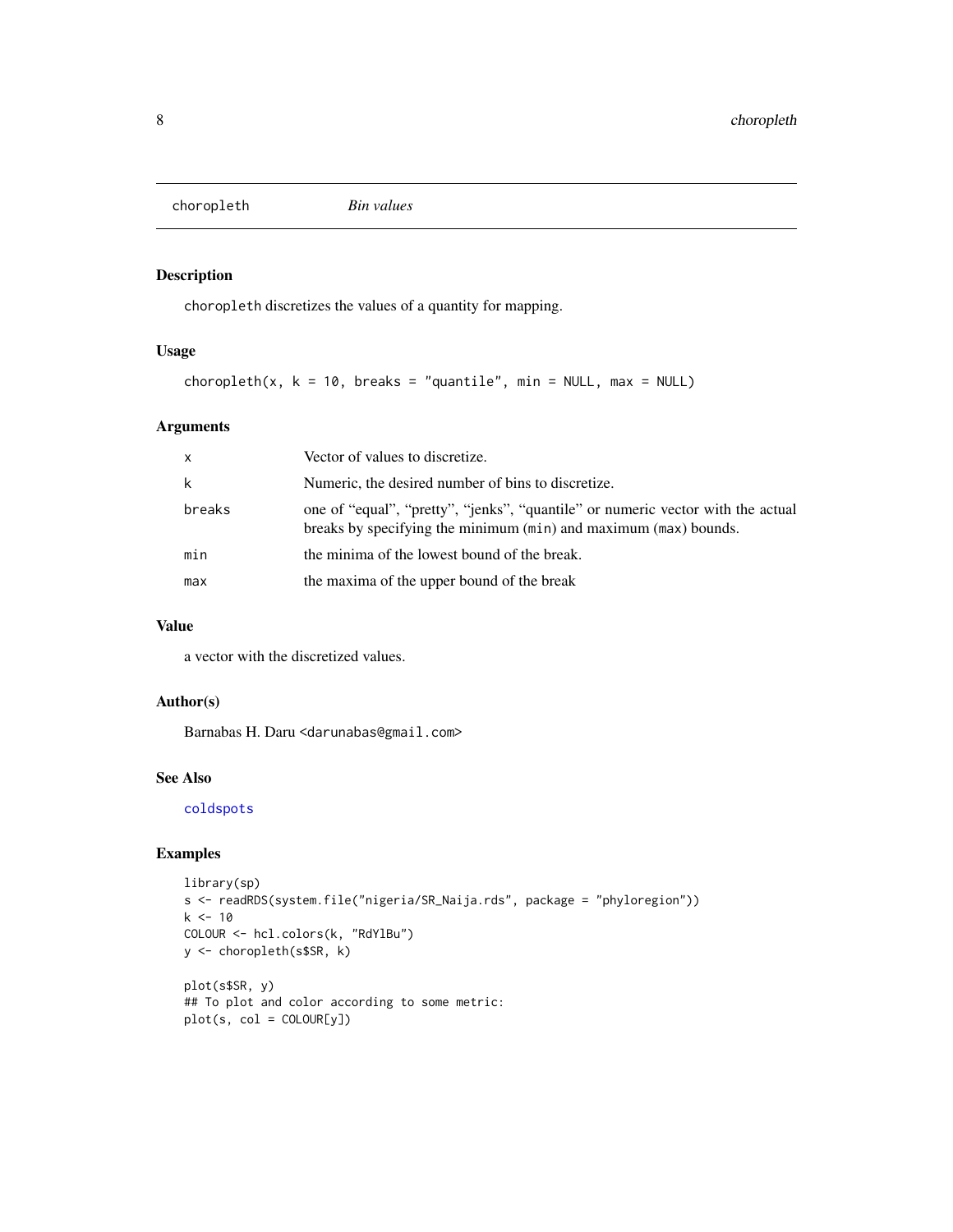<span id="page-8-1"></span><span id="page-8-0"></span>

coldspots and hotspots map areas or grid cells with lowest or highest values, respectively, of a biodiversity metric e.g. species richness, species endemism or degree of threat.

#### Usage

```
coldspots(x, prob = 2.5, na.rm = TRUE, ...)
```
hotspots(x,  $prob = 2.5$ ,  $na.rm = TRUE$ , ...)

#### Arguments

| X        | a vector on which to compute coldspots                                                                                                                                                      |
|----------|---------------------------------------------------------------------------------------------------------------------------------------------------------------------------------------------|
| prob     | The threshold quantile for representing the lowest (coldspots) or highest (hotspots)<br>proportion of biodiversity in an area. By default, the threshold is set to $prob =$<br>2.5 percent. |
| na.rm    | logical; if true, any NA and NaN's are removed from x before the quantiles are<br>computed.                                                                                                 |
| $\cdots$ | Further arguments passed to or from other methods.                                                                                                                                          |

#### Value

A vector of integers of 1s and 0s with 1 corresponding to the coldspots or hotspots

## Author(s)

Barnabas H. Daru <darunabas@gmail.com>

#### References

Myers, M., Mittermeier, R.A., Mittermeier, C.G., da Fonseca, G.A.B. & Kent, J. (2000) Biodiversity hotspots for conservation priorities. *Nature* 403: 853–858.

Ceballos, G. & Ehrlich, P.R. (2006) Global mammal distributions, biodiversity hotspots, and conservation. *Proceedings of the National Academy of Sciences USA* 103: 19374–19379.

Orme, C.D., Davies, R.G., Burgess, M., Eigenbrod, F., Pickup, N. et al. (2005) Global hotspots of species richness are not congruent with endemism or threat. *Nature* 436: 1016–1019.

Daru, B.H., Van der Bank, M. & Davies, T.J. (2015) Spatial incongruence among hotspots and complementary areas of tree diversity in southern Africa. *Diversity and Distributions* 21: 769-780.

#### See Also

[choropleth](#page-7-1)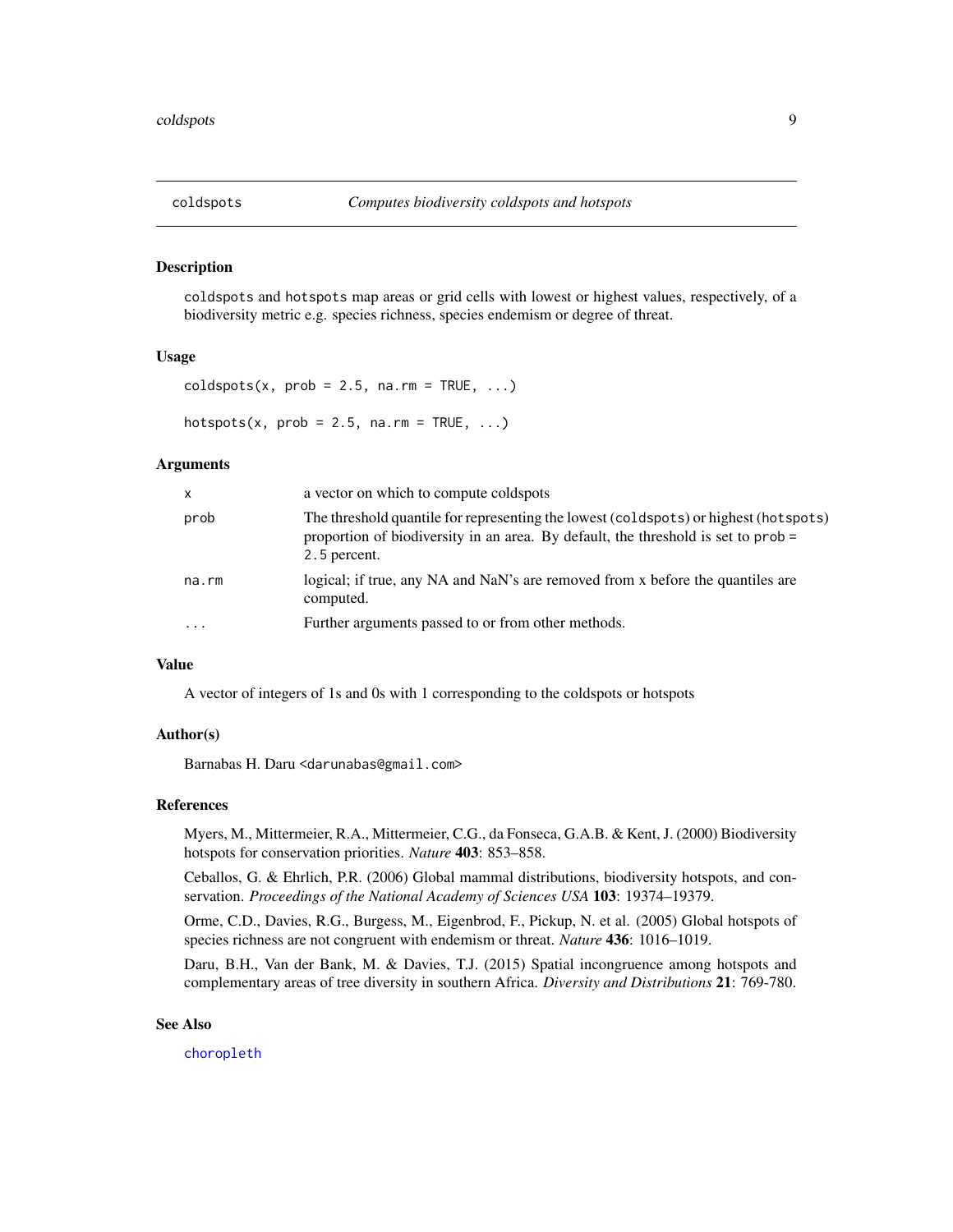## Examples

```
library(raster)
library(sp)
data(africa)
names(africa)
Endm <- weighted_endemism(africa$comm)
C <- coldspots(Endm) # coldspots
H <- hotspots(Endm) # hotspots
## Merge endemism values to shapefile of grid cells.
DF <- data.frame(grids=names(C), cold=C, hot=H)
m <- merge(africa$polys, DF, by = "grids", all = TRUE)
plot(africa$polys, border = "grey", col = "lightgrey",
  main = "Weighted Endemism Hotspots and Coldspots")
plot(m[(m@data\$cold == 1), ], col = "blue", add = TRUE, border = NA)plot(m[(m@data$hot == 1), ], col = "red", add = TRUE, border = NA)legend("bottomleft", fill = c("blue", "red", "yellow", "green"),
  legend = c("coldspots", "hotspots"), bty = "n", inset = .092)
```
collapse\_range *Collapse nodes and ranges based on divergence times*

## Description

This function collapses nodes and geographic ranges based on species' divergence times at various time depths.

#### Usage

```
collapse_range(
  x,
  tree,
 n,
  species = "species",
 grids = "grids",
 format = "wide"
)
```
#### Arguments

| X       | A community matrix or data frame.                                                          |
|---------|--------------------------------------------------------------------------------------------|
| tree    | A phylogenetic tree.                                                                       |
| n       | Time depth to slice the phylogenetic tree (often in millions of years for dated<br>trees). |
| species | If format $=$ "long" (the default), the column with the species name.                      |

<span id="page-9-0"></span>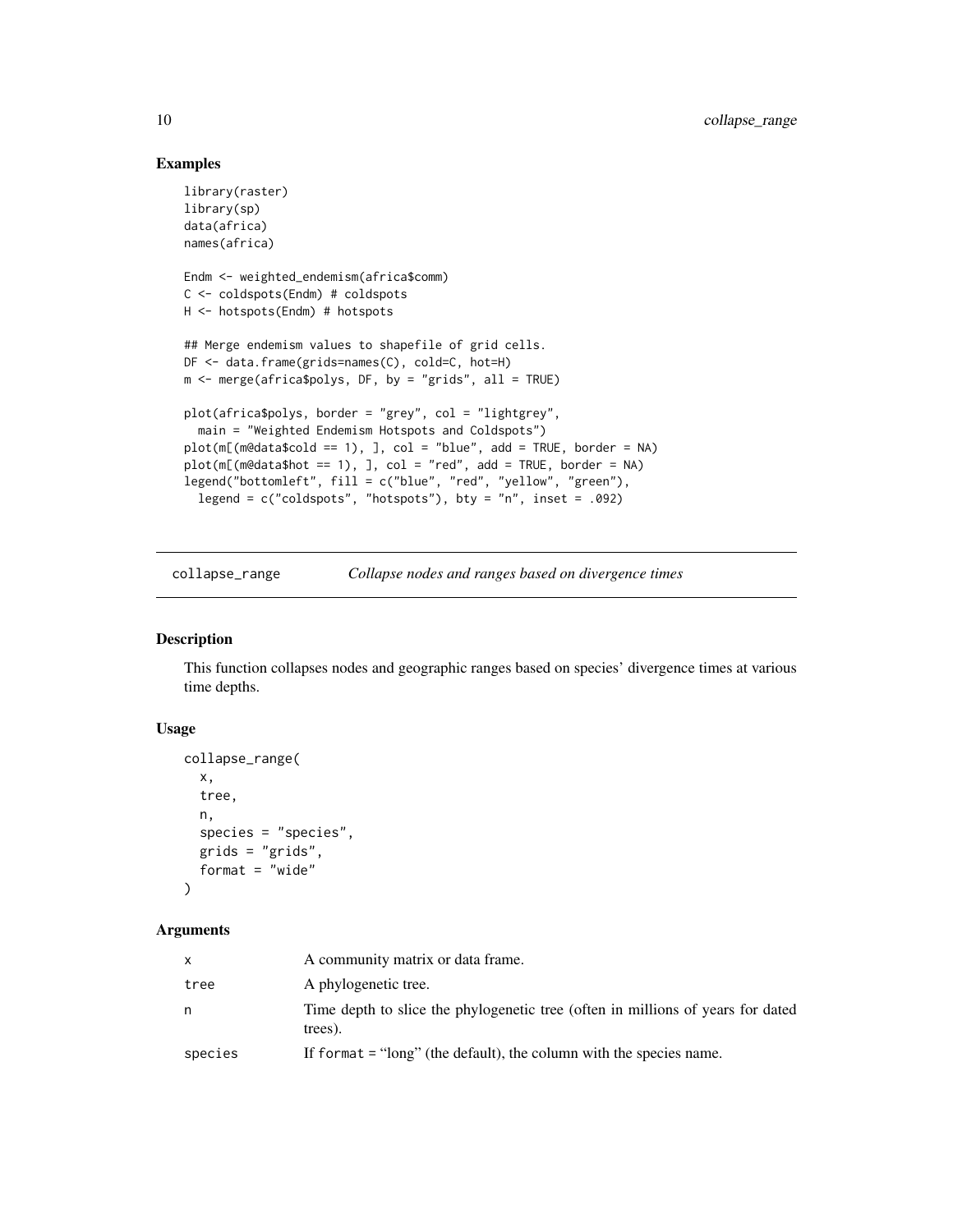#### <span id="page-10-0"></span>counts and the counts of the counts of the counts of the counts of the counts of the counts of the counts of the counts of the counts of the counts of the counts of the counts of the counts of the counts of the counts of t

| grids  | The column with the sites or grids if format $=$ "long".                   |
|--------|----------------------------------------------------------------------------|
| format | Format of the community composition data: "long" or "wide" with species as |
|        | columns and sites as rows.                                                 |

## Value

Two community data frames: the collapsed community data and original community data

## References

Daru, B.H., Farooq, H., Antonelli, A. & Faurby, S. (2020) Endemism patterns are scale dependent. *Nature Communications* 11: 2115.

## Examples

```
library(ape)
tr1 <- read.tree(text ="(((a:2,(b:1,c:1):1):1,d:3):1,e:4);")
com <- matrix(c(1,0,1,1,0,0,
                1,0,0,1,1,0,
                1,1,1,1,1,1,
                1,0,1,1,0,1,
                0,0,0,1,1,0), 6, 5,
              dimnames=list(paste0("g",1:6), tr1$tip.label))
```

```
collapse_range(com, tr1, n=1)
```
counts *Phyloregions for functional traits and phylogeny*

## Description

Generates a sparse community matrix as input for clustering regions based on the similairity of functional traits across species.

#### Usage

```
counts(x, trait, cut = NULL, phy = NULL, bin = 10, na.rm = FALSE)
```
## Arguments

| x     | A community data in long format with one column representing sites labeled<br>"grids" and another column representing species labeled "species".                                                                                                                |
|-------|-----------------------------------------------------------------------------------------------------------------------------------------------------------------------------------------------------------------------------------------------------------------|
| trait | A data frame or matrix object with the first column labeled "species" containing<br>the taxonomic groups to be evaluated whereas the remaining columns have the<br>various functional traits. The variables must be a mix of numeric and categorical<br>values. |
| cut   | The slice time.                                                                                                                                                                                                                                                 |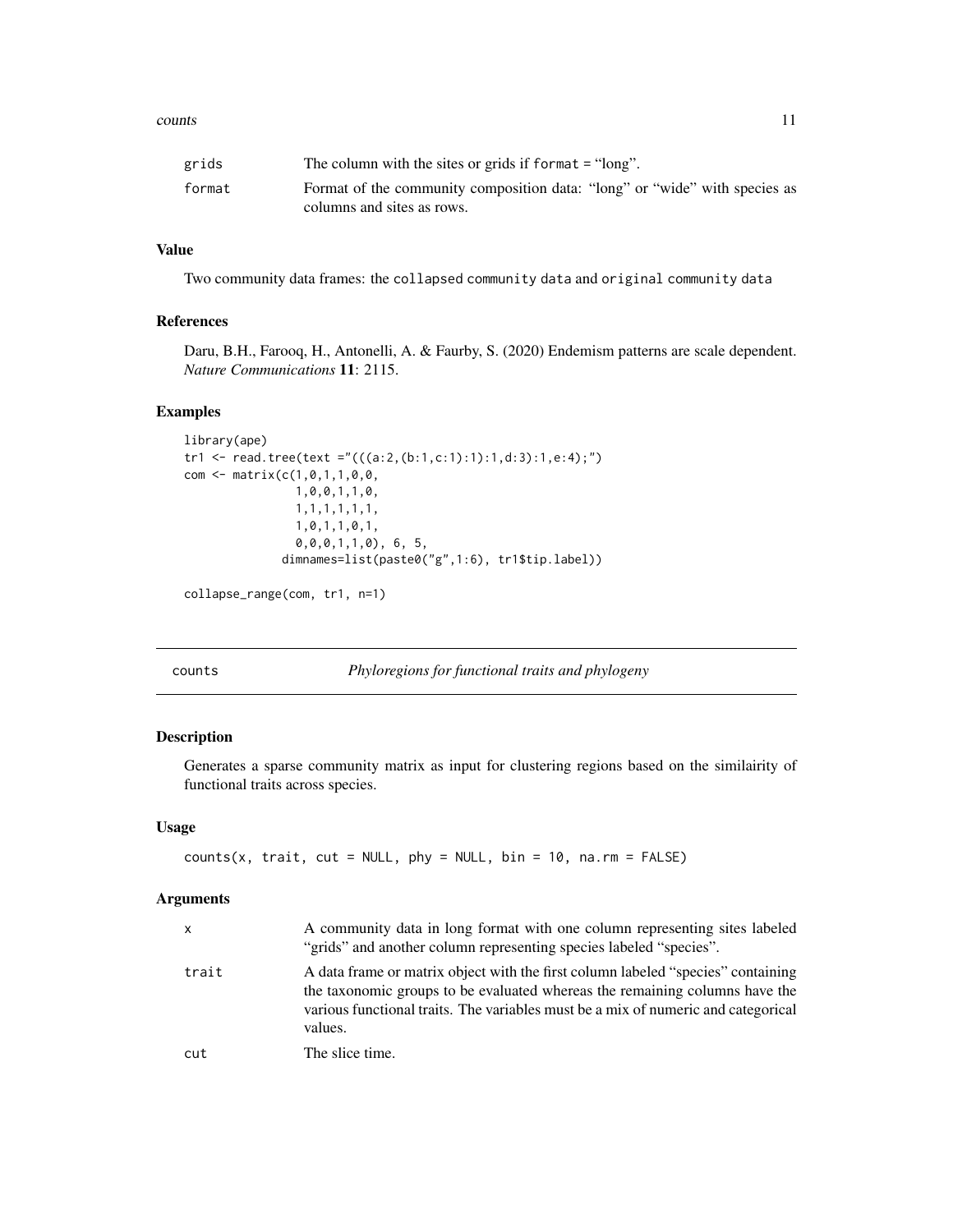## <span id="page-11-0"></span>Value

Function returns a community data frame that captures the count of each species based on its cluster membership.

<span id="page-11-1"></span>

EDGE *Evolutionary Distinctiveness and Global Endangerment*

#### Description

This function calculates EDGE by combining evolutionary distinctiveness (ED; i.e., phylogenetic isolation of a species) with global endangerment (GE) status as defined by the International Union for Conservation of Nature (IUCN).

#### Usage

EDGE(x, phy, Redlist = "Redlist", species = "species",  $\dots$ )

## Arguments

| X       | a data.frame                                                              |
|---------|---------------------------------------------------------------------------|
| phy     | a phylogenetic tree (object of class phylo).                              |
| Redlist | column in the data frame with the IUCN ranks: LC, NT, VU, EN, CR, and EX. |
| species | data frame column specifying the taxon                                    |
| .       | Further arguments passed to or from other methods.                        |

#### Details

EDGE is calculated as:

 $log(1+ED) + GE * log(2)$ 

where *ED* represents the evolutionary distinctiveness score of each species (function evol\_distinct), i.e. the degree of phylogenetic isolation, and combining it with *GE*, global endangerment from IUCN conservation threat categories. *GE* is calculated as the expected probability of extinction over 100 years of each taxon in the phylogeny (Redding & Mooers, 2006), scaled as follows: least concern  $= 0.001$ , near threatened and conservation dependent  $= 0.01$ , vulnerable  $= 0.1$ , endangered  $= 0.67$ , and critically endangered  $= 0.999$ .

#### Value

Returns a dataframe of EDGE scores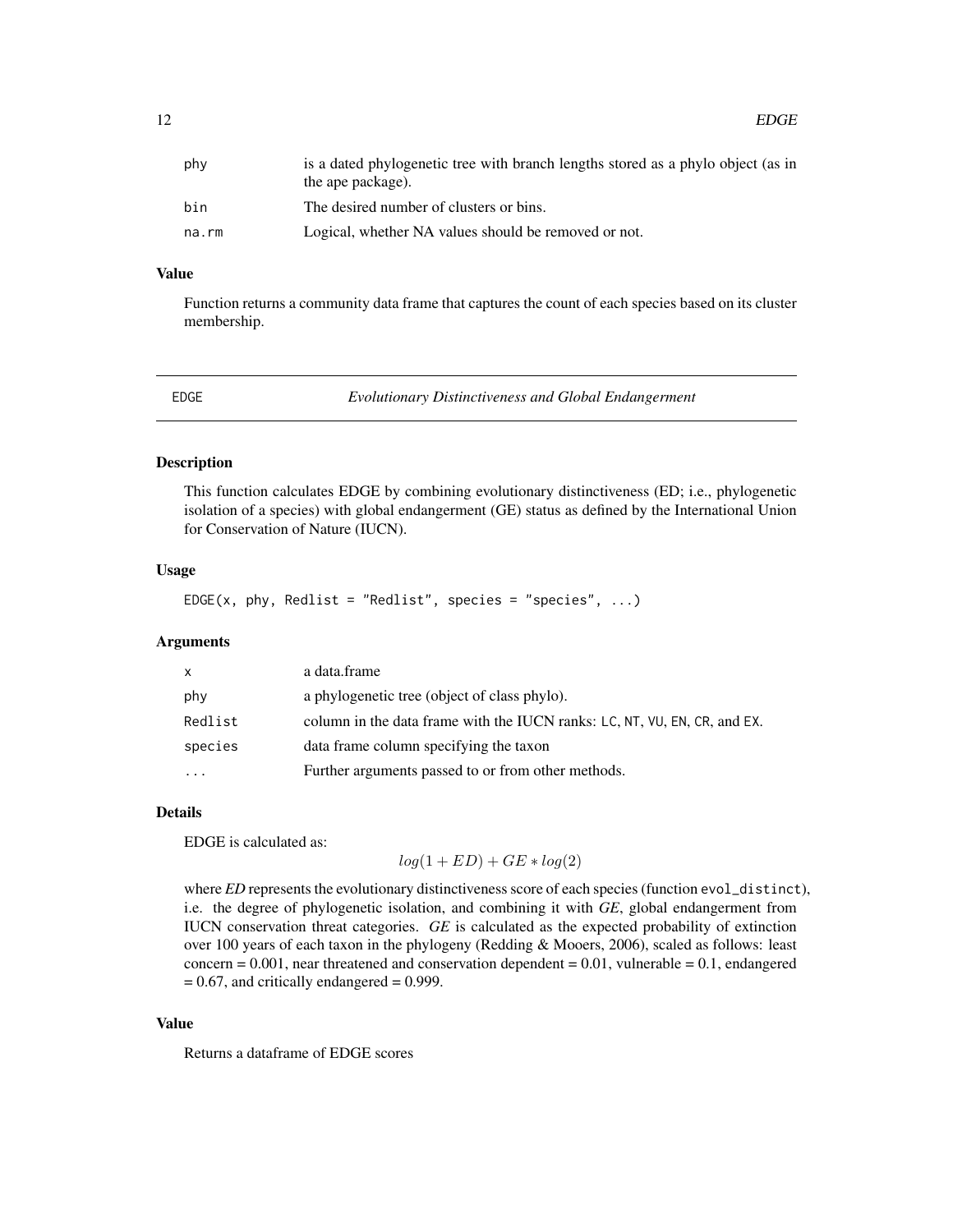## <span id="page-12-0"></span>evol\_distinct 13

#### Author(s)

Barnabas H. Daru

## References

Redding, D.W., & Mooers, A.Ø. (2006) Incorporating evolutionary measures into conservation prioritization. *Conservation Biology* 20: 1670–1678.

Isaac, N.J., Turvey, S.T., Collen, B., Waterman, C. & Baillie, J.E. (2007) Mammals on the EDGE: conservation priorities based on threat and phylogeny. *PLoS ONE* 2: e296.

## Examples

```
data(africa)
y <- EDGE(x=africa$IUCN, phy=africa$phylo, Redlist="IUCN", species="Species")
```
<span id="page-12-1"></span>evol\_distinct *Species' evolutionary distinctiveness*

## Description

Calculates evolutionary distinctiveness measures for a suite of species by: a) equal splits (Redding and Mooers 2006) b) fair proportions (Isaac et al., 2007). This a new implementation of the picante function evol.distinct however allowing multifurcations and can be orders of magnitude faster.

#### Usage

```
evol_distinct(
  tree,
  type = c("equal.splits", "fair.proportion"),
  scale = FALSE,
  use.branch.lengths = TRUE,
  ...
\mathcal{L}
```
#### Arguments

| tree               | an object of class phylo.                                                                                                                                                            |  |
|--------------------|--------------------------------------------------------------------------------------------------------------------------------------------------------------------------------------|--|
| type               | a) equal splits (Redding and Mooers 2006) or b) fair proportions (Isaac et al.,<br>2007)                                                                                             |  |
| scale              | The scale option refers to whether or not the phylogeny should be scaled to a<br>depth of 1 or, in the case of an ultrametric tree, scaled such that branch lengths<br>are relative. |  |
| use.branch.lengths |                                                                                                                                                                                      |  |
|                    | If use branch lengths=FALSE, then all branch lengths are changed to 1.                                                                                                               |  |
| $\ddotsc$          | Further arguments passed to or from other methods.                                                                                                                                   |  |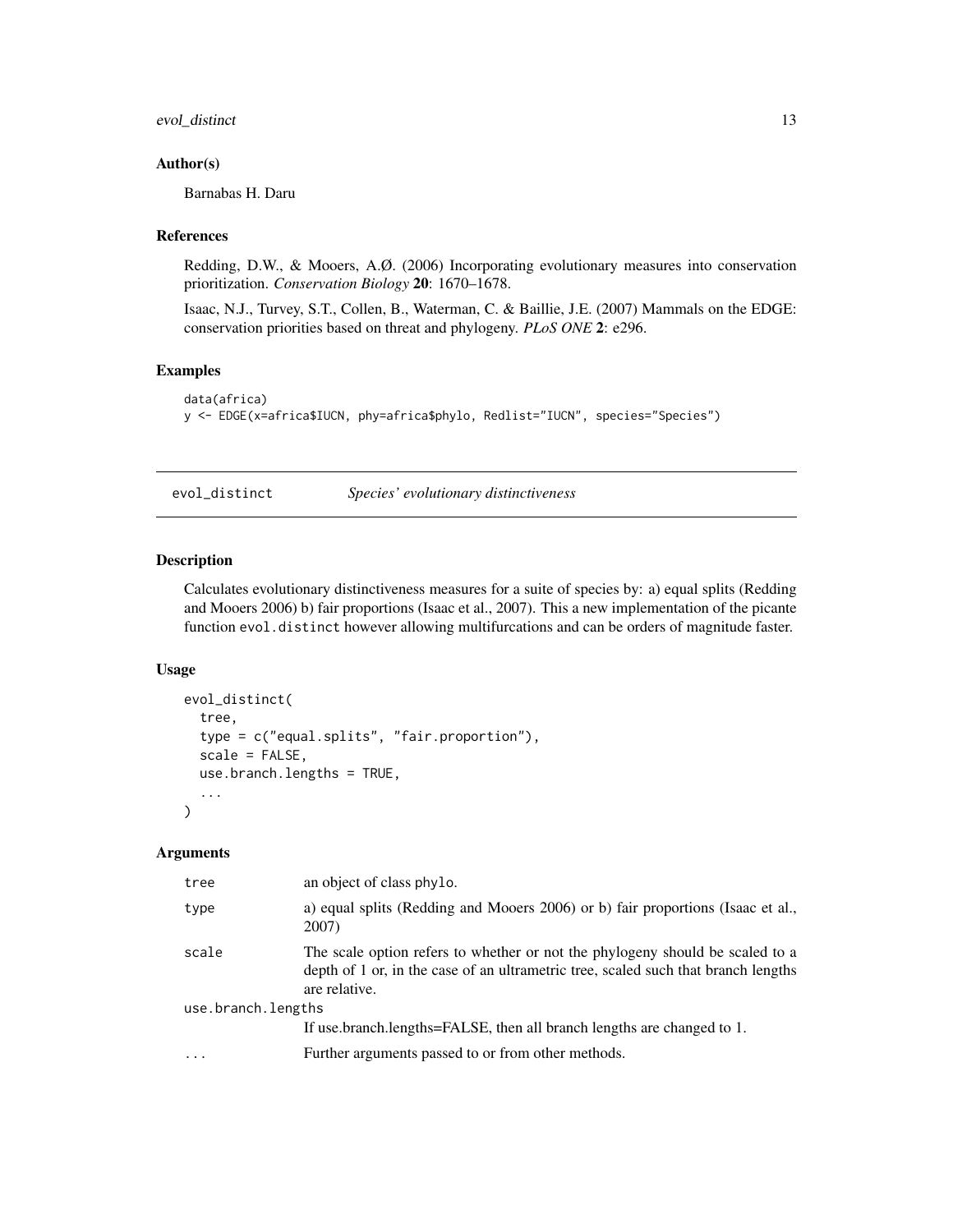<span id="page-13-0"></span>14 fishnet

## Value

a named vector with species scores.

## Author(s)

Klaus Schliep

## References

Redding, D.W. and Mooers, A.O. (2006). Incorporating evolutionary measures into conservation prioritisation. *Conservation Biology*, 20, 1670–1678.

Isaac, N.J.B., Turvey, S.T., Collen, B., Waterman, C. and Baillie, J.E.M. (2007). Mammals on the EDGE: conservation priorities based on threat and phylogeny. *PLoS ONE*, 2, e296.

## See Also

[evol.distinct](#page-0-0), [phyloregion](#page-27-1)

## Examples

```
tree <- ape::rcoal(10)
evol_distinct(tree)
evol_distinct(tree, type = "fair.proportion")
```
<span id="page-13-1"></span>

fishnet *Create a fishnet of regular grids*

## Description

The fishnet function creates a regular grid of locations covering the study area at various grain sizes.

## Usage

```
fishnet(mask, res = 0.5, type = "square")
```
#### Arguments

| mask | a polygon shapefile covering the boundary of the survey region.                                         |
|------|---------------------------------------------------------------------------------------------------------|
| res  | the grain size of the grid cells in decimal degrees (default).                                          |
| type | the type of grid cell; either "square" (default) for square grids, or "hexagon" for<br>hexagonal grids. |

## Value

A spatial polygon object of equal area grid cells covering the defined area.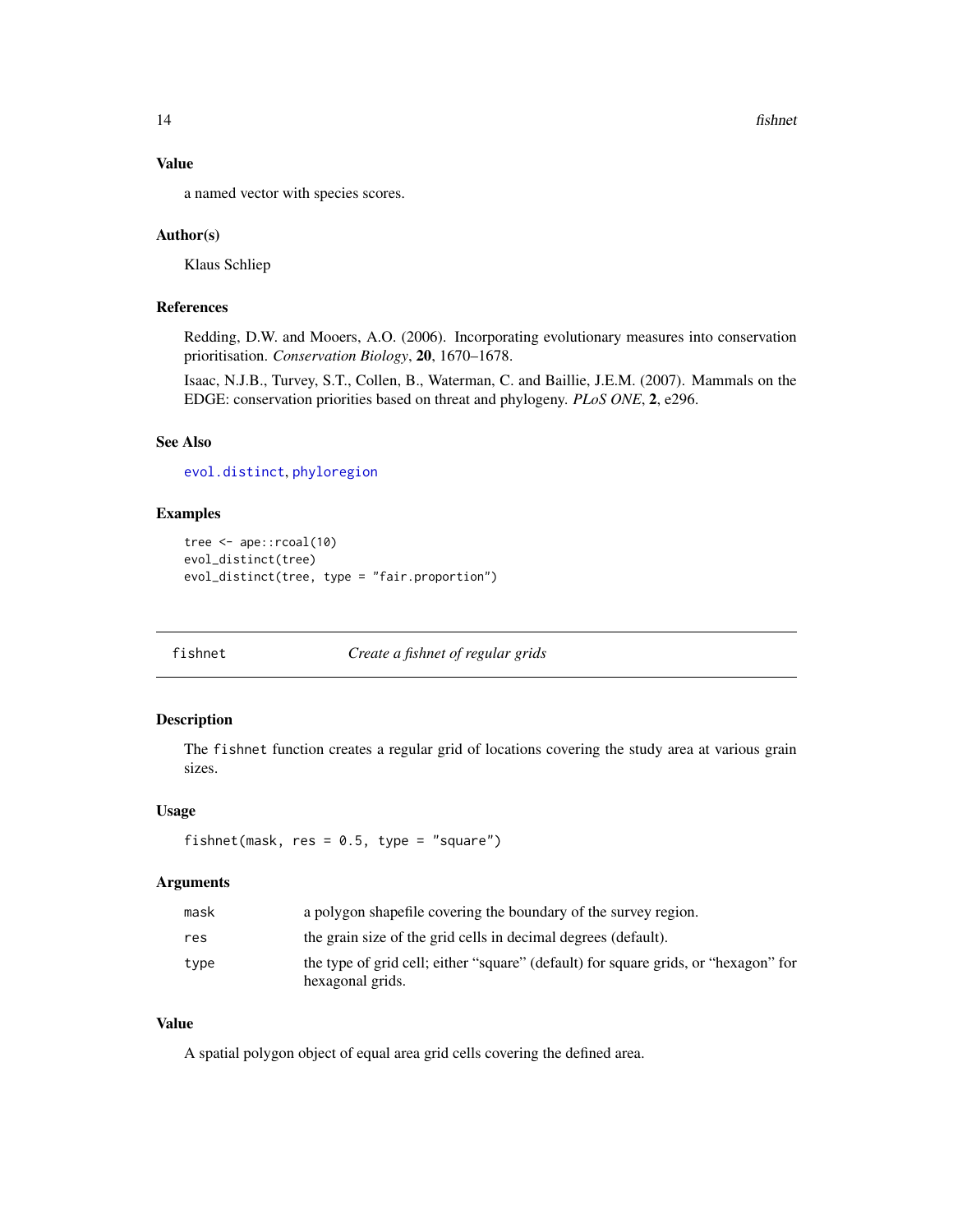## <span id="page-14-0"></span>get\_clades 15

## References

Phillips, S.J., Anderson, R.P. & Schapire, R.E. (2006) Maximum entropy modeling of species geographic distributions. *Ecological Modelling* 190: 231-259.

#### Examples

```
file <- system.file("nigeria/nigeria.rds", package="phyloregion")
d <- readRDS(file)
d1 <- fishnet(d, res = 0.75)
```
get\_clades *Get descendant nodes of phylogeny at a given time depth*

## Description

get\_clades returns the tips that descend from a given node or time depth on a dated phylogenetic tree.

#### Usage

get\_clades(tree, cut = NULL, k = NULL)

## Arguments

| tree | is a dated phylogenetic tree with branch lengths stored as a phylo object (as in<br>the ape package). |
|------|-------------------------------------------------------------------------------------------------------|
| cut  | the slice time                                                                                        |
| k    | number of slices                                                                                      |

## Value

A list of descendants

## References

Schliep, K.P. (2010) phangorn: phylogenetic analysis in R. *Bioinformatics* 27: 592–593.

```
require(ape)
data(bird.orders)
plot(bird.orders)
axisPhylo(side = 1)
abline(v=28-23) # the root is here at 28
get_clades(bird.orders, 23)
```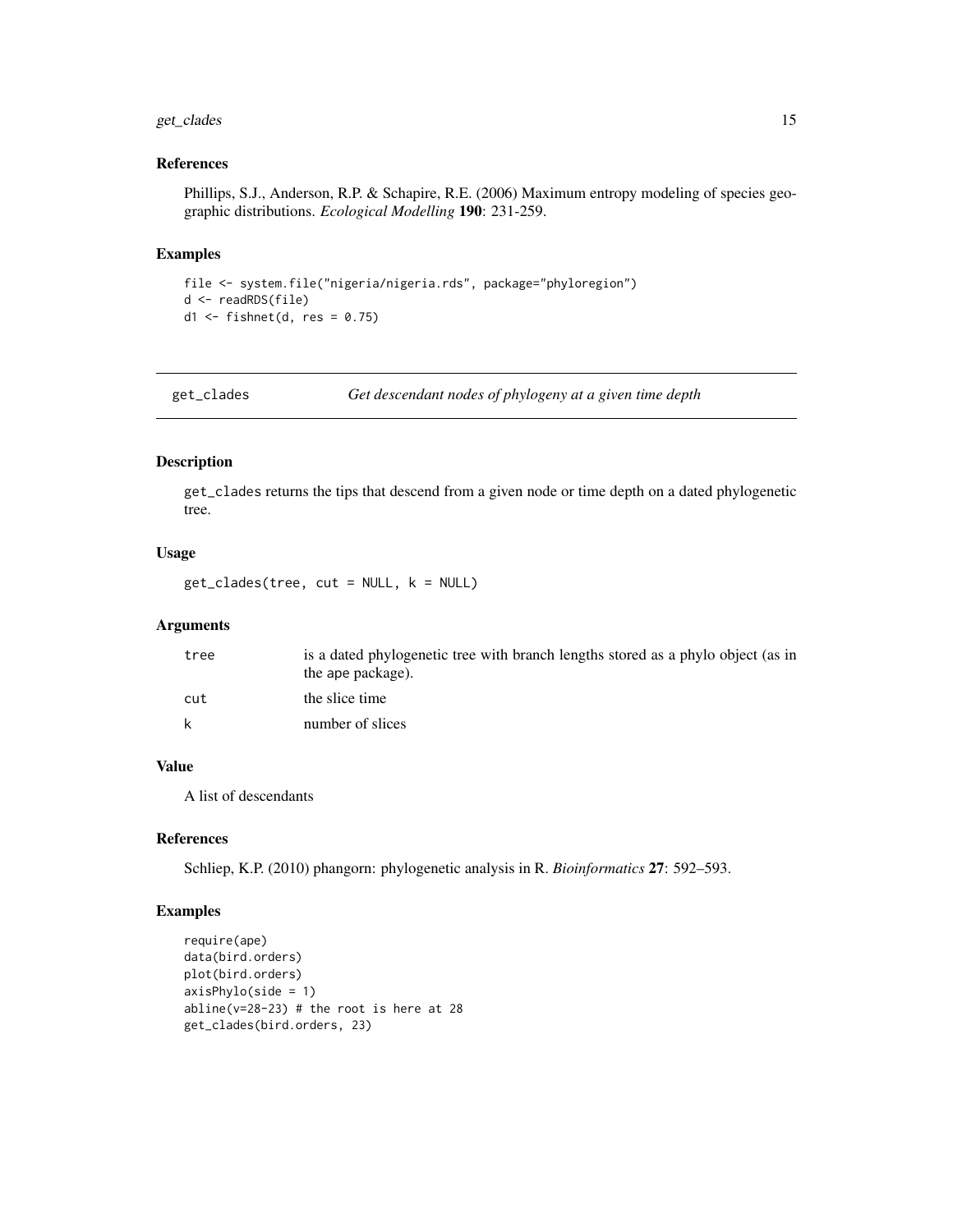<span id="page-15-0"></span>

A function to generate colors in Hue-Chroma-Luminance colour scheme for mapping phyloregions.

#### Usage

hexcols(x)

## Arguments

x An object of class [metaMDS](#page-0-0)

#### Value

A range of discrete colors differentiating between phyloregions in terms of their shared relationships.

## Author(s)

Barnabas H. Daru <darunabas@gmail.com>

## Examples

```
library(vegan)
data(dune)
c1 \le - metaMDS(dune, trace = 0)
hexcols(c1)
plot(c1$points, pch = 21, cex = 7, bg = hexcols(c1), las = 1)
```
indicators *Top driving species in phyloregions*

#### Description

This function applies a KL-divergence approach to a list of indicator species in phyloregions.

#### Usage

```
indicators(
  theta,
  top_indicators = 5,
 method = c("poisson", "bernoulli"),
 options = c("min", "max"),
  shared = FALSE
\mathcal{E}
```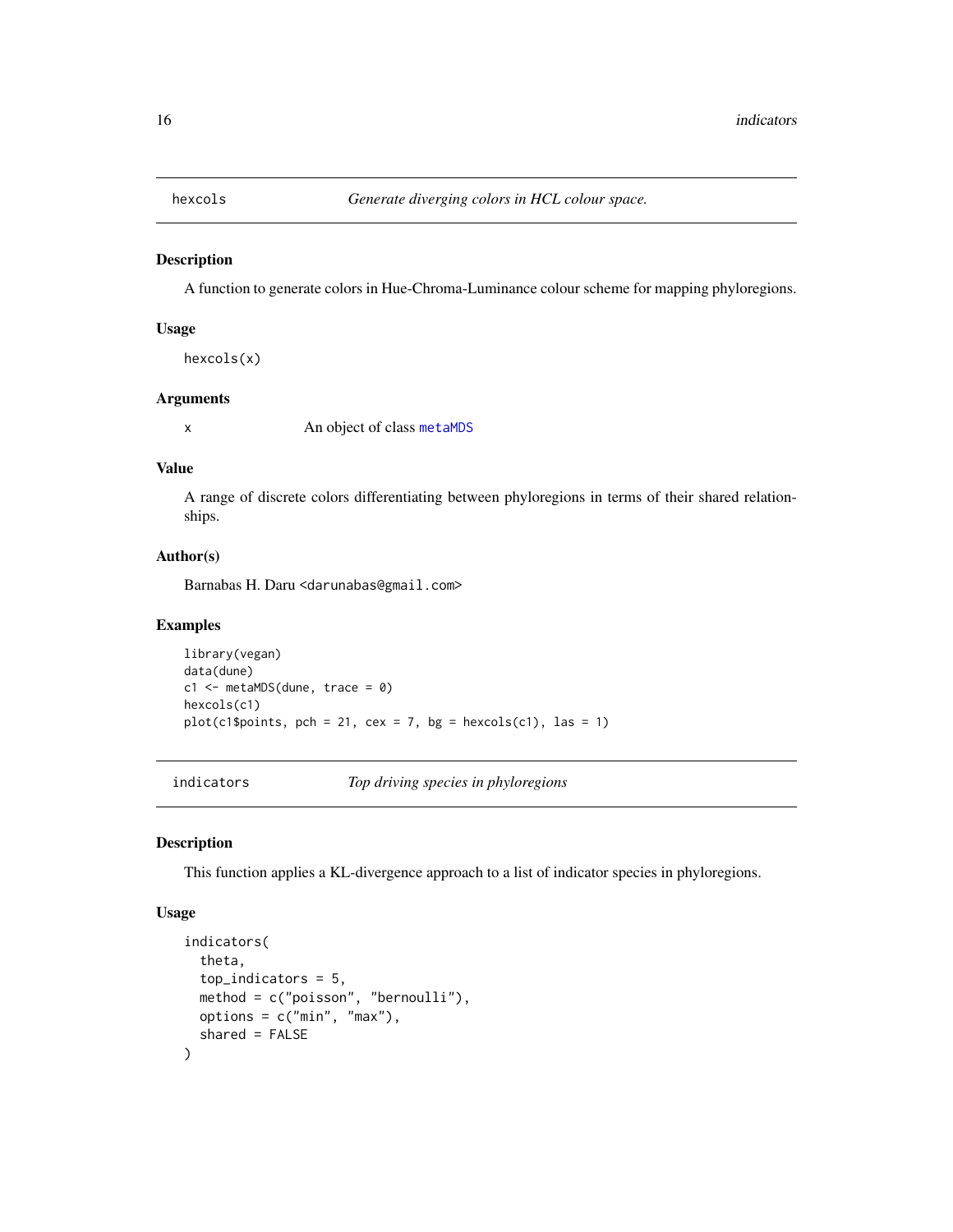## <span id="page-16-0"></span>long2sparse 17

## Arguments

| theta   | A matrix or data frame of cluster probability distributions from a topics model-<br>ing.                                                                                                                                                            |
|---------|-----------------------------------------------------------------------------------------------------------------------------------------------------------------------------------------------------------------------------------------------------|
|         | top_indicators Integer to obtain the top driving species in clusters.                                                                                                                                                                               |
| method  | The model assumption for KL divergence measurement. Available choices are<br>"poisson" (default) and "bernoulli".                                                                                                                                   |
| options | Option "min" selects species that maximize the minimum KL divergence of a<br>phyloregion vs all other phyloregions. Option "max" selects species that max-<br>imize the maximum KL divergence of a phyloregion against all other phylore-<br>gions. |
| shared  | Logical if TRUE, lists top species driving patterns in more than one phyloregion.                                                                                                                                                                   |

## Value

A list of top indicator species and their indicator values

## Examples

```
data(africa)
indsp <- indicators(africa$theta, top_indicators = 5,
                    options = "max", method = "poisson")
```
<span id="page-16-1"></span>

| long2sparse | Conversion of community data |
|-------------|------------------------------|

## Description

These functions convert a community data to compressed sparse matrix, dense matrix and long format (e.g. species records).

## Usage

```
long2sparse(x, grids = "grids", species = "species")
sparse2long(x)
dense2sparse(x)
sparse2dense(x)
long2dense(x)
dense2long(x)
```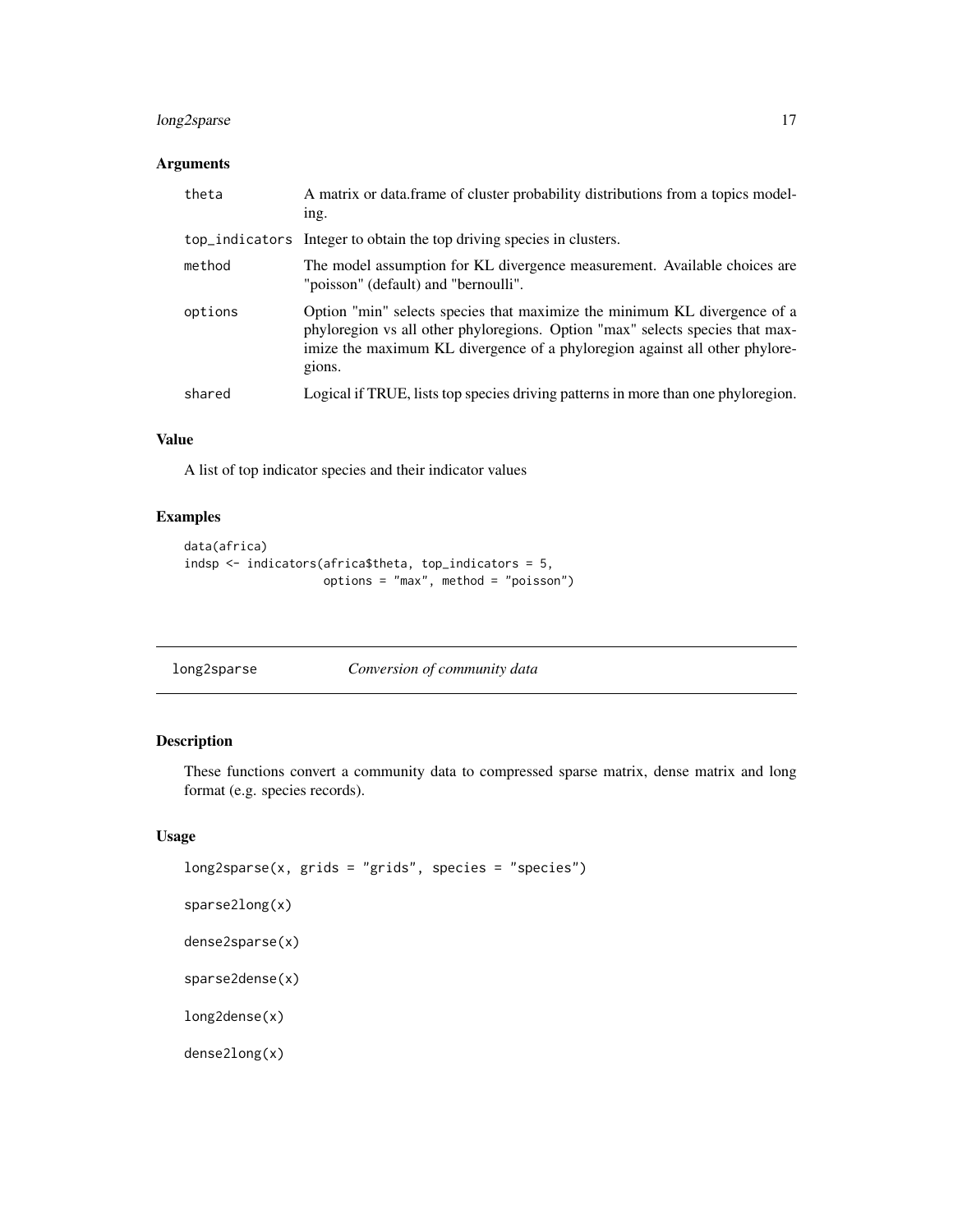## <span id="page-17-0"></span>Arguments

| X       | A community data which one wants to transform                 |
|---------|---------------------------------------------------------------|
| grids   | column name of the column containing grid cells               |
| species | column name of the column containing the species / taxa names |

## Value

A compressed sparse community matrix of sites by species

## Examples

```
data(africa)
africa$comm[1:5, 1:20]
long <- sparse2long(africa$comm)
long[1:5, ]
sparse <- long2sparse(long)
all.equal(africa$comm, sparse)
dense_comm <- matrix(c(1,0,1,1,0,0,
               1,0,0,1,1,0,
                1,1,1,1,1,1,
                0,0,1,1,0,1), 6, 4,
              dimnames=list(paste0("g",1:6), paste0("sp", 1:4)))
dense_comm
sparse_comm <- dense2sparse(dense_comm)
sparse_comm
sparse2long(sparse_comm)
```
map\_trait *Map species' trait values in geographic space*

## Description

map\_trait add species trait values to species distribution in geographic space.

#### Usage

map\_trait(x, trait,  $FUN = sum$ ,  $shp = NULL$ , ...)

## Arguments

|       | A community data object - a vector (with names matching trait data) or a data. frame<br>or matrix (with column names matching names in trait data) |
|-------|----------------------------------------------------------------------------------------------------------------------------------------------------|
| trait | A data frame of species traits with a column of species names matching species                                                                     |
|       | names in the community data, and another column with the trait values.                                                                             |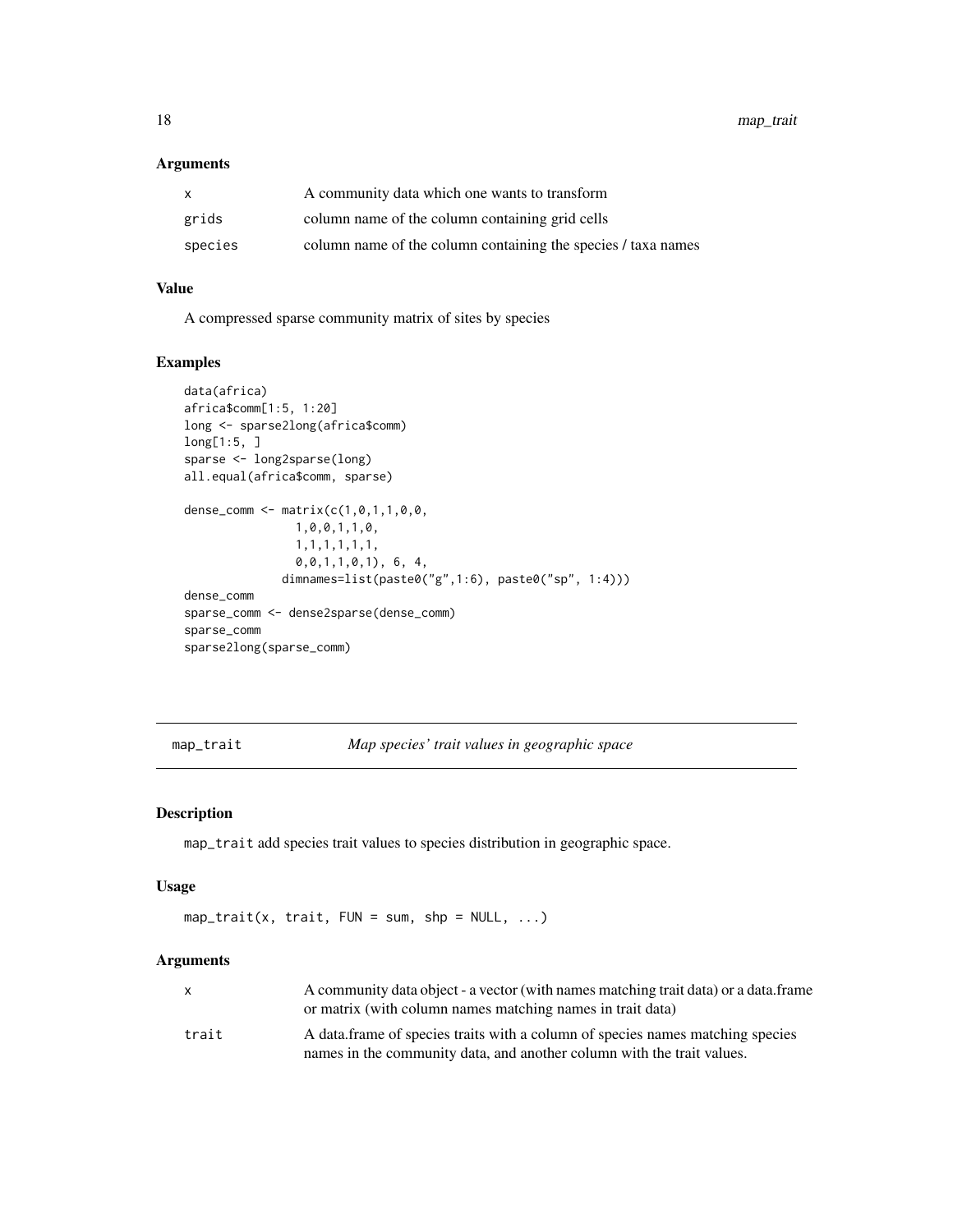<span id="page-18-0"></span>

| FUN       | The function used to aggregate species trait values in geographic space. By de-<br>fault, if FUN = sum, the sum of all species traits per area or grid cell is calculated. |
|-----------|----------------------------------------------------------------------------------------------------------------------------------------------------------------------------|
| shp       | a polygon shapefile of grid cells.                                                                                                                                         |
| $\ddotsc$ | Further arguments passed to or from other methods.                                                                                                                         |

## Value

A data frame of species traits by site.

#### Author(s)

Barnabas H. Daru <darunabas@gmail.com>

## Examples

```
data(africa)
x <- EDGE(africa$IUCN, africa$phylo, Redlist = "IUCN", species="Species")
y <- map_trait(africa$comm, x, FUN = sd, shp=africa$polys)
plot_swatch(y, y$traits,
```

```
col = hcl.colors(n=20, palette = "Blue-Red 3", rev=FALSE))
```
match\_phylo\_comm *Match taxa and in phylogeny and community matrix*

## Description

match\_phylo\_comm compares taxa (species, labels, tips) present in a phylogeny with a community matrix. Pruning, sorting and trying to add missing species on genus level if possible to match in subsequent analysis.

## Usage

```
match_phylo_comm(phy, comm, delete_empty_rows = TRUE)
```
#### Arguments

| phy               | A phylogeny                      |
|-------------------|----------------------------------|
| comm              | A (sparse) community data matrix |
| delete_empty_rows |                                  |
|                   | delete rows with no observation  |

#### Details

Based on the function of the same name in picante but allows sparse matrices and with taxa addition.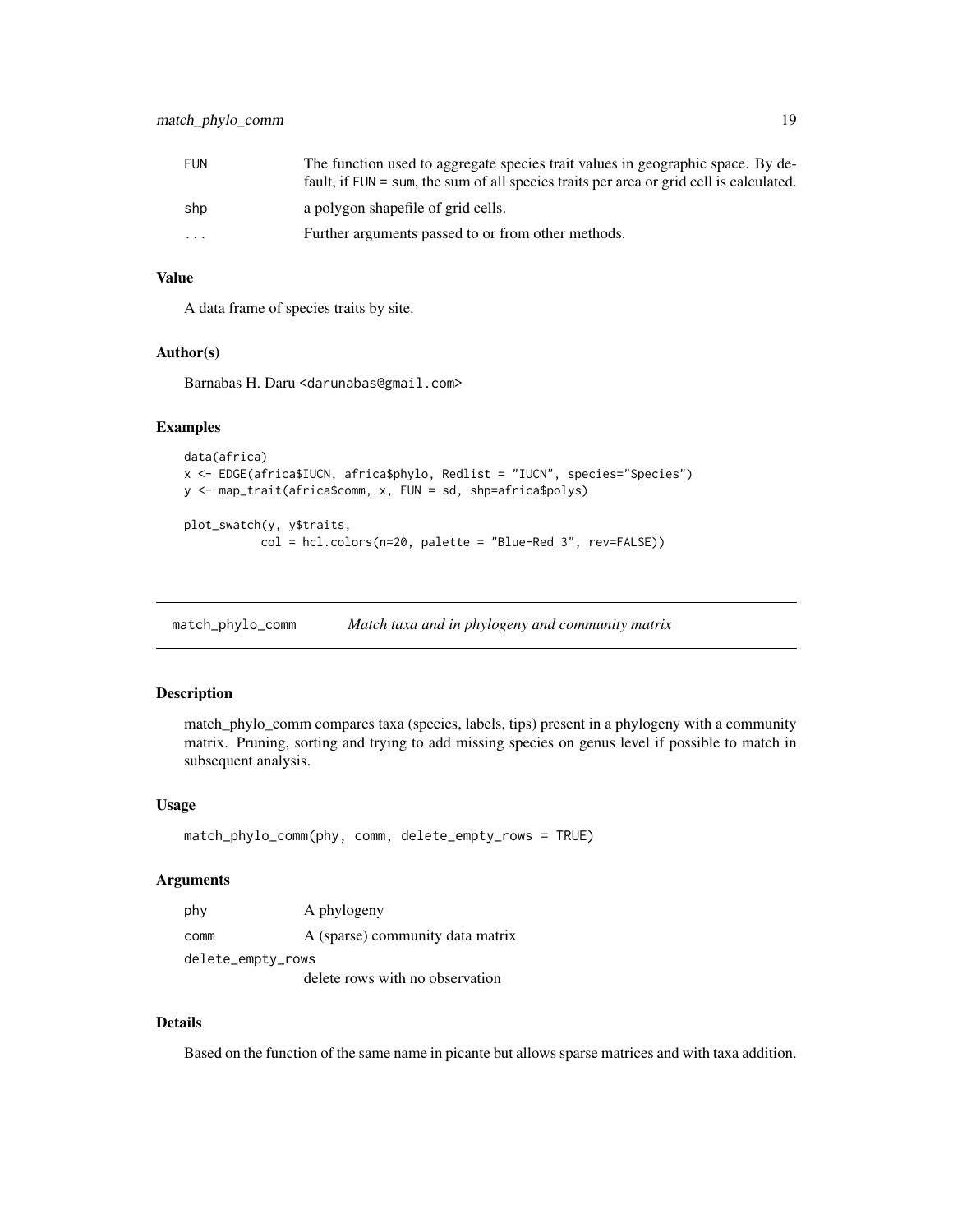## Value

A list containing the following elements, pruned and sorted to match one another:

| phy  | A phylogeny object of class phylo |
|------|-----------------------------------|
| comm | A (sparse) community data matrix  |

## Examples

```
data(africa)
tree <- africa$phylo
x <- africa$comm
subphy <- match_phylo_comm(tree, x)$phy
submat <- match_phylo_comm(tree, x)$com
```
mean\_dist *Mean distance matrix from a set of distance matrices*

## Description

This function generates the mean pairwise distance matrix from a set many pairwise distance matrices. Note: all matrices should be of the same dimension.

## Usage

mean\_dist(files, trace = 1, ...)

## Arguments

| files | list of pairwise distance matrices stored as CSVs or .rds with the same dimen-<br>sions. |
|-------|------------------------------------------------------------------------------------------|
| trace | Trace the function; trace $= 2$ or higher will be more voluminous.                       |
| .     | Further arguments passed to or from other methods.                                       |

## Value

average distance matrix

<span id="page-19-0"></span>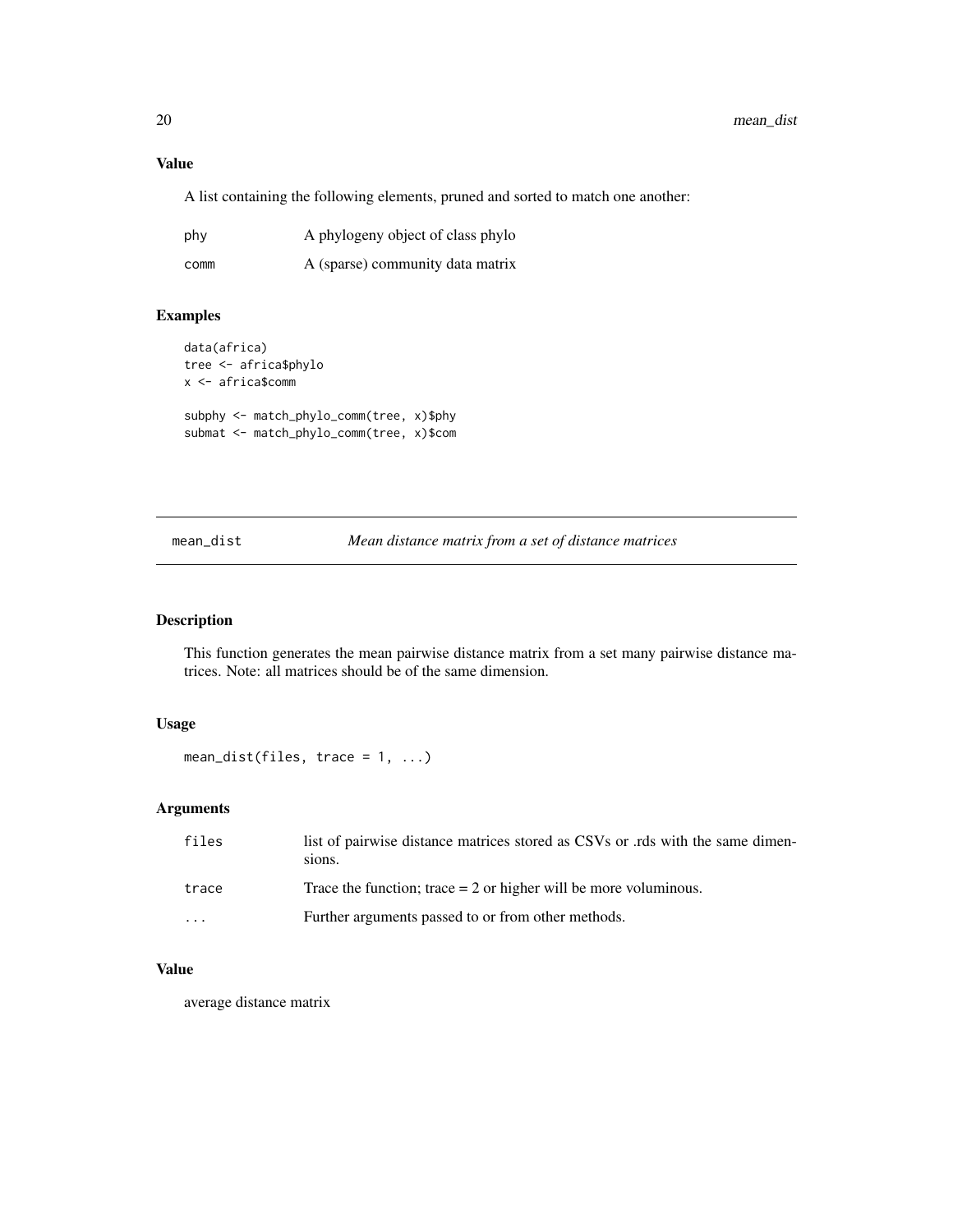<span id="page-20-0"></span>

Label phylogenetic nodes using pie

## Usage

```
nodepie(
 pie,
  radius = 2,
 pie_control = list(),
 legend = FALSE,
  col = hcl.close(5),
  ...
)
```
## Arguments

| pie         | Estimates from ancestral character reconstruction                      |
|-------------|------------------------------------------------------------------------|
| radius      | Radius of the pie.                                                     |
| pie_control | The list of control parameters to be passed into the add pie function. |
| legend      | Logical, whether to add a legend or not.                               |
| col         | List of colors for the pies.                                           |
| $\cdots$    | Further arguments passed to or from other methods.                     |

### Value

Returns no value, just add color pies on phylogenetic nodes!

<span id="page-20-1"></span>optimal\_phyloregion *Determine optimal number of clusters*

## Description

This function divides the hierarchical dendrogram into meaningful clusters ("phyloregions"), based on the 'elbow' or 'knee' of an evaluation graph that corresponds to the point of optimal curvature.

#### Usage

```
optimal_phyloregion(x, method = "average", k = 20)
```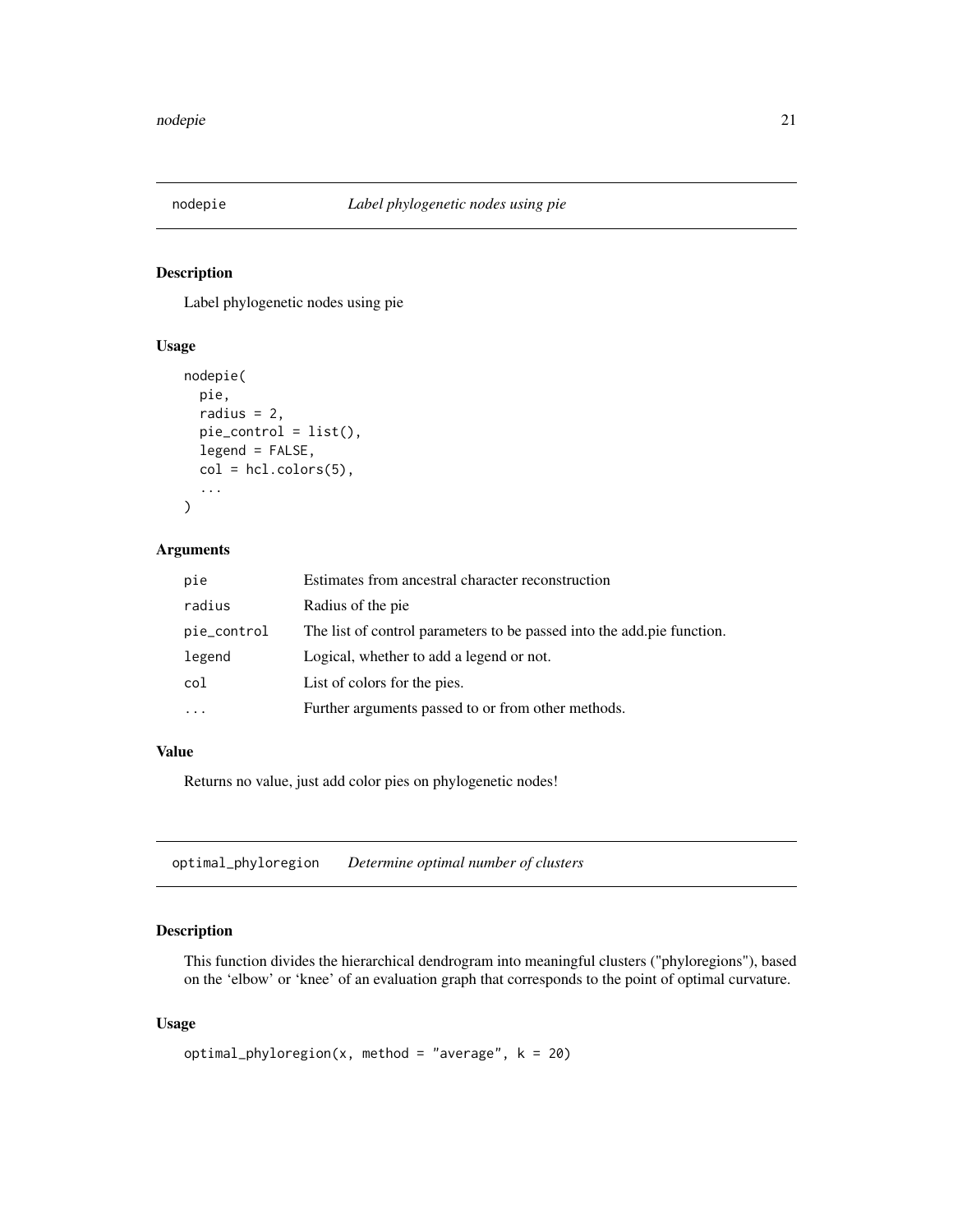#### <span id="page-21-0"></span>Arguments

| $\mathsf{x}$ | a numeric matrix, data frame or "dist" object.                                                                                                                                                                                                    |
|--------------|---------------------------------------------------------------------------------------------------------------------------------------------------------------------------------------------------------------------------------------------------|
| method       | the agglomeration method to be used. This should be (an unambiguous ab-<br>breviation of) one of "ward.D", "ward.D2", "single", "complete", "average" $(=$<br>UPGMA), "mcquitty" $(= WPGMA)$ , "median" $(= WPGMC)$ or "centroid" $(=$<br>UPGMC). |
| k            | numeric, the upper bound of the number of clusters to compute. DEFAULT: 20<br>or the number of observations (if less than 20).                                                                                                                    |

#### Value

a list containing the following as returned from the GMD package (Zhao et al. 2011):

- k: optimal number of clusters (bioregions)
- totbss: total between-cluster sum-of-square
- tss: total sum of squares of the data
- ev: explained variance given k

#### References

Salvador, S. & Chan, P. (2004) *Determining the number of clusters/segments in hierarchical clustering/segmentation algorithms*. Proceedings of the Sixteenth IEEE International Conference on Tools with Artificial Intelligence, pp. 576–584. Institute of Electrical and Electronics Engineers, Piscataway, New Jersey, USA.

Zhao, X., Valen, E., Parker, B.J. & Sandelin, A. (2011) Systematic clustering of transcription start site landscapes. *PLoS ONE* 6: e23409.

#### Examples

```
data(africa)
tree <- africa$phylo
bc <- beta_diss(africa$comm)
(d <- optimal_phyloregion(bc[[1]]))
plot(d$df$k, d$df$ev, ylab = "Explained variances",
 xlab = "Number of clusters")
lines(d$df$k[order(d$df$k)], d$df$ev[order(d$df$k)], pch = 1)
points(d$optimal$k, d$optimal$ev, pch = 21, bg = "red", cex = 3)
points(d$optimal$k, d$optimal$ev, pch = 21, bg = "red", type = "h")
```
PD *Phylogenetic diversity*

## Description

PD calculates Faith's (1992) phylogenetic diversity.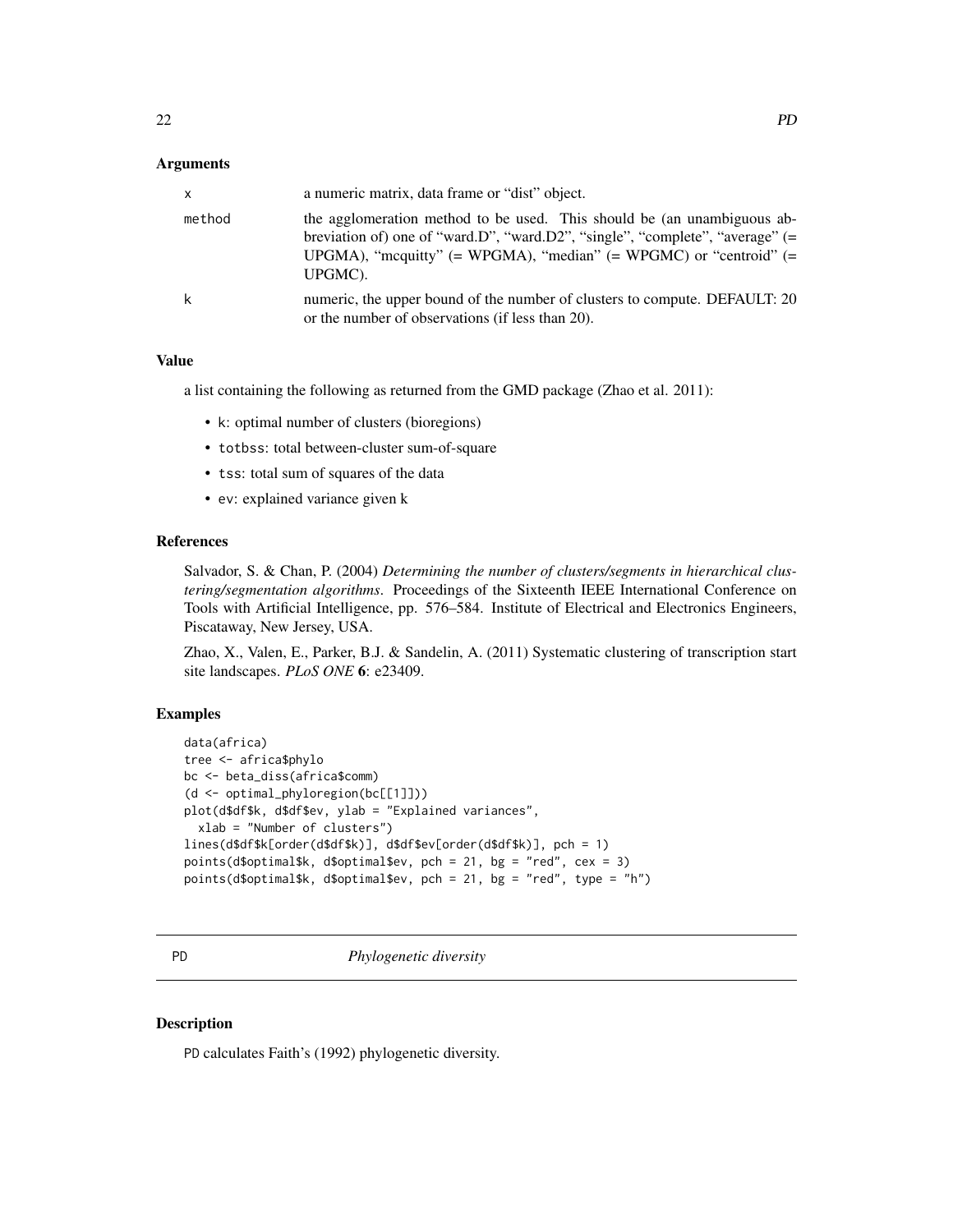#### <span id="page-22-0"></span>PD\_ses 23

## Usage

PD(x, phy)

#### **Arguments**

| X   | a community matrix, <i>i.e.</i> an object of class matrix or Matrix. |
|-----|----------------------------------------------------------------------|
| phy | a phylogenetic tree (object of class phylo).                         |

## Value

a vector with the PD for all samples.

## References

Faith, D.P. (1992) Conservation evaluation and phylogenetic diversity. *Biological Conservation* 61: 1–10.

## See Also

read.community read.tree phylobeta\_core

#### Examples

```
library(ape)
library(Matrix)
tree <- read.tree(text ="((t1:1,t2:1)N2:1,(t3:1,t4:1)N3:1)N1;")
com <- sparseMatrix(c(1,3,4,1,4,5,1,2,3,4,5,6,3,4,6),
  c(1,1,1,2,2,2,3,3,3,3,3,3,4,4,4), x=1,
  dimnames = list(paste0("g", 1:6), tree$tip.label))
```
PD(com, tree)

PD\_ses *Phylogenetic diversity standardized for species richness*

## Description

This function computes the standard effect size of PD by correcting for changes in species richness. The novelty of this function is its ability to utilize sparse community matrix making it possible to efficiently randomize very large community matrices spanning thousands of taxa and sites.

## Usage

```
PD_ses(x, phy, model = c("tipshuffle", "rowwise", "colwise"), reps = 1000, ...)
```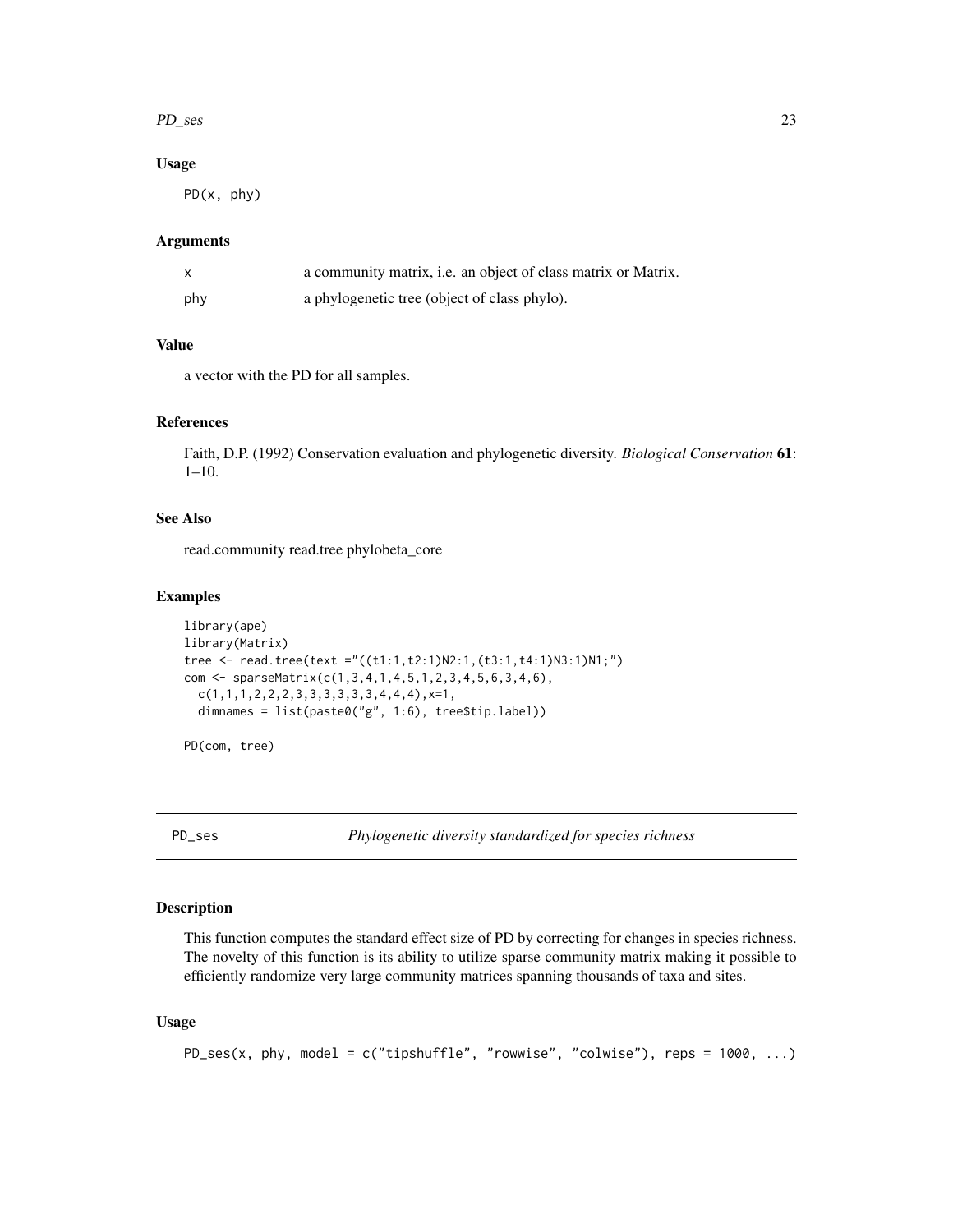#### **Arguments**

| X         | a (sparse) community matrix, <i>i.e.</i> an object of class matrix or Matrix.                                                               |
|-----------|---------------------------------------------------------------------------------------------------------------------------------------------|
| phy       | a phylogenetic tree (object of class phylo).                                                                                                |
| model     | The null model for separating patterns from processes and for contrasting against<br>alternative hypotheses. Available null models include: |
|           | • "tipshuffle": shuffles tip labels multiple times.                                                                                         |
|           | • "rowwise": shuffles sites (i.e., varying richness) and keeping species occur-<br>rence frequency constant.                                |
|           | • "colwise": shuffles species occurrence frequency and keeping site richness<br>constant.                                                   |
| reps      | Number of replications.                                                                                                                     |
| $\ddotsc$ | Further arguments passed to or from other methods.                                                                                          |

#### Value

A data frame of results for each community or grid cell

- grids: Site identity
- richness: Number of taxa in community
- PD\_obs: Observed PD in community
- pd\_rand\_mean: Mean PD in null communities
- pd\_rand\_sd: Standard deviation of PD in null communities
- pd\_obs\_rank: Rank of observed PD vs. null communities
- pd\_obs\_z: Standardized effect size of PD vs. null communities =  $(PD_{o}bs-pd_{r}and_{m}ean)/pd_{r}and_{s}d$
- pd\_obs\_p: P-value (quantile) of observed PD vs. null communities =  $mpd_0bs_rank/iter + 1$
- reps: Number of replicates

## References

Proches, S., Wilson, J.R.U. & Cowling, R.M. (2006) How much evolutionary history in a 10 x 10m plot? *Proceedings of Royal Society B* 273: 1143-1148.

```
library(ape)
library(Matrix)
tree <- read.tree(text ="((t1:1,t2:1)N2:1,(t3:1,t4:1)N3:1)N1;")
com <- sparseMatrix(c(1,3,4,1,4,5,1,2,3,4,5,6,3,4,6),
  c(1,1,1,2,2,2,3,3,3,3,3,3,4,4,4), x=1,
  dimnames = list(paste0("g", 1:6), tree$tip.label))
PD_ses(com, tree, model="rowwise")
```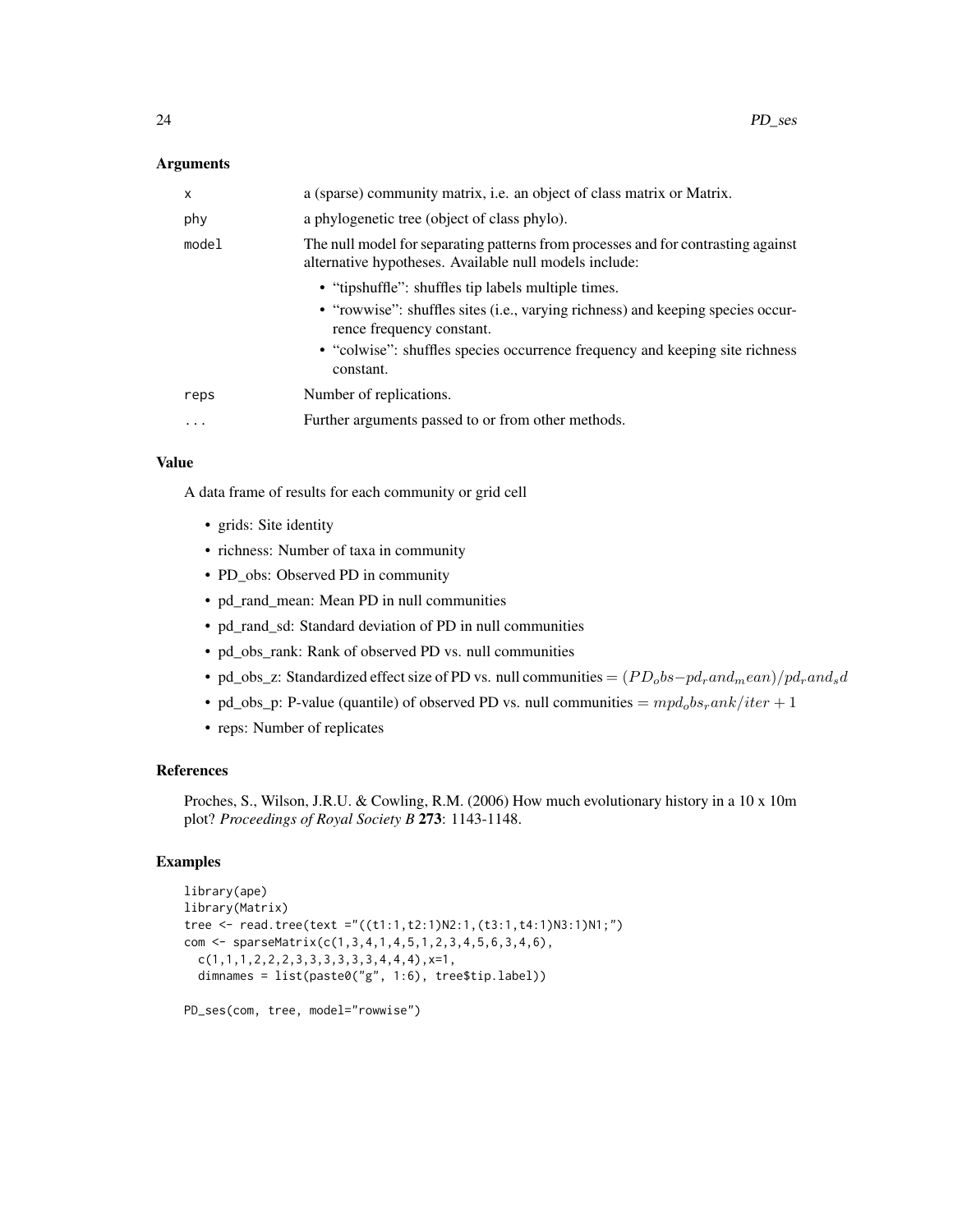<span id="page-24-0"></span>phylobeta\_core *Phylogenetic beta diversity*

#### <span id="page-24-1"></span>Description

phylobeta\_core computes efficiently for large community matrices and trees the necessary quantities used by the betapart package to compute pairwise and multiple-site phylogenetic dissimilarities.

## Usage

```
phylobeta_core(x, phy)
phylobeta(x, phy, index.findmy = "sorensen")
```
#### Arguments

|              | an object of class Matrix or matrix                                        |
|--------------|----------------------------------------------------------------------------|
| phy          | a phylogenetic tree (object of class phylo)                                |
| index.family | family of dissimilarity indices, partial match of "sorensen" or "jaccard". |

#### Value

phylobeta\_core returns an object of class "phylo.betapart", see [phylo.betapart.core](#page-0-0) for details. This object can be called by [phylo.beta.pair](#page-0-0) or [phylo.beta.multi](#page-0-0).

phylobeta returns a list with three phylogenetic dissimilarity matrices. See [phylo.beta.pair](#page-0-0) for details.

## Author(s)

Klaus Schliep

## See Also

[read.community](#page-36-1), [phylo.betapart.core](#page-0-0), [beta\\_core](#page-6-1)

```
library(ape)
tree <- read.tree(text = "((t1:1,t2:1)N2:1,(t3:1,t4:1)N3:1)N1;")
com <- sparseMatrix(c(1,3,4,1,4,5,1,2,3,4,5,6,3,4,6),
  c(1,1,1,2,2,2,3,3,3,3,3,3,4,4,4),x=1,
  dimnames = list(paste0("g", 1:6), tree$tip.label))
com
pbc <- phylobeta_core(com, tree)
```

```
pb <- phylobeta(com, tree)
```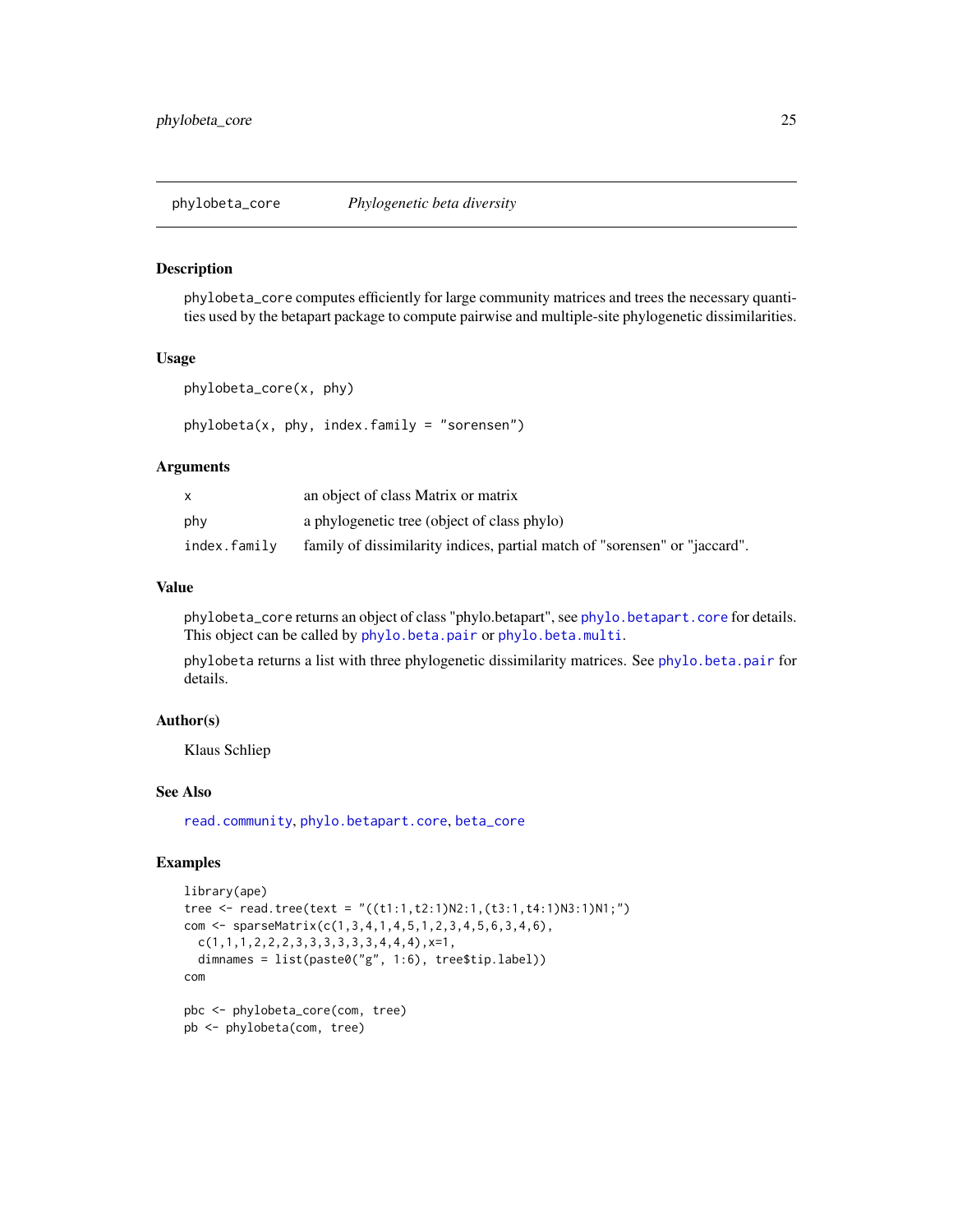<span id="page-25-0"></span>

This function computes the standard effect size of phylogenetic beta diversity by correcting for changes in species beta diversity. The novelty of this function is its ability to utilize sparse community matrix making it possible to efficiently randomize very large community matrices spanning thousands of taxa and sites.

#### Usage

```
phylobeta_ses(
  x,
  phy,
  index.family = "simpson",
  model = c("tipshuffle", "rowwise", "colwise"),
  reps = 1000,...
\mathcal{E}
```
#### Arguments

| $\times$     | a (sparse) community matrix, i.e., an object of class matrix or Matrix.                                                                                                                                                                                                       |
|--------------|-------------------------------------------------------------------------------------------------------------------------------------------------------------------------------------------------------------------------------------------------------------------------------|
| phy          | a phylogenetic tree (object of class phylo).                                                                                                                                                                                                                                  |
| index.family | the family of dissimilarity indices including "simpson", "sorensen" and "jac-<br>card".                                                                                                                                                                                       |
| model        | The null model for separating patterns from processes and for contrasting against<br>alternative hypotheses. Available null models include:                                                                                                                                   |
|              | • "tipshuffle": shuffles phylogenetic tip labels multiple times.<br>• "rowwise": shuffles sites (i.e., varying richness) and keeping species occur-<br>rence frequency constant.<br>• "colwise": shuffles species occurrence frequency and keeping site richness<br>constant. |
| reps         | Number of replications.                                                                                                                                                                                                                                                       |
| $\ddotsc$    | Further arguments passed to or from other methods.                                                                                                                                                                                                                            |

## Value

A data frame of results for each community or grid cell

- phylobeta\_obs: Observed phylobeta in community
- phylobeta\_rand\_mean: Mean phylobeta in null communities
- phylobeta\_rand\_sd: Standard deviation of phylobeta in null communities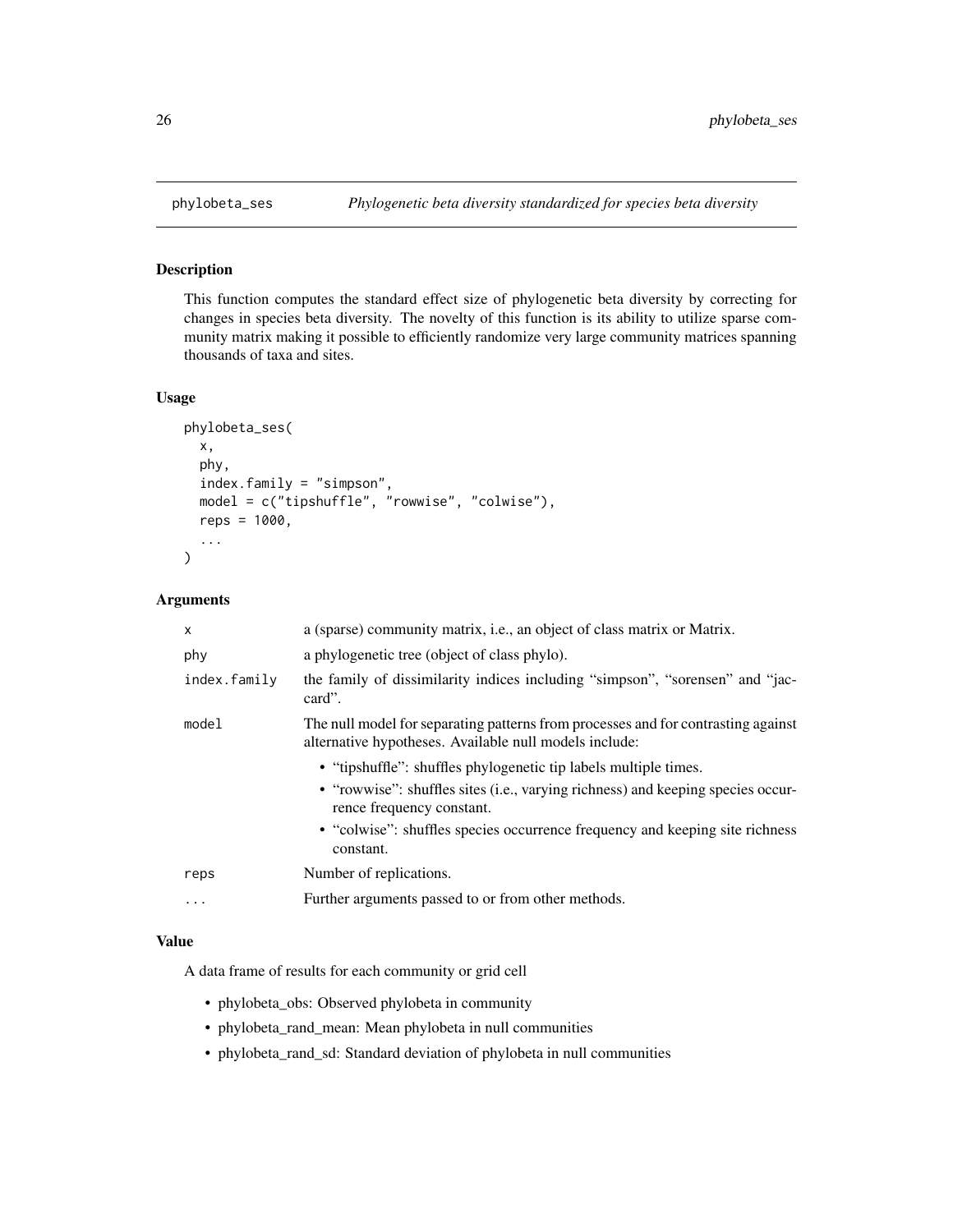## <span id="page-26-0"></span>phylobuilder 27

- phylobeta\_obs\_z: Standardized effect size of phylobeta vs. null communities =  $(phylobeta_0bs$  $phylobeta_r and_mean)/phylobeta_r and_s$
- reps: Number of replicates

## References

Proches, S., Wilson, J.R.U. & Cowling, R.M. (2006) How much evolutionary history in a 10 x 10m plot? *Proceedings of Royal Society B* 273: 1143-1148.

#### Examples

```
library(ape)
library(Matrix)
tree <- read.tree(text ="((t1:1,t2:1)N2:1,(t3:1,t4:1)N3:1)N1;")
com <- sparseMatrix(c(1,3,4,1,4,5,1,2,3,4,5,6,3,4,6),
  c(1,1,1,2,2,2,3,3,3,3,3,3,4,4,4),x=1,
  dimnames = list(paste0("g", 1:6), tree$tip.label))
phylobeta_ses(com, tree, model="rowwise")
```
phylobuilder *Create a subtree with largest overlap from a species list.*

## Description

phylobuilder creates a subtree with largest overlap from a species list. If species in the species list are not already in the tip label, species will be added at the most recent common ancestor at the genus or family level when possible.

## Usage

```
phylobuilder(species, tree, extract = TRUE)
```
#### Arguments

| species | A vector or matrix containing a species list                                                                                             |  |
|---------|------------------------------------------------------------------------------------------------------------------------------------------|--|
| tree    | a phylogenetic tree (object of class phylo)                                                                                              |  |
| extract | extract the species in the list after trying to add missing labels to the tree. If<br>FALSE phylobuilder adds only the taxa in the list. |  |

## Value

phylobuilder returns a phylogenetic tree, i.e. an object of class phylo.

## See Also

[add.tips](#page-0-0), [label2table](#page-0-0), [stripLabel](#page-0-0)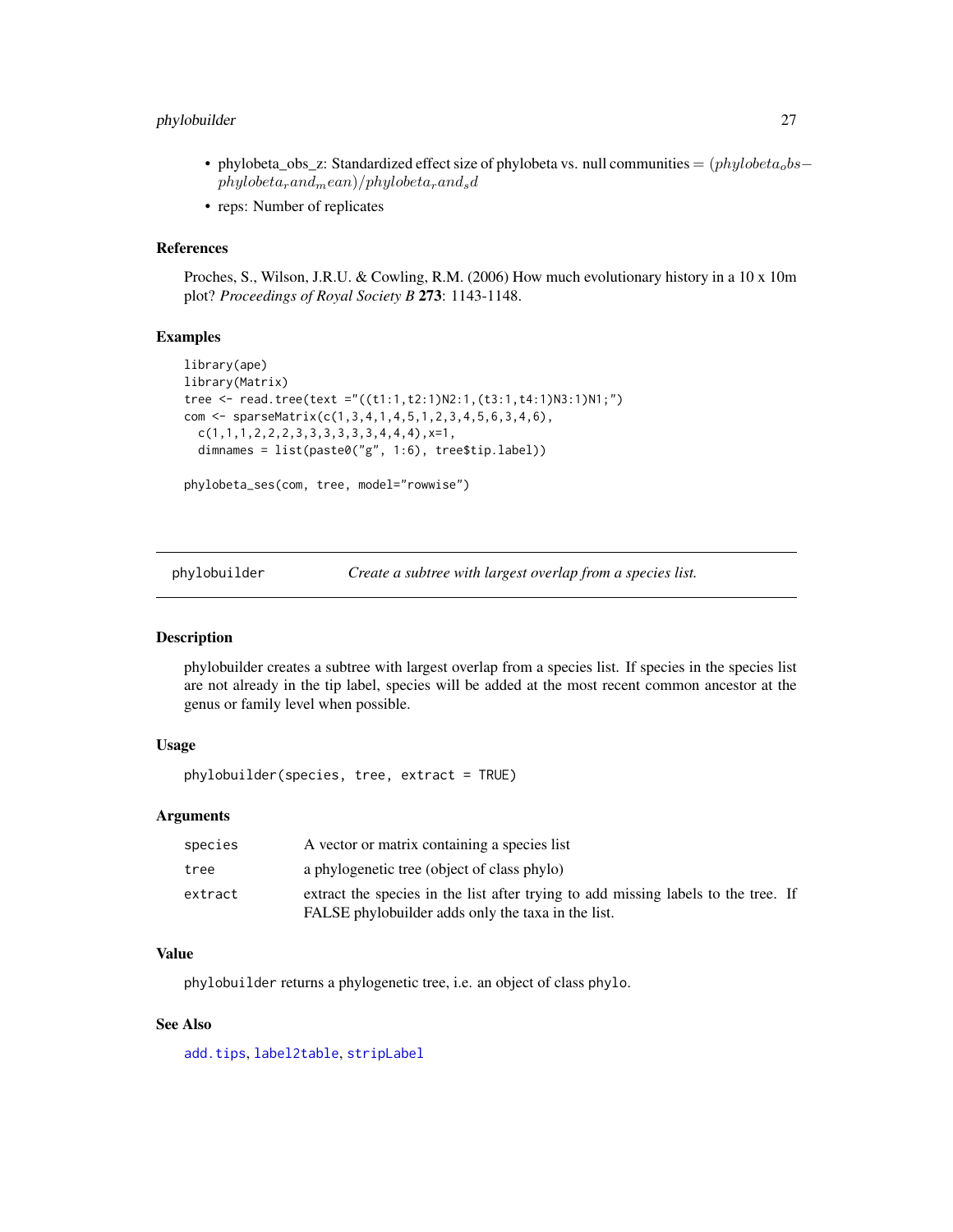#### Examples

```
library(ape)
txt <- "(((((Panthera_leo,Panthera_pardus), Panthera_onca),(Panthera_uncia,
  (Panthera_tigris_altaica, Panthera_tigris_amoyensis)))Panthera)Felidae,
  (((((((Canis_lupus,Canis_lupus_familiaris),Canis_latrans),Canis_anthus),
 Canis_aureus),Lycaon_pictus),(Canis_adustus,Canis_mesomelas))Canis)
 Canidae)Carnivora;"
txt <- gsub("[[:space:]]", "", txt)
cats_and_dogs <- read.tree(text=txt)
plot(cats_and_dogs, node.depth=2, direction="downwards")
nodelabels(cats_and_dogs$node.label, frame="none", adj = c(0.5, 0))
tree <- drop.tip(cats_and_dogs, c("Panthera_uncia", "Lycaon_pictus"),
 collapse.singles=FALSE)
dogs <- c("Canis_lupus", "Canis_lupus_familiaris", "Canis_latrans",
  "Canis_anthus", "Canis_aureus", "Lycaon_pictus", "Canis_adustus",
  "Canis_mesomelas")
# try to extract tree with all 'dogs'
t1 <- phylobuilder(dogs, tree)
plot(t1, direction="downwards")
attr(t1, "species_list")
# providing extra information ("Family", "Order", ...) can help
sp <- data.frame(Order = c("Carnivora", "Carnivora", "Carnivora"),
 Family = c("Felidae", "Canidae", "Canidae"),
 Genus = c("Panthera", "Lycaon", "Vulpes"),
 Species = c("uncia", "pictus", "vulpes"),
 Common_name = c("Snow leopard", "Africa wild dog", "Red fox"))
sp
# Now we just add some species
t2 <- phylobuilder(sp, tree, extract=FALSE)
plot(t2, direction="downwards")
attr(t2, "species_list")
```
phyloregion *Calculate evolutionary distinctiveness of phyloregions*

#### Description

This function estimates evolutionary distinctiveness of each phyloregion by computing the mean value of phylogenetic beta diversity between a focal phyloregion and all other phyloregions in the study area.

#### Usage

phyloregion(x,  $k = 10$ , method = "average", shp = NULL, ...)  $infomap(x, shp = NULL, ...)$ 

<span id="page-27-0"></span>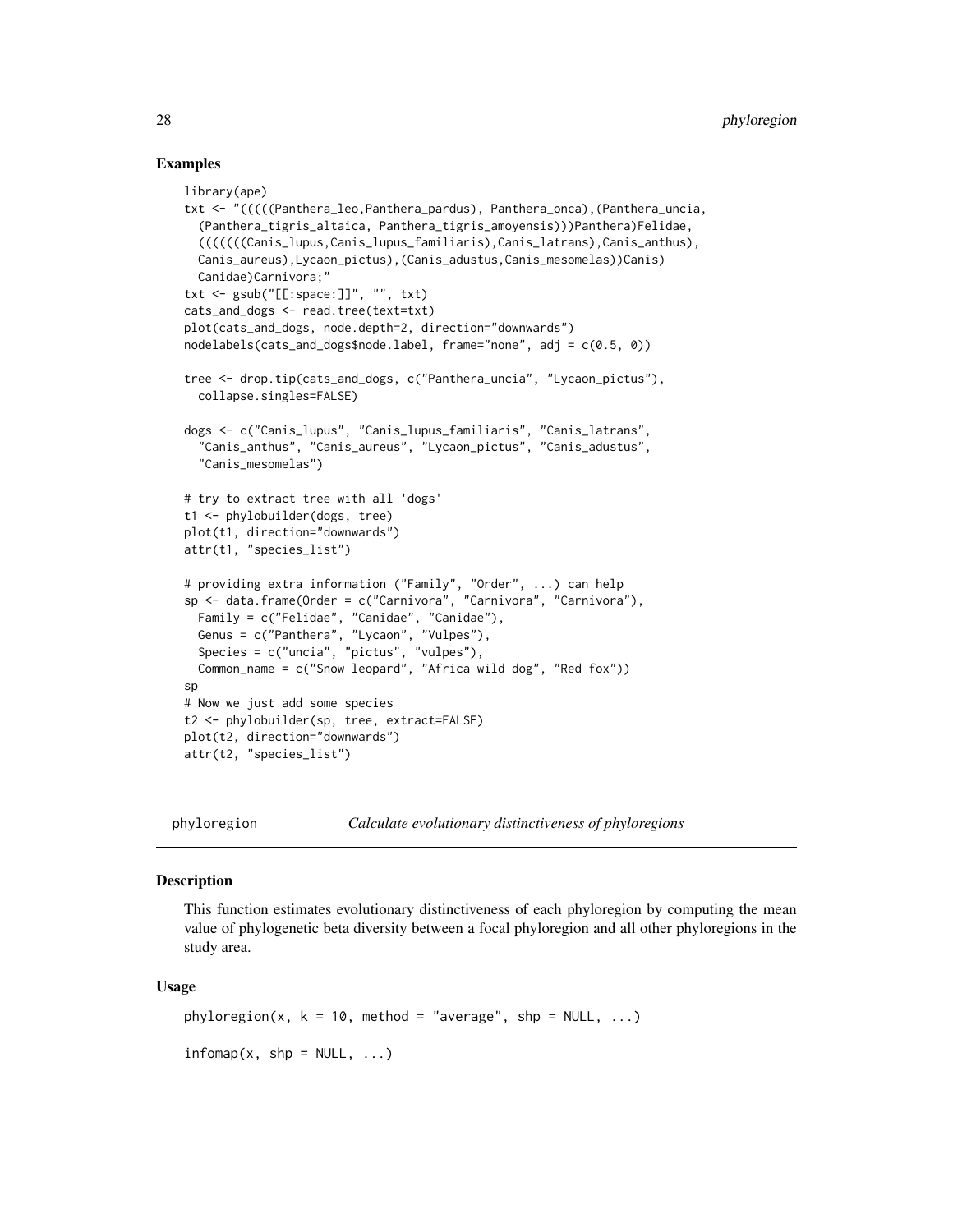## <span id="page-28-0"></span>phyloregion 29

#### Arguments

| $\boldsymbol{\mathsf{x}}$ | A distance matrix                                                                                                                                                                                                                               |
|---------------------------|-------------------------------------------------------------------------------------------------------------------------------------------------------------------------------------------------------------------------------------------------|
| k                         | The desired number of phyloregions, often as determined by optimal_phyloregion.                                                                                                                                                                 |
| method                    | the agglomeration method to be used. This should be (an unambiguous ab-<br>breviation of) one of "ward.D", "ward.D2", "single", "complete", "average" (=<br>UPGMA), "mcquitty" $(= WPGMA)$ , "median" $(= WPGMC)$ or "centroid" $(=$<br>UPGMC). |
| shp                       | a polygon shapefile of grid cells.                                                                                                                                                                                                              |
| $\cdot$ $\cdot$ $\cdot$   | Further arguments passed to or from other methods.                                                                                                                                                                                              |

#### Value

An object of class phyloregion containing

- a data frame membership with columns grids and cluster
- k the number of clusters and additionally there can be an shape file and other bjects. This representation may still change.

## Author(s)

Barnabas H. Daru <darunabas@gmail.com>

#### References

Daru, B.H., Van der Bank, M., Maurin, O., Yessoufou, K., Schaefer, H., Slingsby, J.A. & Davies, T.J. (2016) A novel phylogenetic regionalization of the phytogeographic zones of southern Africa reveals their hidden evolutionary affinities. *Journal of Biogeography* 43: 155-166.

Daru, B.H., Elliott, T.L., Park, D.S. & Davies, T.J. (2017) Understanding the processes underpinning patterns of phylogenetic regionalization. *Trends in Ecology and Evolution* 32: 845-860.

Daru, B.H., Holt, B.G., Lessard, J.P., Yessoufou, K. & Davies, T.J. (2017) Phylogenetic regionalization of marine plants reveals close evolutionary affinities among disjunct temperate assemblages. *Biological Conservation* 213: 351-356.

#### See Also

[evol\\_distinct](#page-12-1), [optimal\\_phyloregion](#page-20-1), [evol.distinct](#page-0-0) for a different approach.

```
library(ape)
tree <- read.tree(text = "((t1:1,t2:1)N2:1,(t3:1,t4:1)N3:1)N1;")
com <- sparseMatrix(c(1,3,4,1,4,5,1,2,3,4,5,6,3,4,6),
 c(1,1,1,2,2,2,3,3,3,3,3,3,4,4,4),x=1,
 dimnames = list(paste0("g", 1:6), tree$tip.label))
pbc <- phylobeta(com, tree)
phyloregion(pbc[[1]], k = 3)
```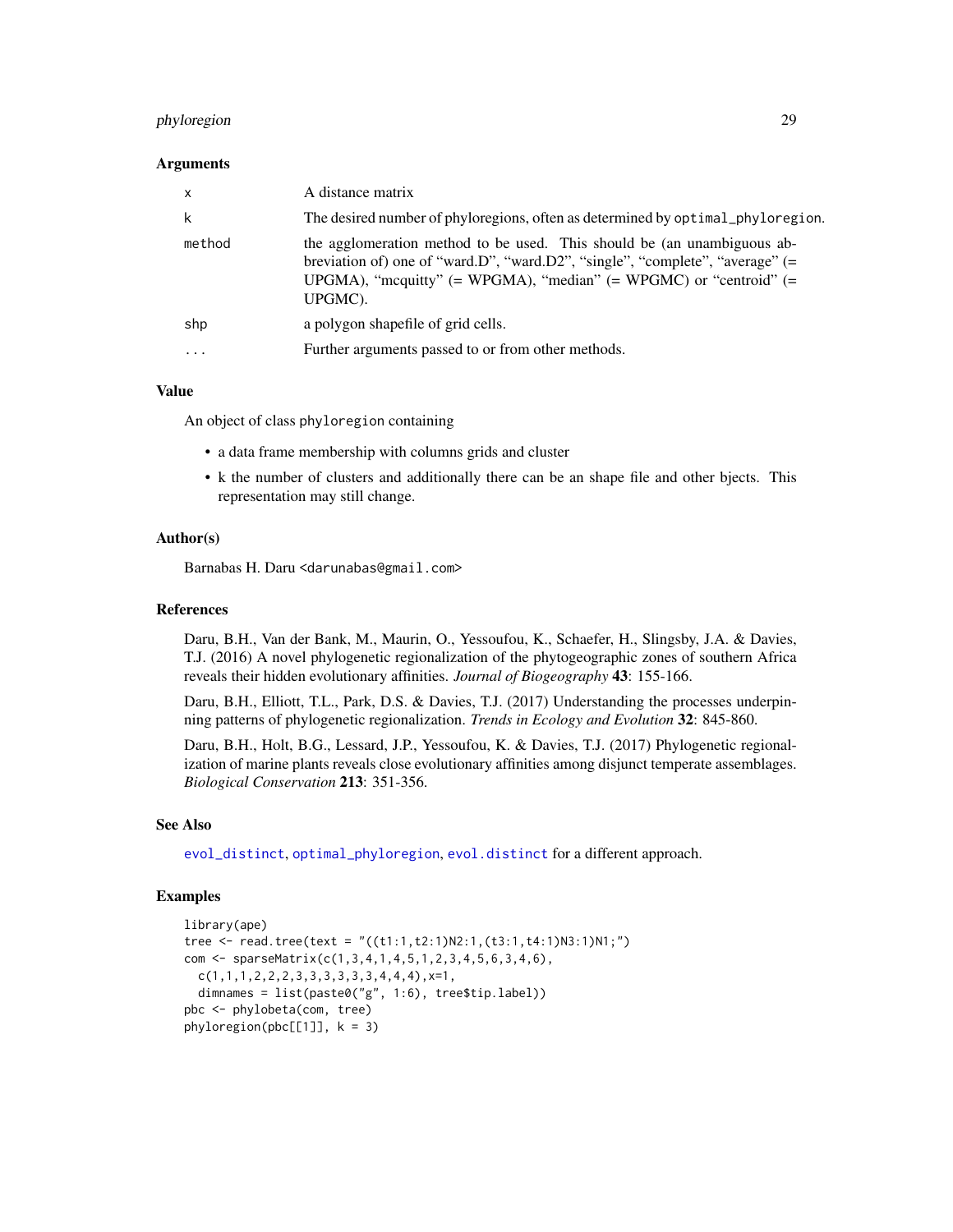<span id="page-29-0"></span>

Calculates phylogenetic endemism (sum of 'unique' branch lengths) of multiple ecological samples.

#### Usage

phylo\_endemism(x, phy, weighted = TRUE)

#### Arguments

| $\mathsf{x}$ | is the community data given as a data frame or matrix with species/OTUs as                              |
|--------------|---------------------------------------------------------------------------------------------------------|
|              | columns and samples/sites as rows (like in the vegan package). Columns are                              |
|              | labeled with the names of the species/OTUs. Rows are labelled with the names                            |
|              | of the samples/sites. Data can be either abundance or incidence $(0/1)$ . Column                        |
|              | labels must match tip labels in the phylogenetic tree exactly!                                          |
| phy          | a (rooted) phylogenetic tree (phylo) with branch lengths                                                |
| weighted     | is a logical indicating whether weighted endemism (default) or strict endemism<br>should be calculated. |

## Details

Takes a community data table and a (rooted) phylogenetic tree (with branch lengths) and calculates either strict or weighted endemism in Phylogenetic Diversity (PD). Strict endemism equates to the total amount of branch length found only in the sample/s and is described by Faith et al. (2004) as PD-endemism. Weighted endemism calculates the "spatial uniqueness" of each branch in the tree by taking the reciprocal of its range, multiplying by branch length and summing for all branch lengths present at a sample/site. Range is calculated simply as the total number of samples/sites at which the branch is present. This latter approach is described by Rosauer et al. (2009) as Phylogenetic endemism.

#### Value

phylo\_endemism returns a vector of phylogenetic endemism for each sample or site.

#### References

Faith, D.P., Reid, C.A.M. & Hunter, J. (2004) Integrating phylogenetic diversity, complementarity, and endemism for conservation assessment. *Conservation Biology* 18(1): 255-261.

Rosauer, D., Laffan, S.W., Crisp, M.D., Donnellan, C. & Cook, L.G. (2009). Phylogenetic endemism: a new approach for identifying geographical concentrations of evolutionary history. *Molecular Ecology* 18(19): 4061-4072.

Daru, B.H., Farooq, H., Antonelli, A. & Faurby, S. (2020) Endemism patterns are scale dependent. *Nature Communications* 11 : 2115.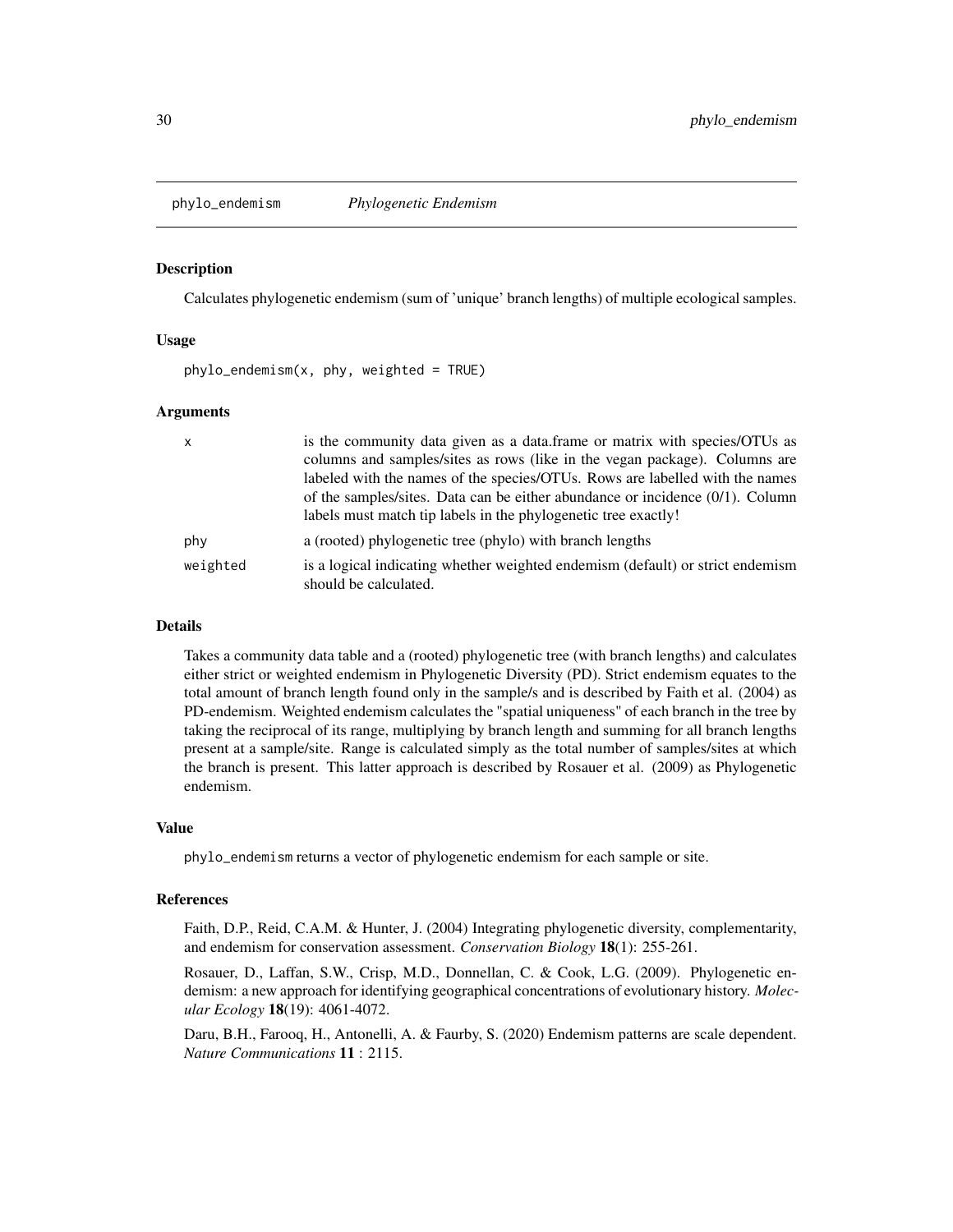## <span id="page-30-0"></span>plot.phyloregion 31

## Examples

```
data(africa)
pe <- phylo_endemism(africa$comm, africa$phylo)
plot(density(pe))
```
plot.phyloregion *Visualize biogeographic patterns*

## Description

Visualize biogeographic patterns

#### Usage

## S3 method for class 'phyloregion'  $plot(x, shp = NULL, platete = "NMDS", col = NULL, ...)$ 

plot\_NMDS(x, ...)

text\_NMDS(x, ...)

#### Arguments

| X        | an object of class phyloregion from phyloregion                                                                                                                                                                                                                                                                               |
|----------|-------------------------------------------------------------------------------------------------------------------------------------------------------------------------------------------------------------------------------------------------------------------------------------------------------------------------------|
| shp      | a polygon shapefile of grid cells.                                                                                                                                                                                                                                                                                            |
| palette  | name of the palette to generate colors from. The default, "NMDS", allows dis-<br>play of phyloregions in multidimensional scaling color space matching the color<br>vision of the human visual system. The name is matched to the list of available<br>color palettes from the hcl. colors function in the grDevices package. |
| col      | vector of colors of length equal to the number of phyloregions.                                                                                                                                                                                                                                                               |
| $\ddots$ | arguments passed among methods.                                                                                                                                                                                                                                                                                               |

## Value

No return value, called for plotting.

```
data(africa)
tree <- africa$phylo
x <- africa$comm
subphy <- match_phylo_comm(tree, x)$phy
submat <- match_phylo_comm(tree, x)$com
pbc <- phylobeta(submat, subphy)
y <- phyloregion(pbc[[1]], shp=africa$polys)
```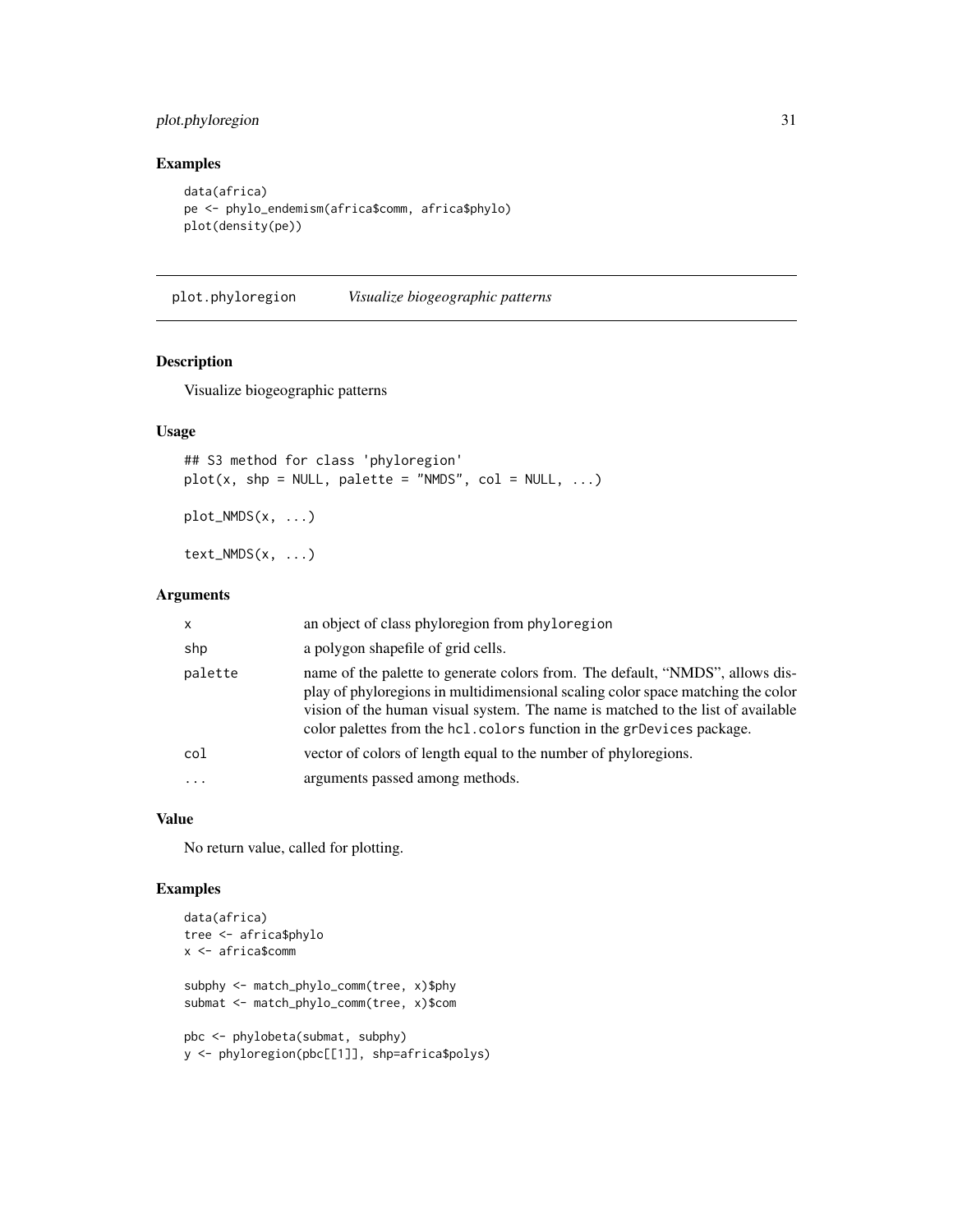```
plot_NMDS(y, cex=6)
text_NMDS(y, cex=2)
plot(y, cex=1, palette="NMDS")
plot(y, cex=1)
```
#### plot\_pie *Visualize biogeographic patterns using pie charts*

## Description

Visualize biogeographic patterns using pie charts

#### Usage

```
plot_pie(
  omega,
  shp,
  r = 1,
  col = hcl.close(5),
  pie_control = list(),
  legend = FALSE,
  legend_pie = FALSE,
  ...
\mathcal{L}
```
## Arguments

| a matrix of phyloregion of probabilities of each species               |
|------------------------------------------------------------------------|
| a polygon shapefile of grid cells with a column labeled "grids".       |
| Radius of the pie legend to be displayed                               |
| List of colors for the pies.                                           |
| The list of control parameters to be passed into the add pie function. |
| Logical, whether to plot a legend or not.                              |
| Legend for the pie plots.                                              |
| Further arguments passed to or from other methods.                     |
|                                                                        |

## Value

Returns no value, just map color pies in geographic space!

```
data(africa)
K <- ncol(africa$omega)
COLRS <- phyloregion:::hue(K)
plot_pie(africa$omega, shp = africa$polys, col=COLRS)
```
<span id="page-31-0"></span>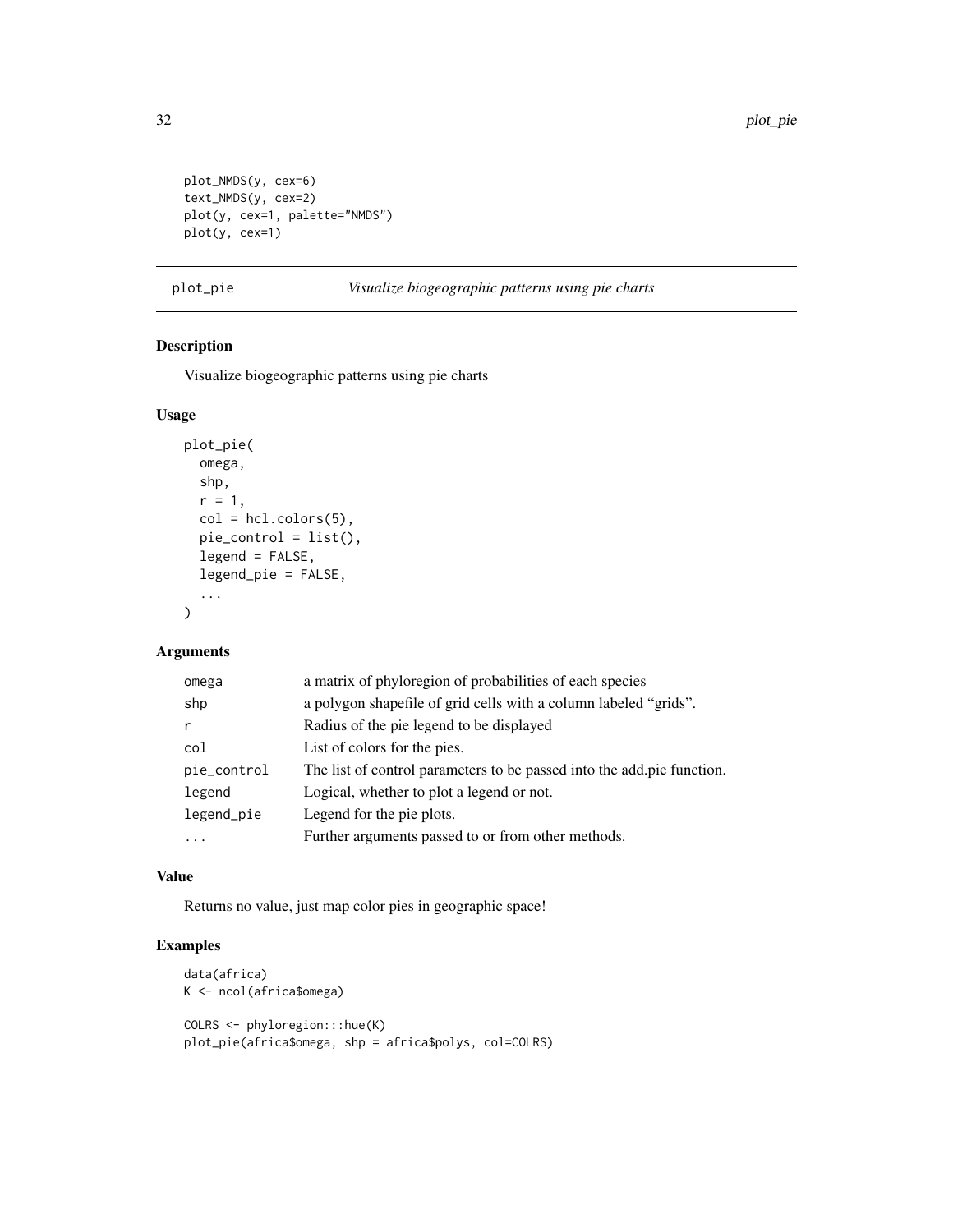<span id="page-32-0"></span>

Visualize biogeographic patterns using structure plots

## Usage

```
plot\_structure(omega, shp, by = NULL, col = hcl.colors(15), ...)
```
## Arguments

| omega                   | a matrix of phyloregion of probabilities of each species         |
|-------------------------|------------------------------------------------------------------|
| shp                     | a polygon shapefile of grid cells with a column labeled "grids". |
| by                      | Specification of the column used for grouping.                   |
| col                     | List of colors for the pies.                                     |
| $\cdot$ $\cdot$ $\cdot$ | Further arguments passed to or from other methods.               |
|                         |                                                                  |

## Value

Returns no value, just visualize structure plot!

## Description

plot\_swatch maps discretized values of a quantity using continuous color gradients.

#### Usage

```
plot_swatch(
 x,
 values = NULL,
 col = hcl.close(n = 10, palette = "Blue-Red 3", rev = FALSE),key_label = "",
 leg = 10,1wd = 15,
 pos = "bottomleft",
 legend = TRUE,
 border = par("fg"),
 breaks = "quantile",
 min = NULL,max = NULL,...
)
```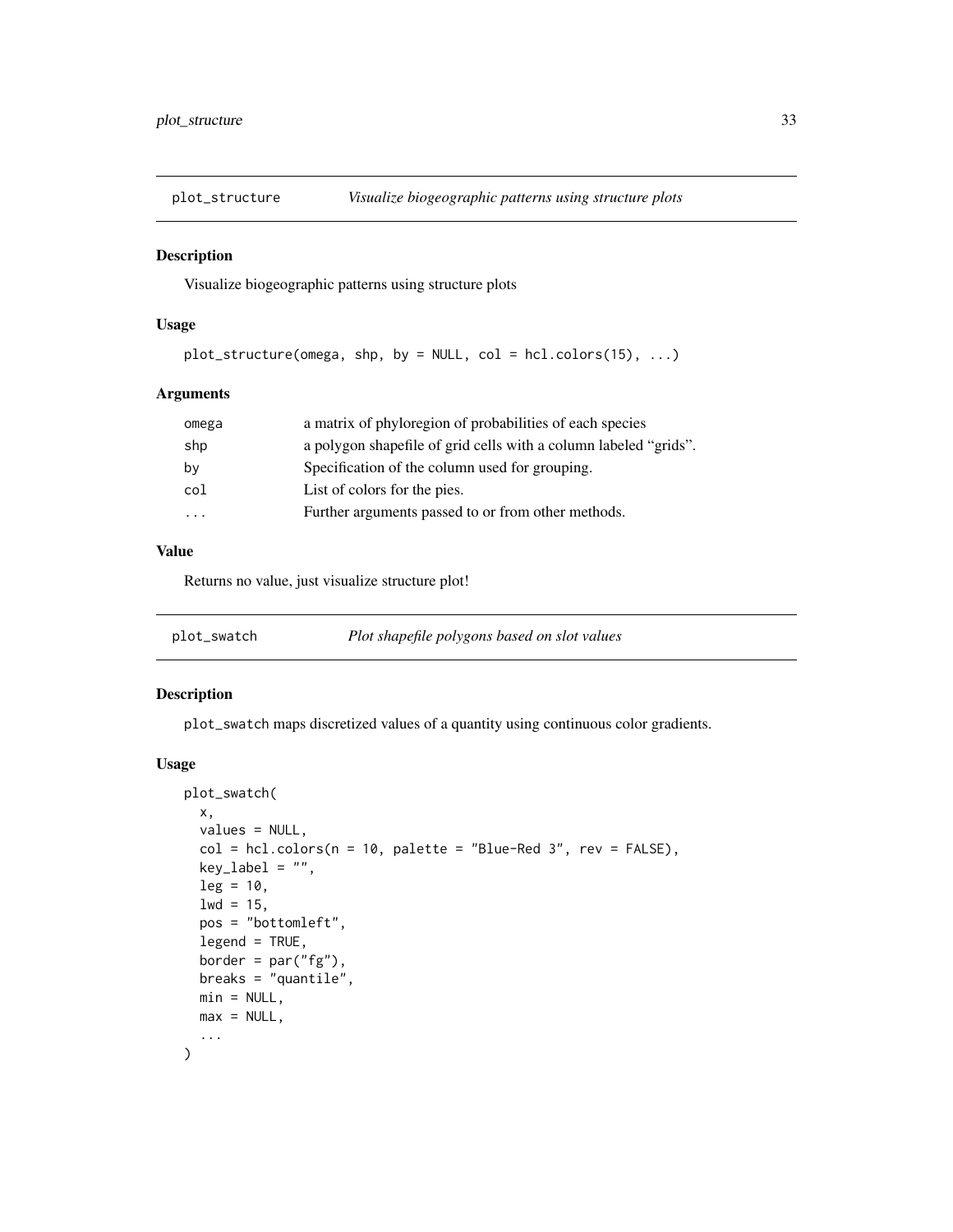## Arguments

| X         | A data frame or object of the class SpatialPolygonsDataFrame                                                                                 |
|-----------|----------------------------------------------------------------------------------------------------------------------------------------------|
| values    | Variable in the SpatialPolygonsDataFrame for which to discretize the values of<br>the quantity.                                              |
| col       | A vector of colors                                                                                                                           |
| key_label | label for the color key                                                                                                                      |
| leg       | Numeric, length of the legend                                                                                                                |
| lwd       | numeric, line width of the legend.                                                                                                           |
| pos       | location to position the legend such as "bottomright", "bottomleft", "topleft",<br>and "topright".                                           |
| legend    | logical indicating whether to add a legend to the map.                                                                                       |
| border    | plot polygons in SpatialPolygons object                                                                                                      |
| breaks    | one of "equal", "pretty", "jenks", "quantile" or numeric with the actual breaks<br>by specifying the minimum (min) and maximum (max) bounds. |
| min       | the minima of the lowest bound of the break.                                                                                                 |
| max       | the maxima of the upper bound of the break                                                                                                   |
| $\cdots$  | Further arguments passed to or from other methods.                                                                                           |
|           |                                                                                                                                              |

## Value

Returns no value, just map swatch of colors in geographic space!

## Author(s)

Barnabas H. Daru <darunabas@gmail.com>

## See Also

[SpatialPolygons-class](#page-0-0)

```
library(sp)
s <- readRDS(system.file("nigeria/SR_Naija.rds", package = "phyloregion"))
plot_swatch(s, values = s$SR)
```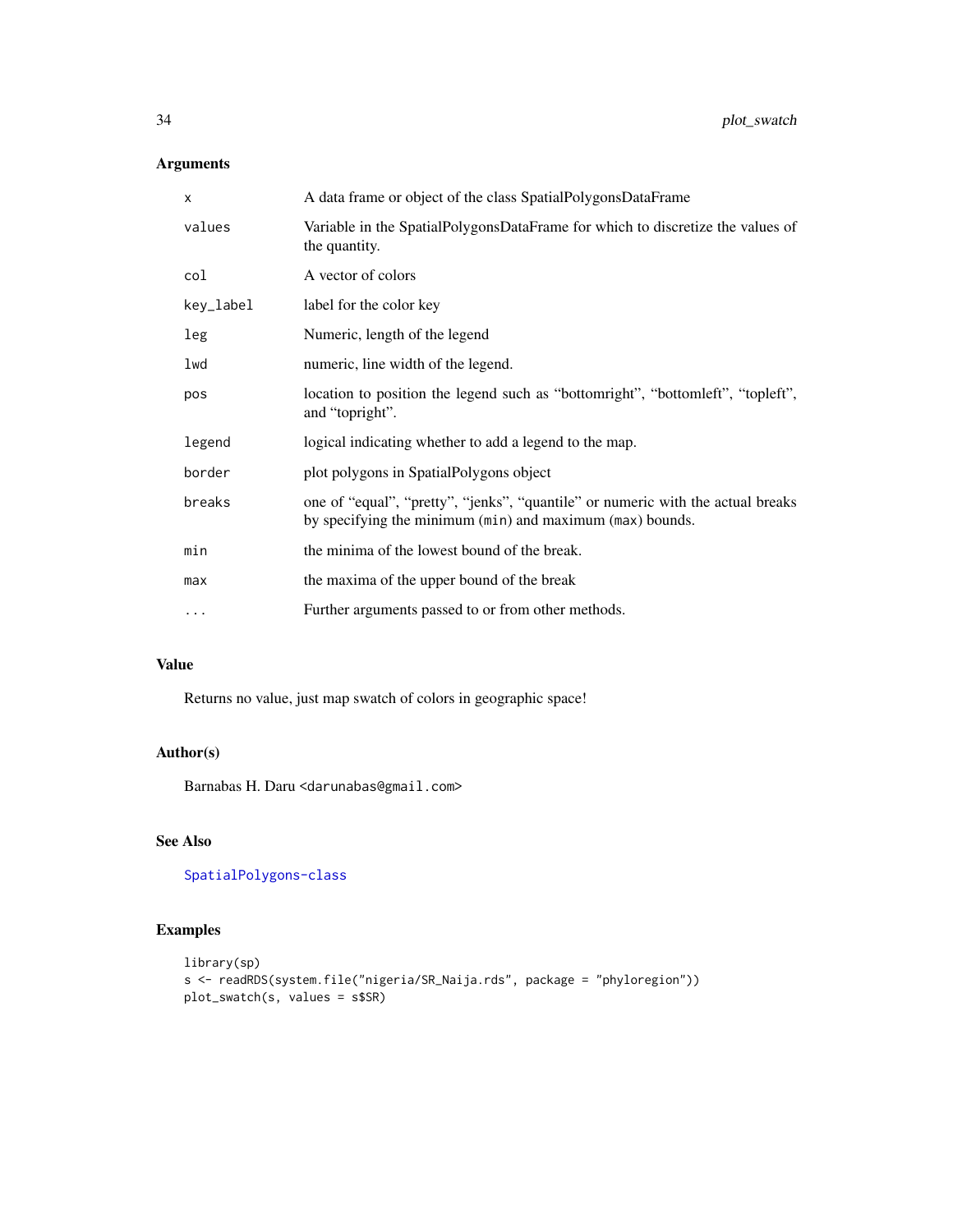<span id="page-34-0"></span>

This function generates random species distributions in geographic space as extent of occurrence range polygons based on convex hulls of random points.

#### Usage

random\_species(n, species, shp, ...)

#### Arguments

| n       | vector of one or more elements to choose from, or a positive integer.             |
|---------|-----------------------------------------------------------------------------------|
| species | the desired number of species.                                                    |
| shp     | the polygon shapefile of the study area for determining the species distributions |
| $\cdot$ | Further arguments passed to or from other methods.                                |

#### Value

A polygon shapefile of species' extent of occurrence ranges.

## Author(s)

Barnabas H. Daru <darunabas@gmail.com>

raster2comm *Convert raw input distribution data to community*

## Description

The functions points2comm, polys2comm, raster2comm provide convenient interfaces to convert raw distribution data often available as point records, polygons and raster layers, respectively, to a community composition data frame at varying spatial grains and extents for downstream analyses.

#### Usage

```
raster2comm(files)
polys2comm(data, res = 1, species = "species", shp.grids = NULL, ...)points2comm(
 dat,
 mask = NULL,
```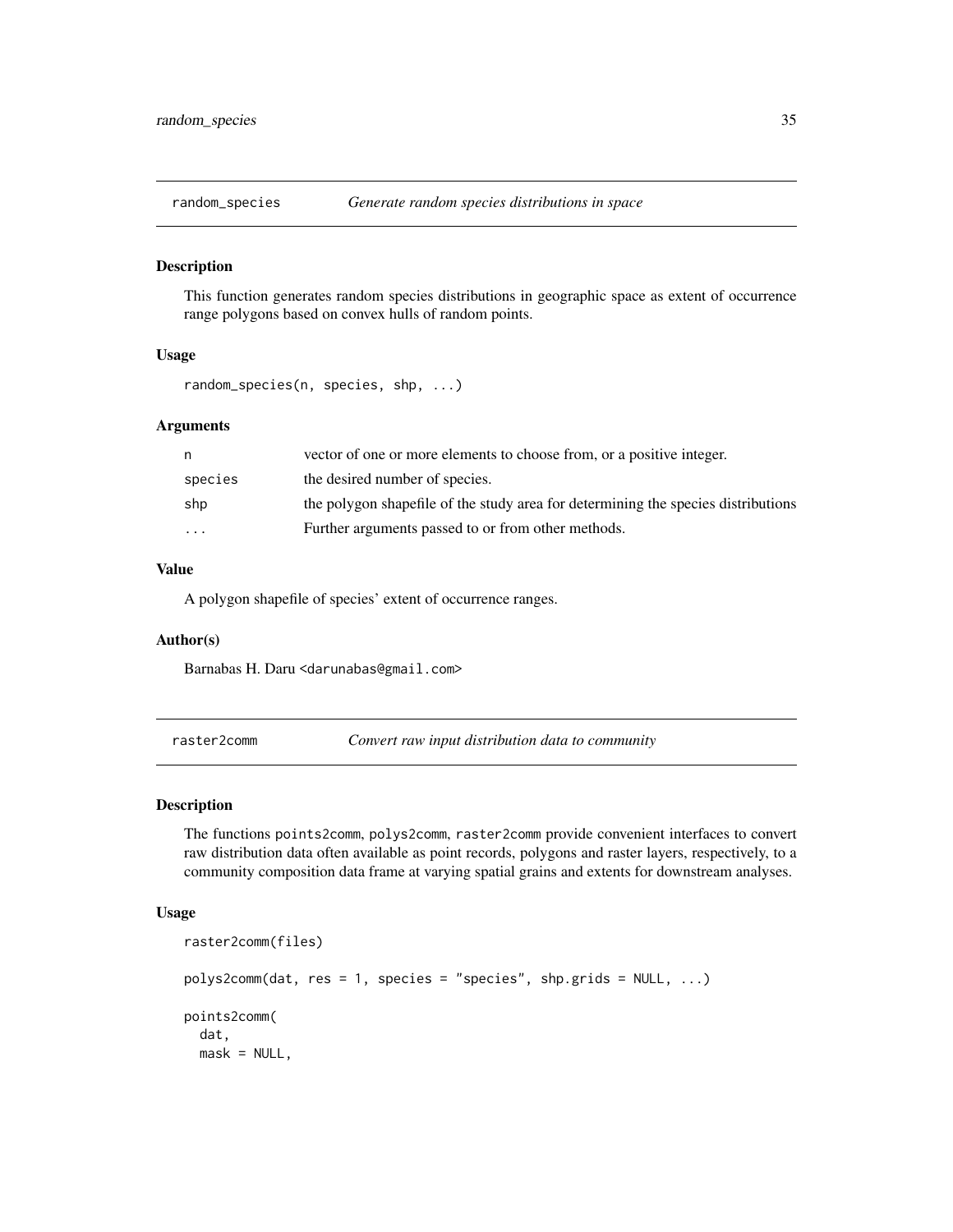```
res = 1,
 lon = "decimallongitude",
 lat = "decimallatitude",
  species = "species",
  shp.grids = NULL,
  ...
)
```
## Arguments

| files     | list of raster layer objects with the same spatial extent and resolution.                                                                                |
|-----------|----------------------------------------------------------------------------------------------------------------------------------------------------------|
| dat       | layers of merged maps corresponding to species polygons for polys2comm; or<br>point occurrence data frame for point s2comm, with at least three columns: |
|           | • Column 1: species (listing the taxon names)                                                                                                            |
|           | • Column 2: decimallongitude (corresponding to decimal longitude)                                                                                        |
|           | • Column 3: decimallatitude (corresponding to decimal latitude)                                                                                          |
| res       | the grain size of the grid cells in decimal degrees (default).                                                                                           |
| species   | a character string. The column with the species or taxon name. Default $=$<br>"species".                                                                 |
| shp.grids | if specified, the polygon shapefile of grid cells with a column labeled "grids".                                                                         |
| $\cdots$  | Further arguments passed to or from other methods.                                                                                                       |
| mask      | Only applicable to points2comm. If supplied, a polygon shapefile covering the<br>boundary of the survey region.                                          |
| lon       | character with the column name of the longitude.                                                                                                         |
| lat       | character with the column name of the latitude.                                                                                                          |

## Value

Each of these functions generate a list of two objects as follows:

- comm\_dat: (sparse) community matrix
- poly\_shp: shapefile of grid cells with the values per cell.

## See Also

[mapproject](#page-0-0) for conversion of latitude and longitude into projected coordinates system. [long2sparse](#page-16-1) for conversion of community data.

```
fdir <- system.file("NGAplants", package="phyloregion")
files <- file.path(fdir, dir(fdir))
ras <- raster2comm(files) # Note, this function generates
    # a list of two objects
head(ras[[1]])
```
<span id="page-35-0"></span>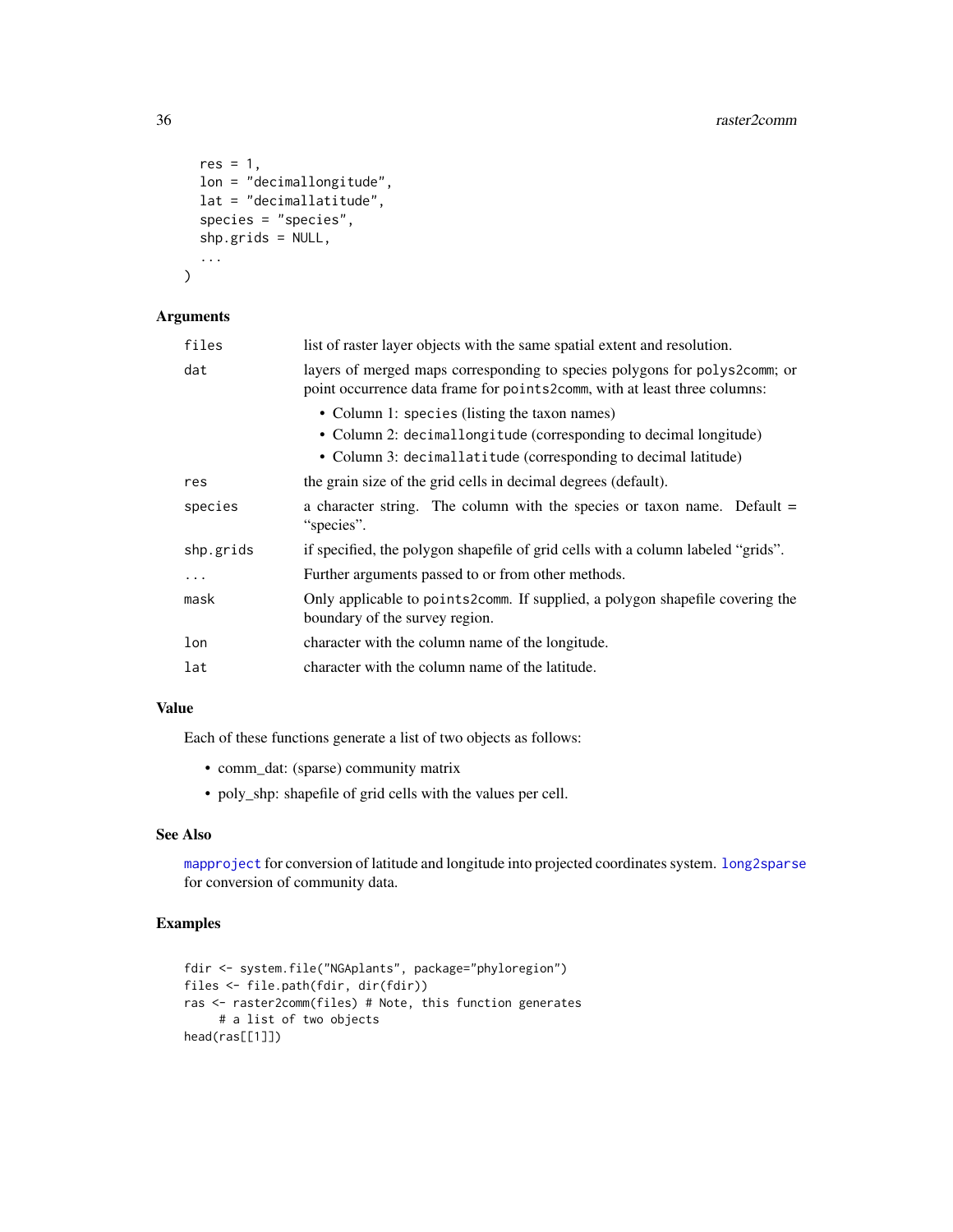```
s <- readRDS(system.file("nigeria/nigeria.rds", package="phyloregion"))
sp <- random_species(100, species=5, shp=s)
pol <- polys2comm(dat = sp, species = "species")
head(pol[[1]])
s <- readRDS(system.file("nigeria/nigeria.rds", package = "phyloregion"))
set.seed(1)
m <- data.frame(sp::spsample(s, 10000, type = "nonaligned"))
names(m) \leq c("lon", "lat")
species <- paste0("sp", sample(1:1000))
m$taxon <- sample(species, size = nrow(m), replace = TRUE)
pt \le points2comm(dat = m, mask = s, res = 0.5, lon = "lon", lat = "lat",
            species = "taxon") # Note, this generates a list of two objects
head(pt[[1]])
```
<span id="page-36-1"></span>read.community *Read in sparse community matrices*

#### Description

read.community reads in file containing occurrence data and returns a sparse matrix.

#### Usage

```
read.community(file, grids = "grids", species = "species", ...)
```
#### Arguments

| file    | A file name.                                                   |
|---------|----------------------------------------------------------------|
| grids   | Column name of the column containing grid cells.               |
| species | Column name of the column containing the species / taxa names. |
| $\cdot$ | further arguments passed to or from other methods.             |

#### Value

read.community returns a sparse matrix (an object of class "dgCMatrix").

```
df <- data.frame(grids=paste0("g", c(1,1,2,3,3)),
                 species = paste0("sp", c(1,3,2,1,4)))df
tmp <- tempfile()
```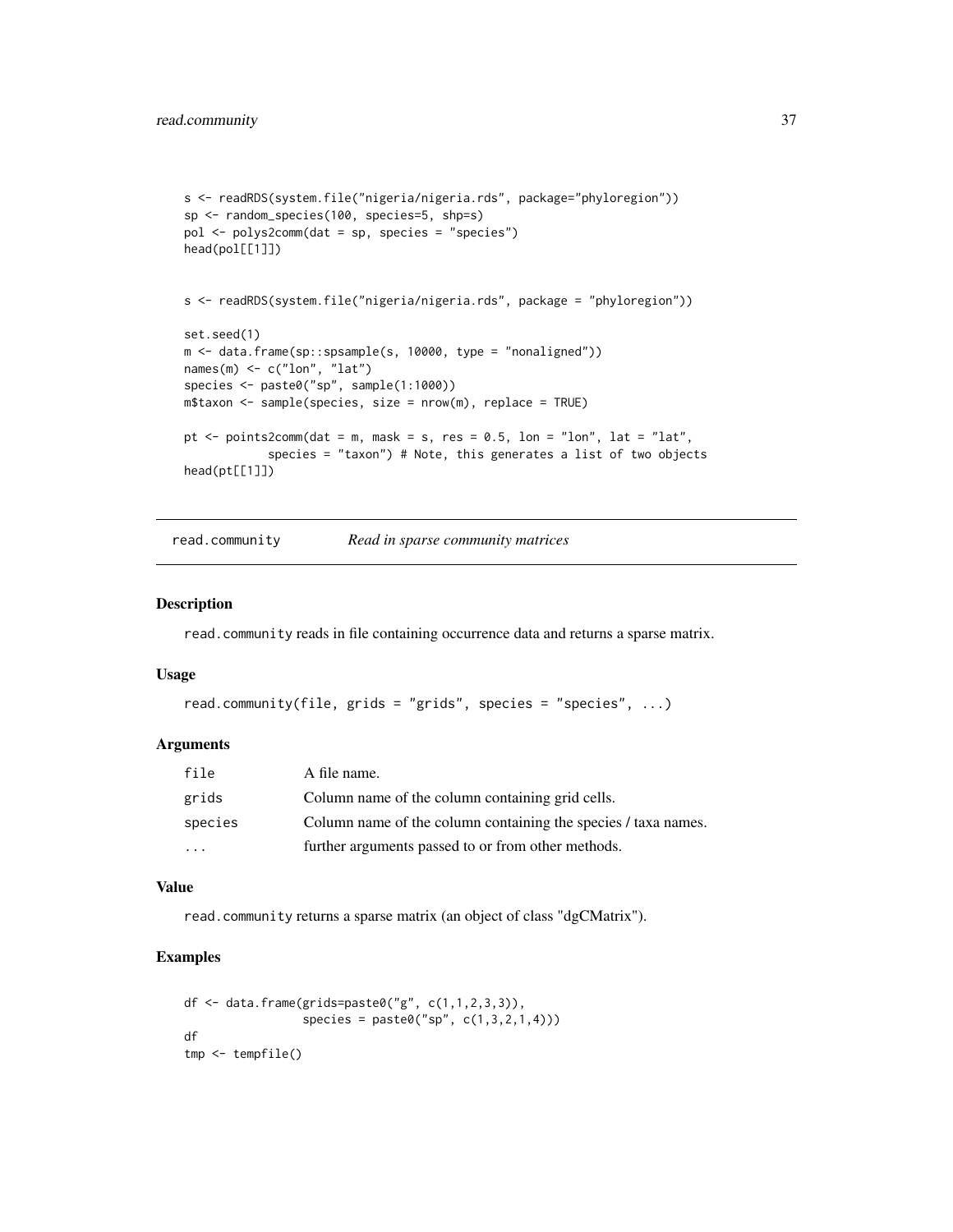```
write.csv(df, tmp)
(M <- read.community(tmp) )
sparse2long(M)
unlink(tmp)
```
sdm *Species distribution models for a range of algorithms*

## Description

This function computes species distribution models using four modelling algorithms: generalized linear models, generalized boosted models, random forests, and maximum entropy (only if rJava is available). Note: this is an experimental function, and may change in the future.

## Usage

```
sdm(
 x,
 pol = NULL,
 predictors = NULL,
 blank = NULL,res = 1,
  tc = 2,
  lr = 0.001,bf = 0.75,
 n.trees = 50,
  step.size = n.trees,
 k = 5,
 herbarium.rm = TRUE,
 n_points = 30
\mathcal{E}
```
## Arguments

| $\mathsf{x}$ | A dataframe containing the species occurrences and geographic coordinates.<br>Column 1 labeled as "species", column 2 "lon", column 3 "lat".                                             |
|--------------|------------------------------------------------------------------------------------------------------------------------------------------------------------------------------------------|
| pol          | A polygon shapefile specifying the boundary to restrict the prediction. If not<br>specified, a minimum convex polygon is estimated using the input data frame of<br>species occurrences. |
| predictors   | RasterStack of environmental descriptors on which the models will be projected                                                                                                           |
| blank        | A blank raster upon which the prediction layer is aggregated to.                                                                                                                         |
| res          | Desired resolution of the predicted potential species distribution (if blank raster<br>is not specified).                                                                                |
| tc           | Integer. Tree complexity. Sets the complexity of individual trees                                                                                                                        |
| 1r           | Learning rate. Sets the weight applied to individual trees                                                                                                                               |

<span id="page-37-0"></span>38 sdm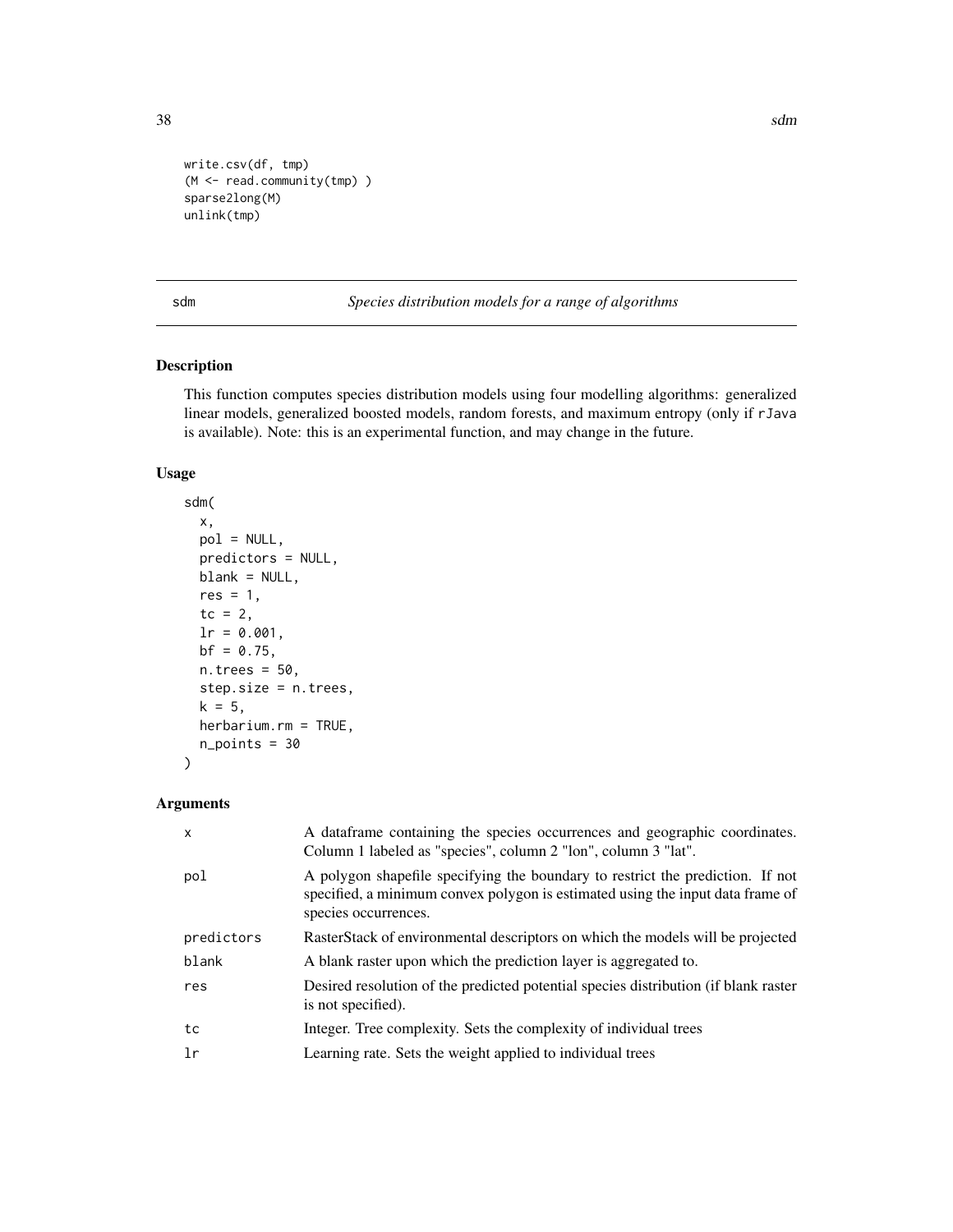| bf           | Bag fraction. Sets the proportion of observations used in selecting variables         |
|--------------|---------------------------------------------------------------------------------------|
| n.trees      | Number of initial trees to fit. Set at 50 by default                                  |
| step.size    | Number of trees to add at each cycle                                                  |
| k            | Number of groups                                                                      |
| herbarium.rm | Logical, remove points within 50 km of herbaria.                                      |
| n_points     | Minimum number of points required to successfully run a species distribution<br>model |

#### Value

A list with the following objects:

- ensemble\_raster The ensembled raster that predicts the potential species distribution.
- ensemble\_AUC The median AUCs of models.
- data The dataframe that was used to implement the model.
- indiv\_models Raster layers for the separate models that predict the potential species distribution.
- single\_AUCs The AUCs for the seperate models.

## References

Phillips, S.J., Anderson, R.P. & Schapire, R.E. (2006) Maximum entropy modeling of species geographic distributions. *Ecological Modelling* 190: 231-259.

## Examples

```
library(raster)
# get predictor variables
f <- list.files(path=paste(system.file(package="phyloregion"), '/ex', sep=''),
                     pattern='.tif', full.names=TRUE )
preds <- stack(f)
#plot(preds)
# get species occurrences
d <- read.csv(system.file("ex/Bombax.csv", package="phyloregion"))
# fit ensemble model for four algorithms
```
mod <- sdm(d, predictors = preds)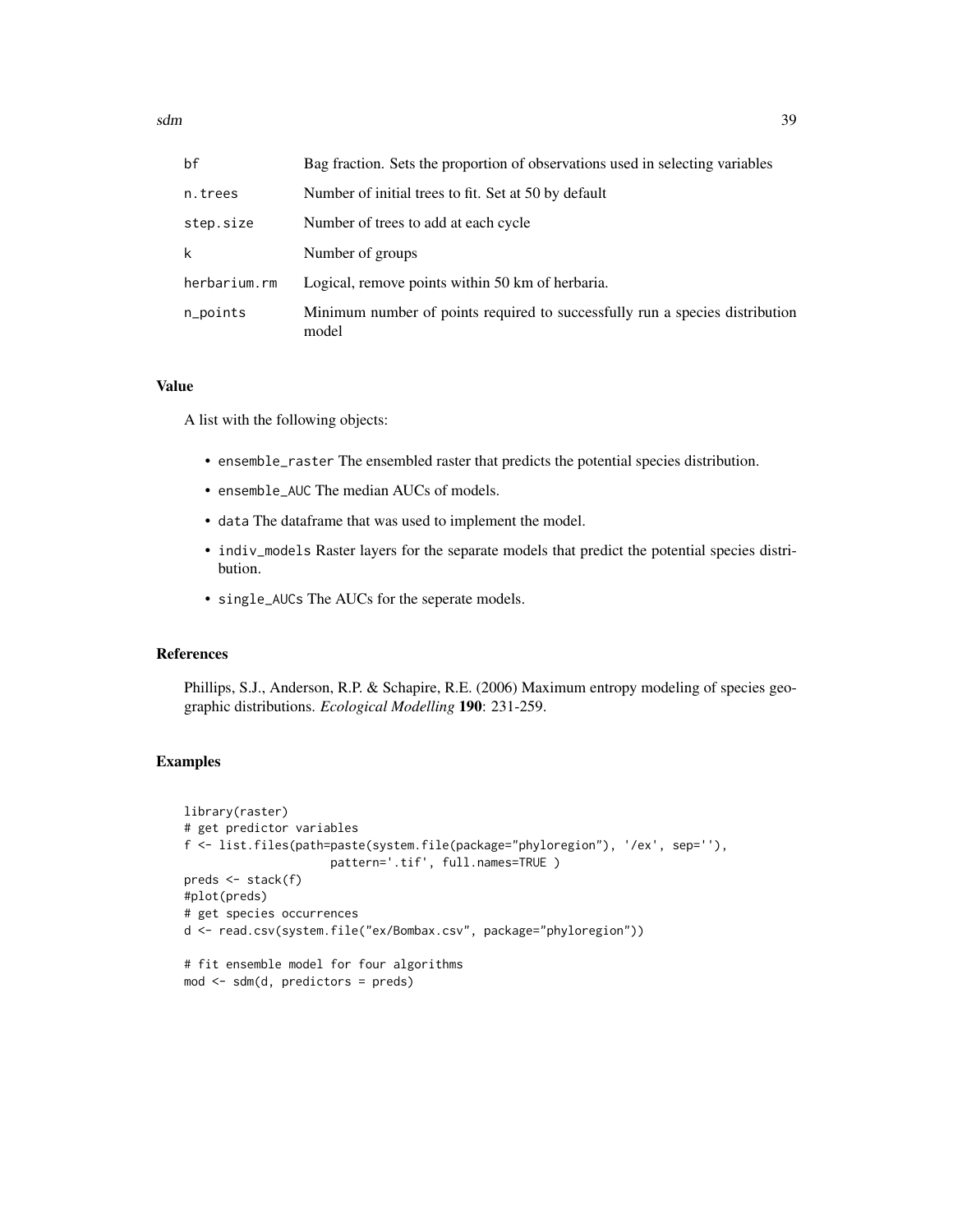<span id="page-39-0"></span>

The selectbylocation function selects features based on their location relative to features in another layer.

#### Usage

```
selectbylocation(x, y)
```
## Arguments

| source layer of the class SpatialPolygonsDataFrame or SpatialPointsDataFrame |
|------------------------------------------------------------------------------|
| Target layer or mask extent to subset from.                                  |

#### Value

A spatial polygons or spatial points object pruned to the extent of the target layer.

```
library(raster)
file <- system.file("nigeria/nigeria.rds", package = "phyloregion")
d <- readRDS(file)
e <- extent(d)
set.seed(1)
m <- data.frame(lon = runif(1000, e[1], e[2]),
 lat = runif(1000, e[3], e[4]),
  sites = seq(1000))
coordinates(m) <- \sim lon + lat
z <- selectbylocation(m, d)
plot(d)
points(m, col = "blue", pch = "+")points(z, col = "red", pch = "+")
```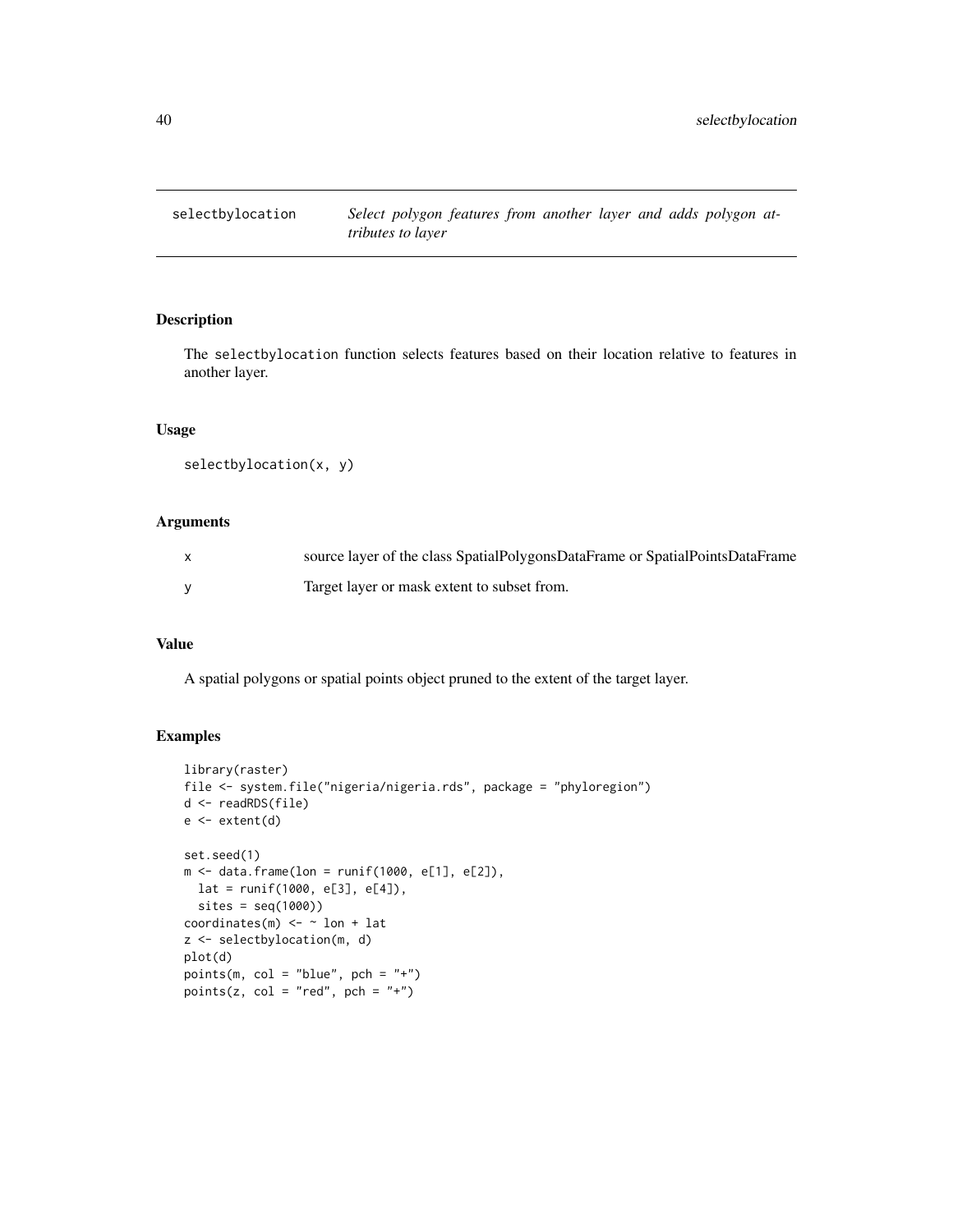<span id="page-40-0"></span>

This function contrasts different hierarchical clustering algorithms on the phylogenetic beta diversity matrix for degree of data distortion using Sokal & Rohlf's (1962) cophenetic correlation coefficient.

#### Usage

```
select_linkage(x)
```
#### Arguments

x a numeric matrix, data frame or "dist" object.

## Value

- A numeric value corresponding to the good clustering algorithm for the distance matrix
- If plot = TRUE, a barplot of cophenetic correlation for all the clustering algorithms is drawn.

#### References

Sokal, R.R. & Rohlf, F.J. (1962) The comparison of dendrograms by objective methods. *Taxon* 11: 33–40.

#### Examples

```
data(africa)
tree <- africa$phylo
bc <- beta_diss(africa$comm)
y <- select_linkage(bc[[1]])
barplot(y, horiz = TRUE, las = 1)
```
timeslice *Slice phylogenetic tree at various time depths*

#### **Description**

This function slices a dated phylogenetic tree at successive time depths back in time by collapsing younger phylogenetic branches into older ones to infer the origins of species assemblages.

#### Usage

```
timeslice(phy, n = 0.2, collapse = FALSE, ...)
```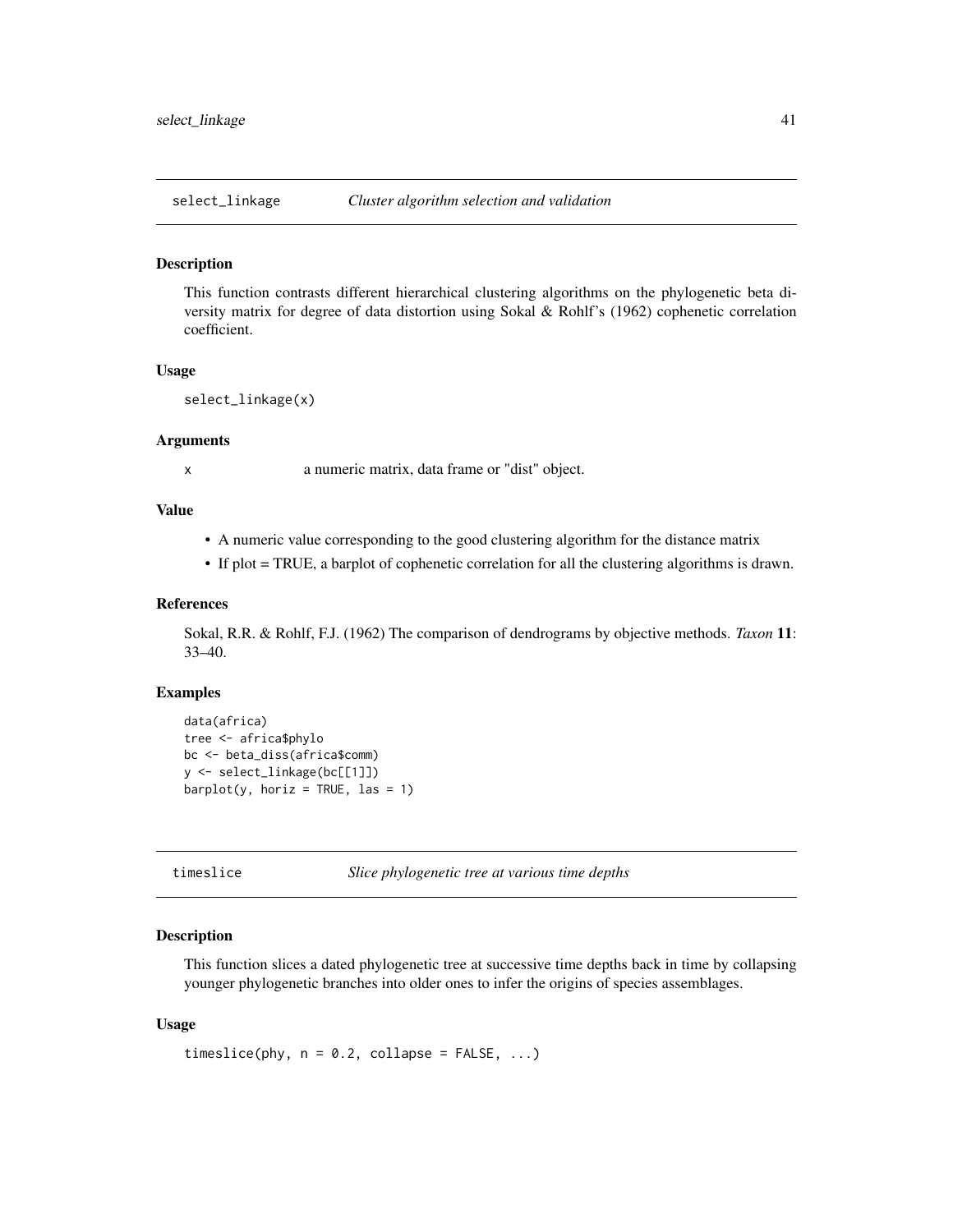#### <span id="page-41-0"></span>Arguments

| phy      | A dated phylogenetic tree as an object of class "phylo".                                   |
|----------|--------------------------------------------------------------------------------------------|
| n        | Time depth to slice the phylogenetic tree (often in millions of years for dated<br>trees). |
| collapse | Logical, collapse internal edges with zero edge length.                                    |
| $\cdots$ | arguments passed among methods.                                                            |

## Value

A tree with the phylogenetic structure removed at the specified time depth

## Author(s)

Barnabas H. Daru <darunabas@gmail.com>

## References

Daru, B.H., van der Bank, M. & Davies, T.J. (2018) Unravelling the evolutionary origins of biogeographic assemblages. *Diversity and Distributions* 24: 313–324.

#### Examples

library(ape)

```
set.seed(1)
tree <- rcoal(50)
x <- timeslice(tree, .5)
old.par <- par(no.readonly = TRUE)
par(mfrow = c(1, 2))plot(tree)
axisPhylo()
plot(x)
axisPhylo()
par(old.par)
```
weighted\_endemism *Measure the distribution of narrow-ranged or endemic species.*

## Description

weighted\_endemism is species richness inversely weighted by species ranges.

#### Usage

weighted\_endemism(x)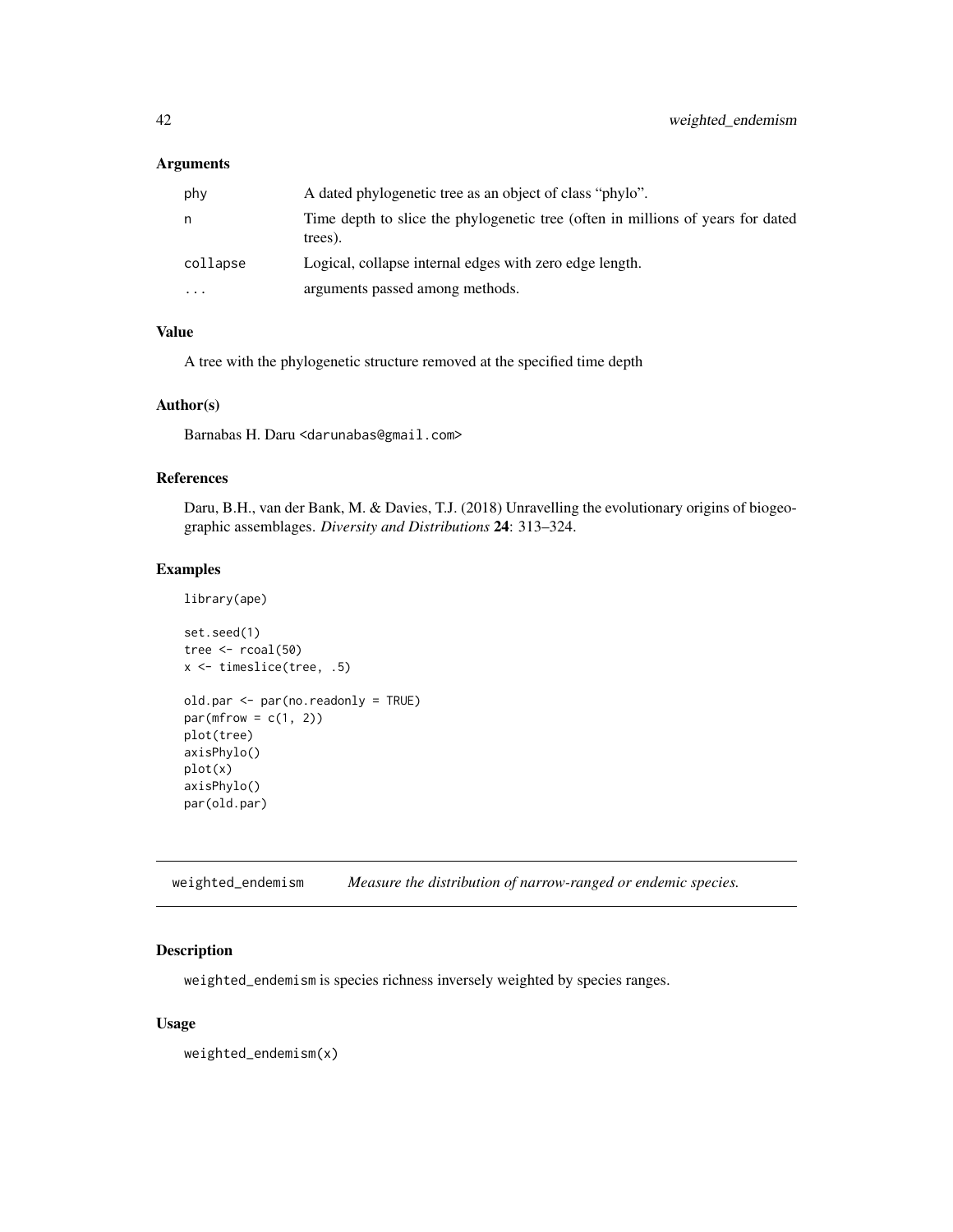## Arguments

x A (sparse) community matrix.

## Value

A data frame of species traits by site.

#### References

Crisp, M.D., Laffan, S., Linder, H.P. & Monro, A. (2001) Endemism in the Australian flora. *Journal of Biogeography* 28: 183–198.

Daru, B.H., Farooq, H., Antonelli, A. & Faurby, S. (2020) Endemism patterns are scale dependent. *Nature Communications* 11 : 2115.

## Examples

```
library(raster)
data(africa)
Endm <- weighted_endemism(africa$comm)
m <- merge(africa$polys, data.frame(grids=names(Endm), WE=Endm), by="grids")
m <- m[!is.na(m@data$WE),]
plot_swatch(m, values = m$WE,
```
col = hcl.colors(20, palette = "Blue-Red 3", rev=FALSE))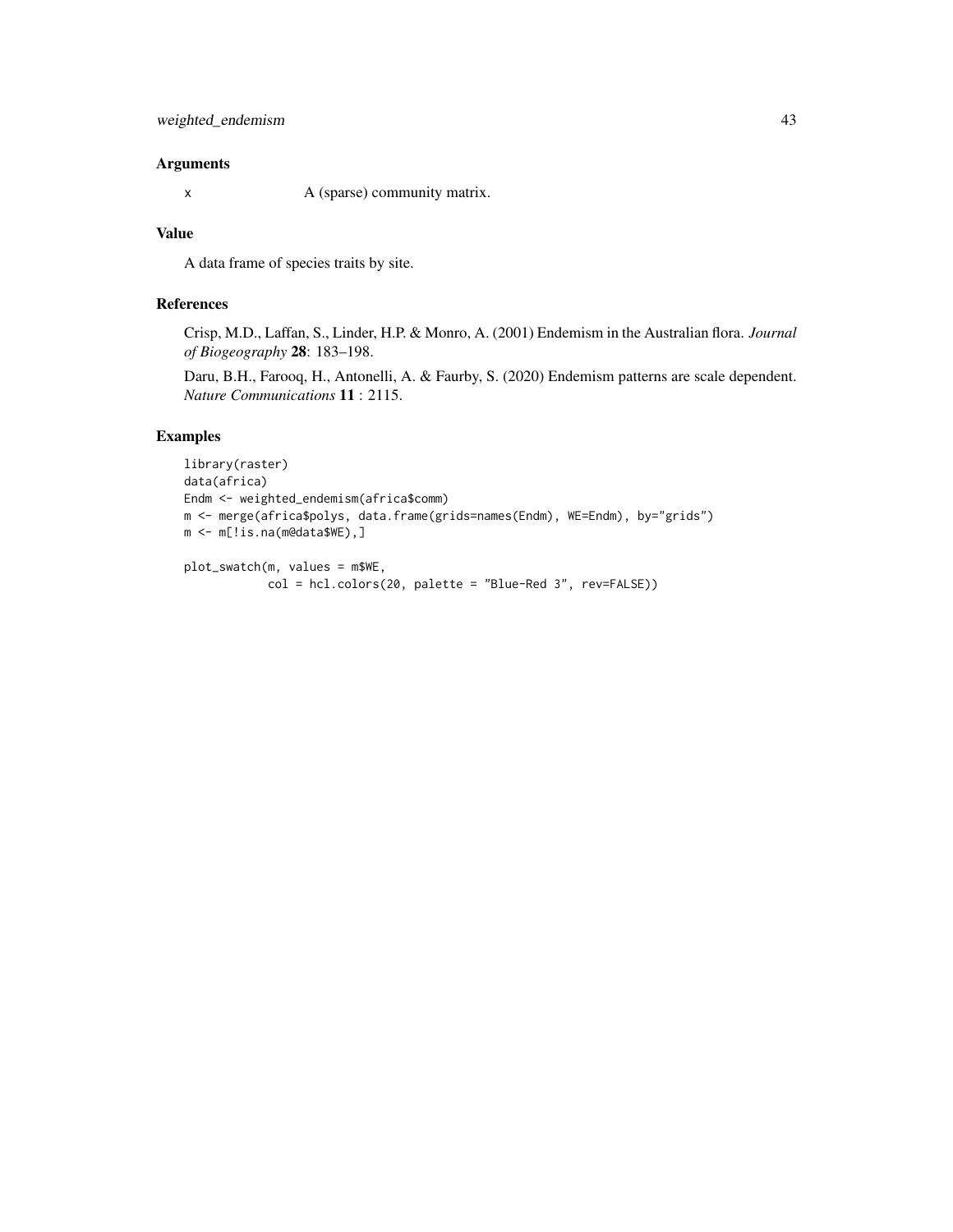# <span id="page-43-0"></span>Index

∗ Conversion long2sparse, [17](#page-16-0) ∗ and plot\_swatch, [33](#page-32-0) ∗ bioregion choropleth, [8](#page-7-0) counts, [11](#page-10-0) fishnet, [14](#page-13-0) get\_clades, [15](#page-14-0) indicators, [16](#page-15-0) match\_phylo\_comm, [19](#page-18-0) phylobuilder, [27](#page-26-0) select\_linkage, [41](#page-40-0) selectbylocation, [40](#page-39-0) weighted\_endemism, [42](#page-41-0) ∗ cluster PD, [22](#page-21-0) read.community, [37](#page-36-0) ∗ datasets africa, [4](#page-3-0) ∗ mapping plot\_swatch, [33](#page-32-0) ∗ package phyloregion-package, [3](#page-2-0) ∗ phyloregion coldspots, [9](#page-8-0) hexcols, [16](#page-15-0) map\_trait, [18](#page-17-0) optimal\_phyloregion, [21](#page-20-0) phylobeta\_core, [25](#page-24-0) phyloregion, [28](#page-27-0) random\_species, [35](#page-34-0) timeslice, [41](#page-40-0) ∗ visualization plot\_swatch, [33](#page-32-0) add.tips, *[27](#page-26-0)*

africa, [4](#page-3-0) arc\_labels, [5](#page-4-0) beta.multi, *[7](#page-6-0)* beta.pair, *[7](#page-6-0)* beta\_core, [7,](#page-6-0) *[25](#page-24-0)* beta\_diss *(*beta\_core*)*, [7](#page-6-0) betapart, *[7](#page-6-0)* betapart.core, *[7](#page-6-0)*

choropleth, [8,](#page-7-0) *[9](#page-8-0)* coldspots, *[8](#page-7-0)*, [9](#page-8-0) collapse\_range, [10](#page-9-0) counts, [11](#page-10-0)

dense2long *(*long2sparse*)*, [17](#page-16-0) dense2sparse *(*long2sparse*)*, [17](#page-16-0)

EDGE, *[4](#page-3-0)*, [12](#page-11-0) evol.distinct, *[14](#page-13-0)*, *[29](#page-28-0)* evol\_distinct, [13,](#page-12-0) *[29](#page-28-0)*

fishnet, *[4](#page-3-0)*, [14](#page-13-0)

get\_clades, [15](#page-14-0)

hexcols, [16](#page-15-0) hotspots *(*coldspots*)*, [9](#page-8-0)

indicators, [16](#page-15-0) infomap *(*phyloregion*)*, [28](#page-27-0)

label2table, *[27](#page-26-0)* long2dense *(*long2sparse*)*, [17](#page-16-0) long2sparse, [17,](#page-16-0) *[36](#page-35-0)*

map\_trait, [18](#page-17-0) mapproject, *[36](#page-35-0)* match\_phylo\_comm, [19](#page-18-0) mean\_dist, [20](#page-19-0) metaMDS, *[16](#page-15-0)*

nodepie, [21](#page-20-0)

optimal\_phyloregion, [21,](#page-20-0) *[29](#page-28-0)*